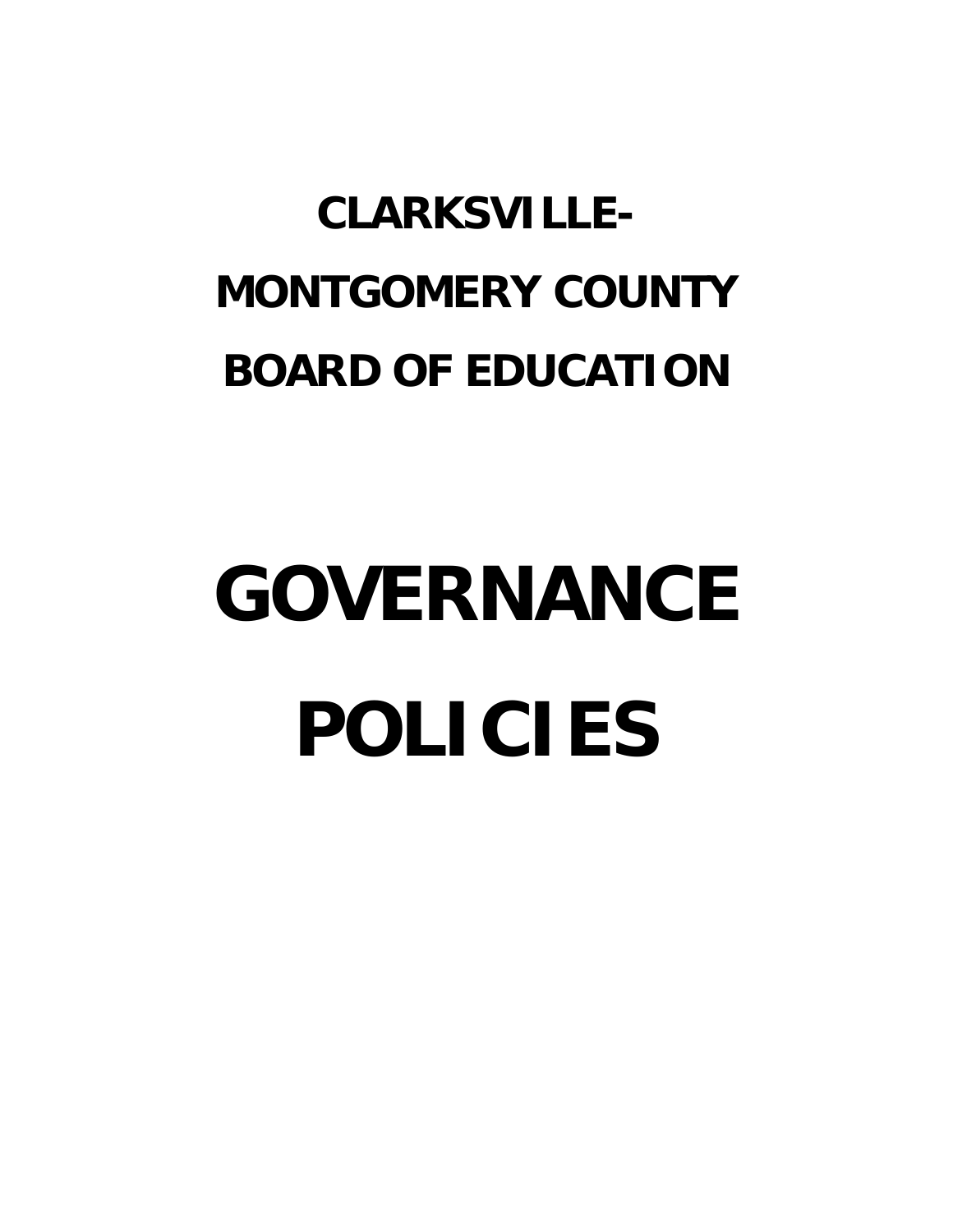# **CLARKSVILLE-MONTGOMERY COUNTY BOARD OF EDUCATION POLICIES**

# **ENDS**

| $E-1$ | <b>Governing Statement</b> |  |
|-------|----------------------------|--|
| $E-2$ | When Students Graduate     |  |

# **EXECUTIVE LIMITATIONS**

| <b>Global Executive Constraint</b>                 |
|----------------------------------------------------|
| Communicating With the Public                      |
| <b>Personnel Administration</b>                    |
| <b>Financial Planning/Budgeting</b>                |
| <b>Financial Administration</b>                    |
| <b>Asset Protection</b>                            |
| <b>Emergency Superintendent Succession</b>         |
| Commitment to Accomplishment, Accountability,      |
| Accreditation, and Reporting to the Public         |
| School Year Calendar                               |
| Learning Environment and Student Discipline/Safety |
| <b>Capital Projects</b>                            |
| Rezoning                                           |
| <b>Career-Technical Education Programs</b>         |
|                                                    |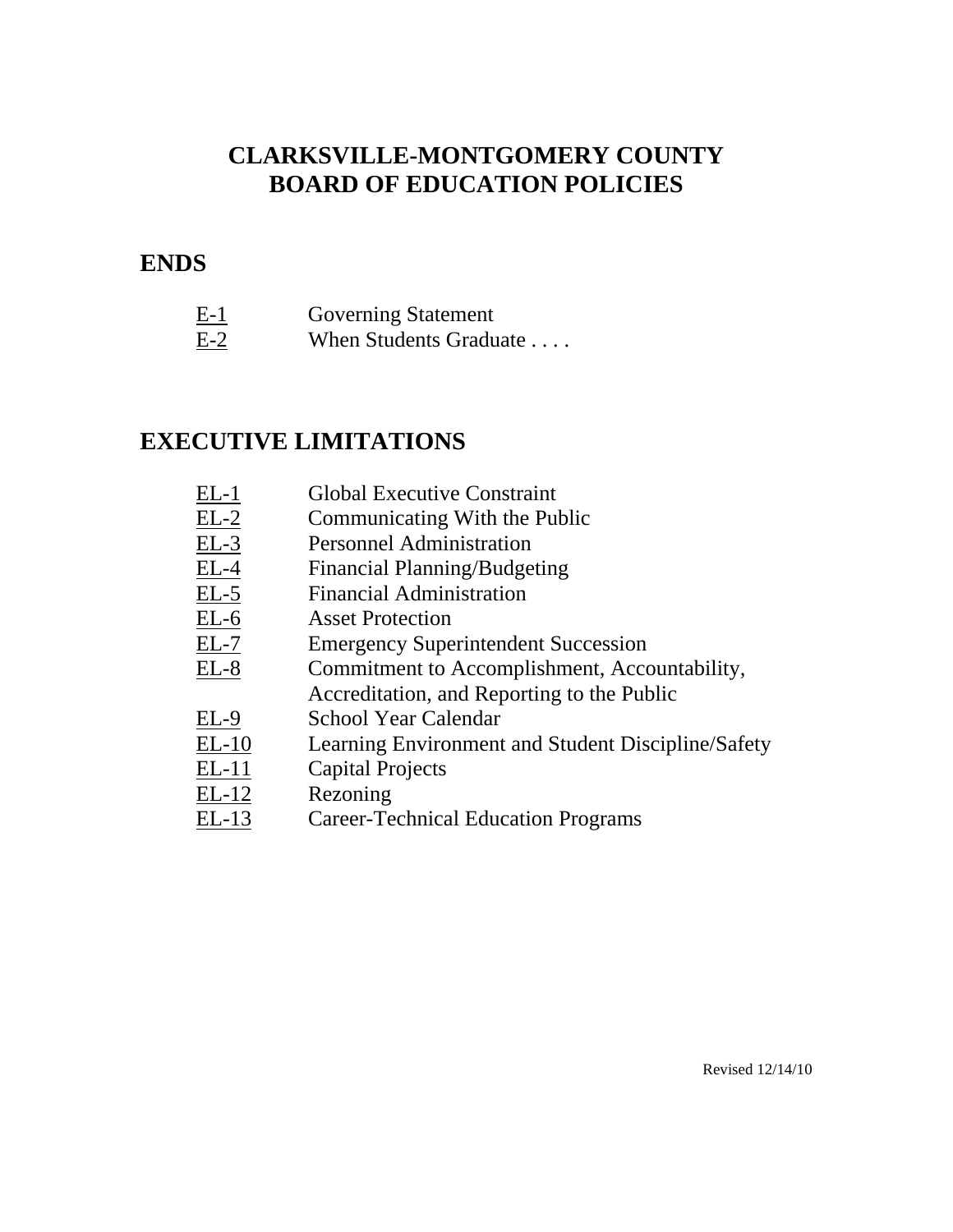# **GOVERNANCE PROCESS**

- GP-1 Global Governance Commitment Mission Statement
- GP-2 Governing Style
- GP-2A School Board Self-Assessment
- GP-3 Board Job Description
- GP-4 Monitoring Board Governance Process and Board/Staff Linkage Policies
- GP-5 Chair's Role
- GP-6 Board Members' Code of Conduct
- GP-7 Board Members' Covenants
- GP-8 Code of Ethics
- GP-9 Process for Addressing Board Member Violations
- GP-10 Compensation and Expenses
- GP-11 Board Officers and Election
- GP-12 Filling of Board Vacancy Role
- GP-13 Roll Call Votes
- GP-14 Selection of Director and Interim Director
- GP-15 Selection of Board Attorney
- GP-16 Board Meetings and Agendas

# **BOARD STAFF LINKAGES**

- B/SL-1 Accountability of the Superintendent/Director of Schools
- B/SL-2 Delegation of the Superintendent/Director of Schools
- B/SL-3 Monitoring Superintendent/Director of Schools Performance
- B/SL-4 Unity of Control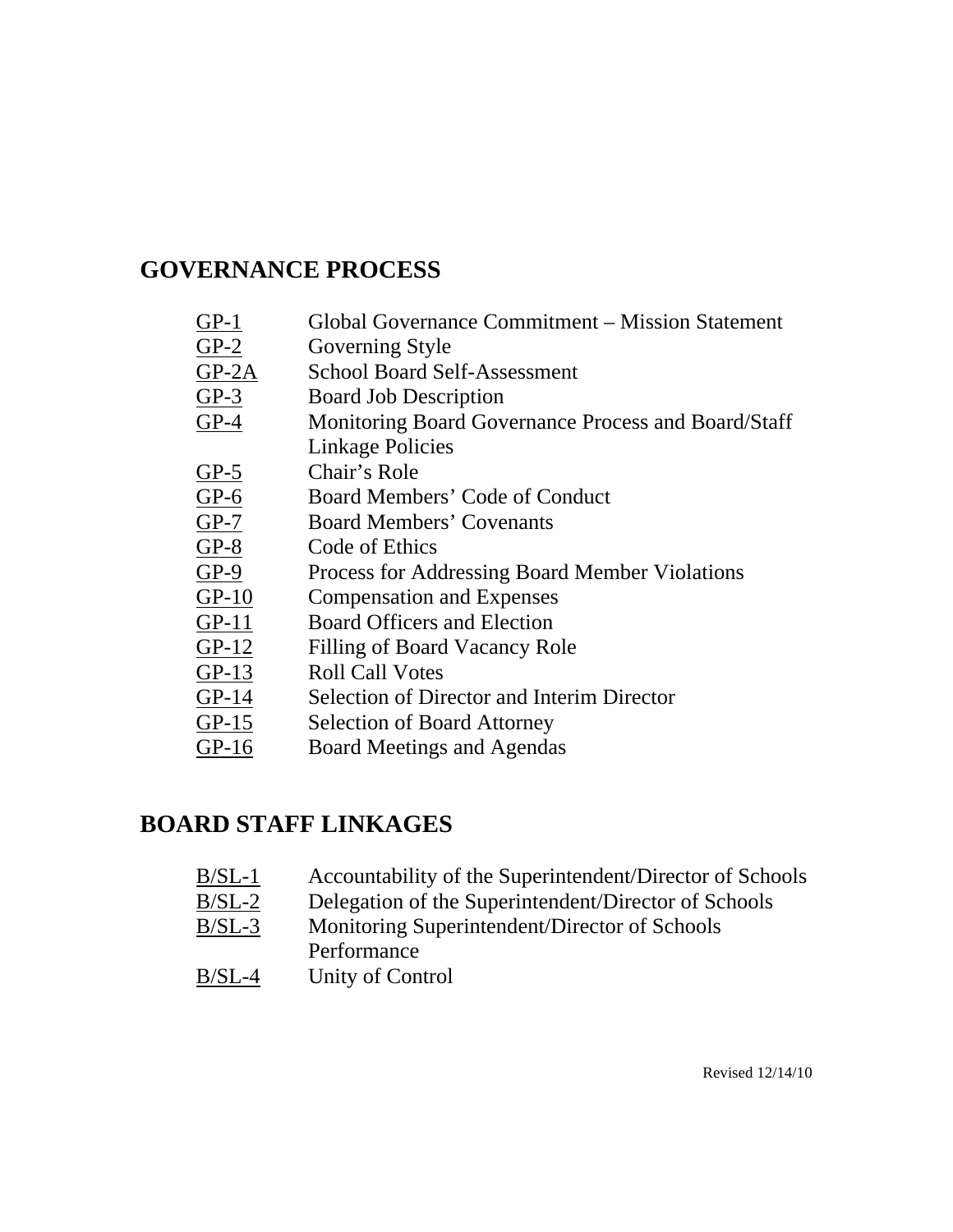**Policy Type: Ends** 

# **Governing Statement**

Mission: Educate and empower each student to reach their potential.

**Monitoring Method:** Summary Report to Board **Monitoring Frequency:** Annually in June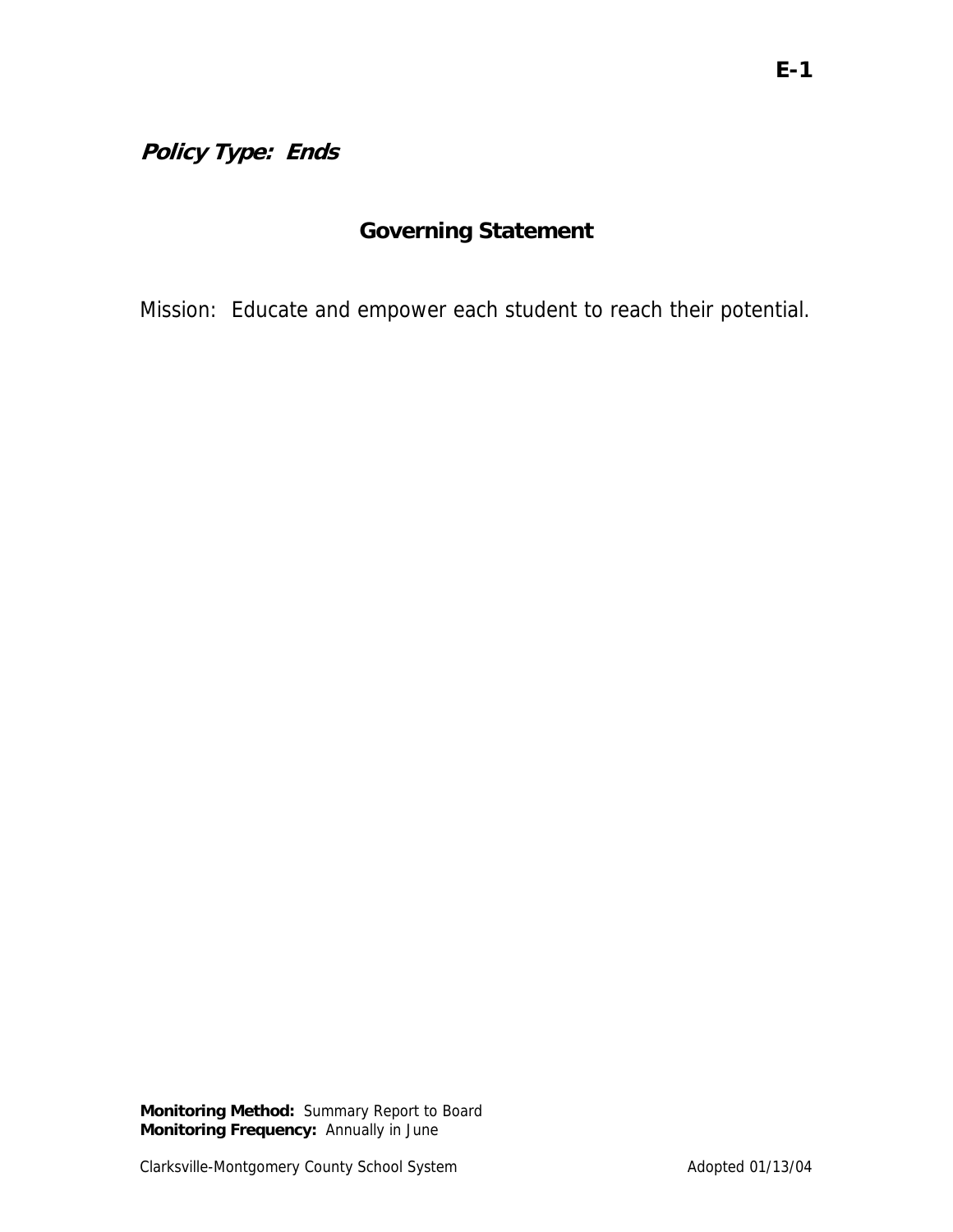# **Policy Type: Ends**

**When Students Graduate. . . . .** 

- **1. They can apply the knowledge and skills they have learned.**
- **2. They have the skills to access future knowledge.**
- **3. They view learning and education as something under their control that lasts throughout life.**
- **4. They understand their responsibilities as citizens of our community, nation, and world.**
- **5. They are aware of career opportunities.**
- **6. They are prepared for the work force and/or post-secondary opportunities.**
- **7. They recognize and can build on their strengths.**
- **8. They are confident, productive, and self-reliant.**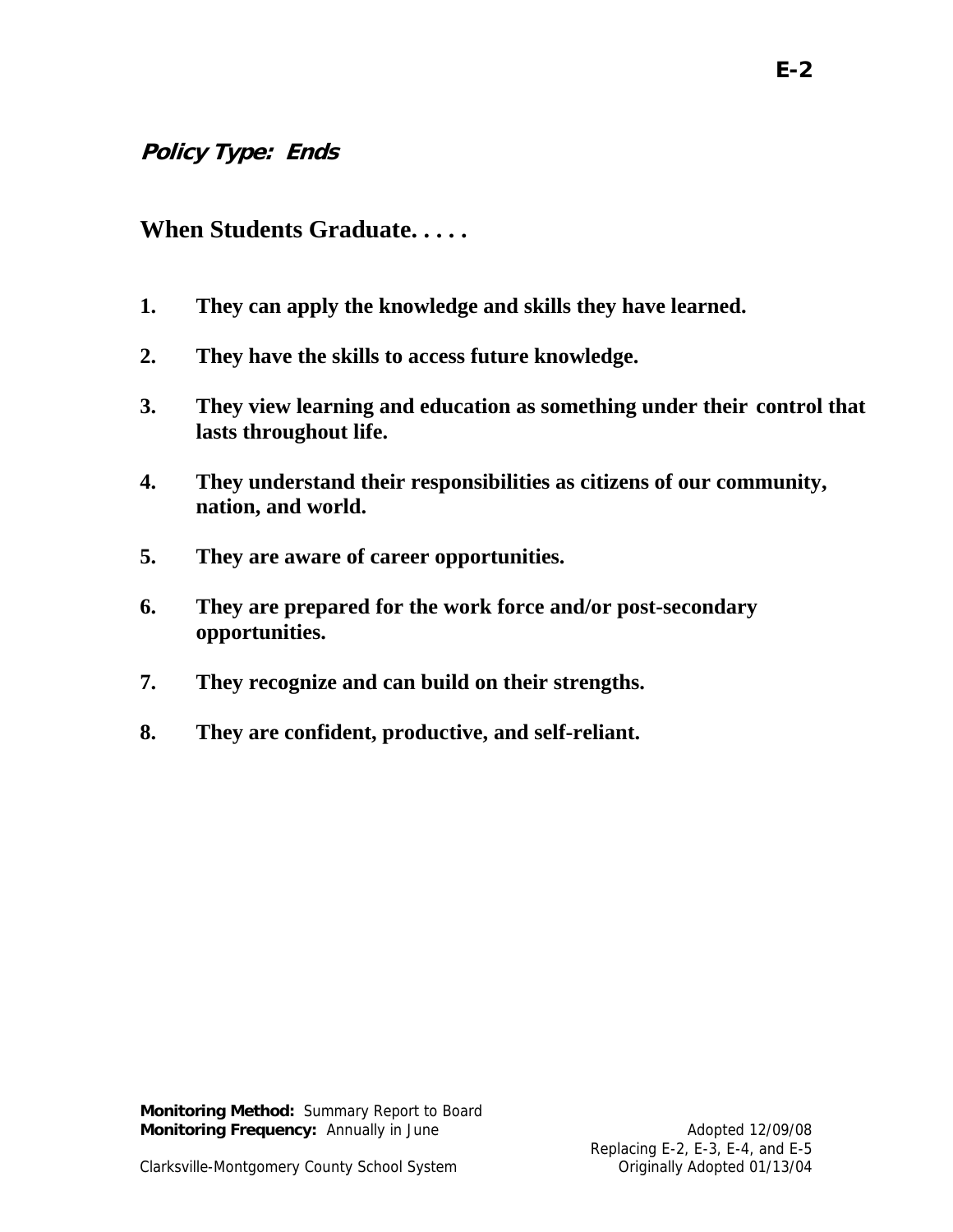# **Global Executive Constraint**

The Director of Schools, functioning as the superintendent, shall not cause or allow any practice, activity, decision, or organizational condition which is either unlawful, unsafe, imprudent, or in violation of Board Policy or commonly accepted business and professional ethics.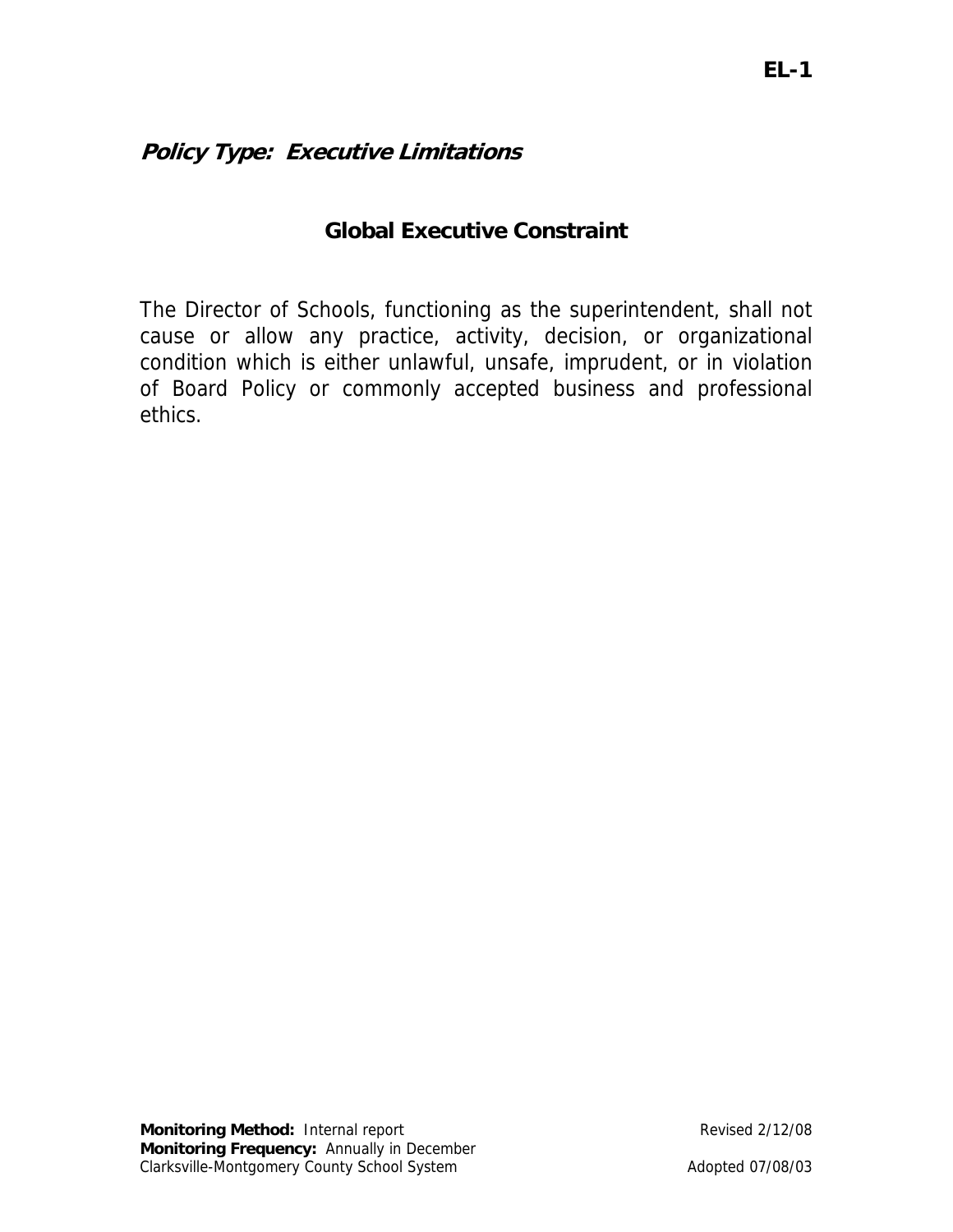# **Communicating With the Public**

The Director of Schools shall assure that the public is adequately informed about the condition and direction of the district.

The Director of Schools will:

- 1. Provide for timely information, appropriate input, and strategic two-way dialog between the district and the citizens that builds understanding and support for district efforts.
- 2. Assure that all staff interactions with parents and community build mutual respect, involvement and support.
- 3. Prepare and publish, on behalf of the Board, annual progress reports to the public that include the following items:
	- a. Data indicating student progress toward accomplishing the Board's Ends policies.
	- b. Information about school district strategies, programs, and operations intended to accomplish the Board's Ends policies.
	- c. Revenues, expenditures, and costs of major programs and a review of the district's financial condition.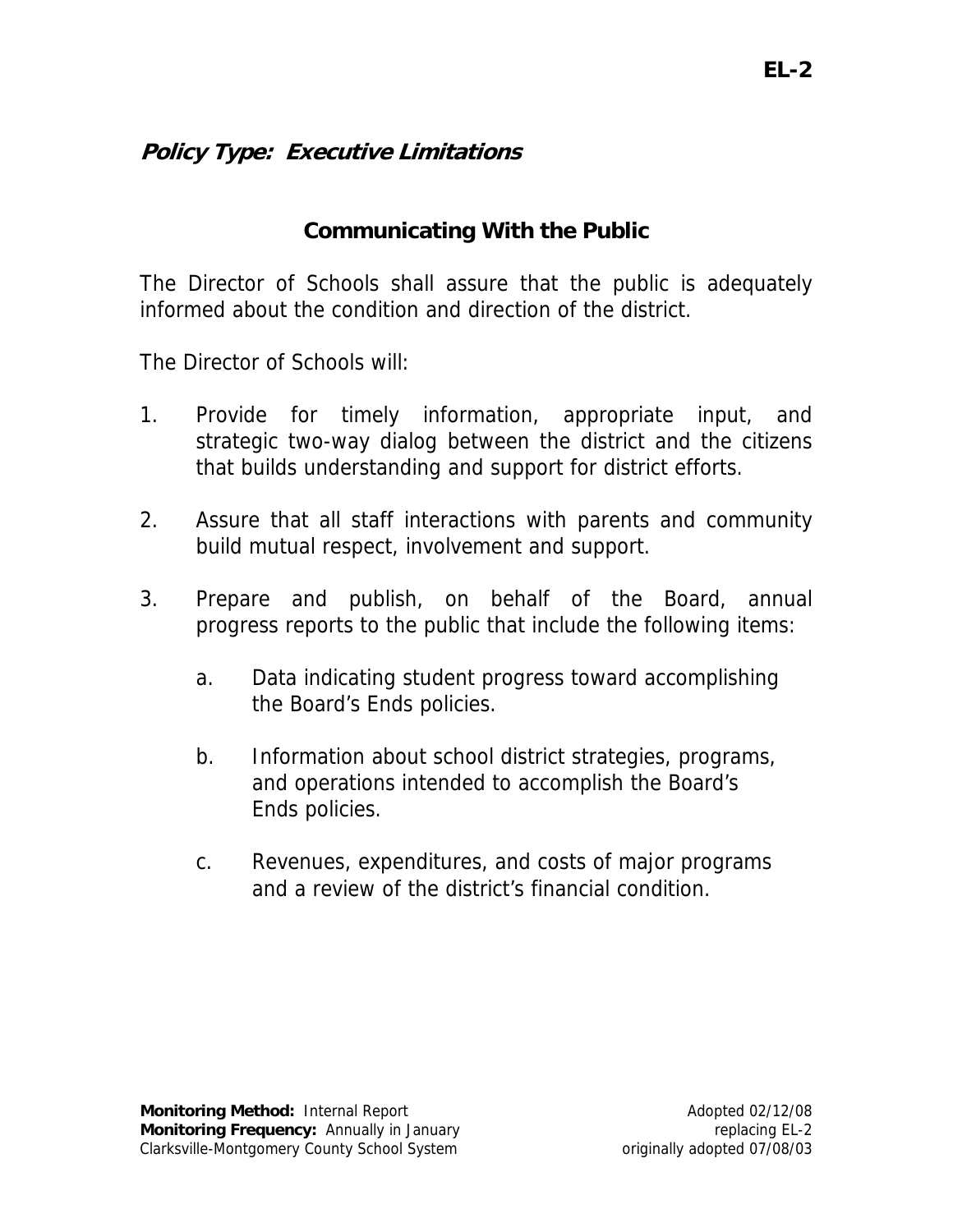### **Personnel Administration**

The Director of Schools shall assure the recruitment, employment, development, evaluation and compensation of district employees, consultants, and contract workers in a manner necessary to enable the organization to achieve its Ends policies, and not jeopardize the fiscal integrity or the public image of the District.

Accordingly, the Director of Schools may not:

- 1. Change his or her own compensation and benefits;
- 2. Promise or imply permanent employment to any employee;
- 3. Create obligations over a longer term than revenues safely can be projected or as allowed by law.

The Director of Schools will:

- 4. Select the most highly qualified and best-suited candidates for all positions.
- 5. Develop and administer a system for initial hiring, evaluating and rehiring of staff for extra and co-curricular activities sponsored by the District.
- 6. Administer clear personnel rules and procedures for employees.
- 7. Effectively handle complaints and concerns.
- 8. Maintain adequate job descriptions for all staff positions.
- 9. Protect confidential information.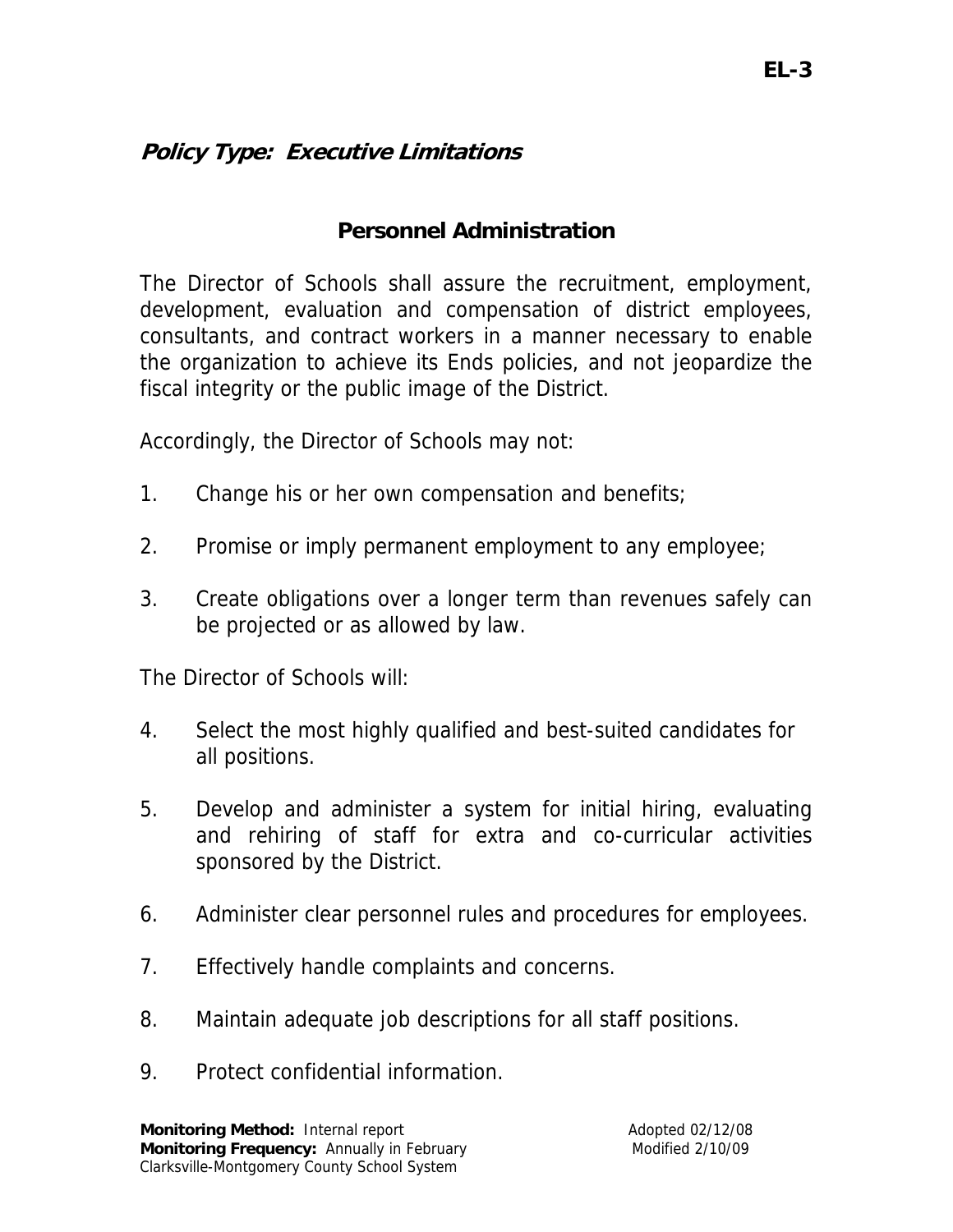- 10. Develop compensation and benefit plans to attract and retain the highest quality employees by compensating employees consistent with the applicable marketplace, including but not limited to organizations of comparable size and type, and within available resources.
	- a. compensate the District's regular certified teaching personnel commensurate with at least the certified teaching personnel's education and prior experience;
	- b. compensate the District's non-certified employees commensurate with their prior related experience.
- 11. Make all salary adjustments annually and effective July 1.
- 12. Consistent with the Director's own evaluating, evaluate all employee performance according to their contribution toward achieving the Board's Ends policies and their compliance with the Board's Executive Limitation policies:
	- a. Link performance of the classified/support personnel with continued employment;
	- b. Link performance of the administrative personnel with compensation.
- 13. Assure that the evaluation of all instructional and administrative personnel is designed to:
	- a. Improve and support instruction;
	- b. Measure professional improvement, development and performance;
	- c. Document both excellent performance and unsatisfactory performance;
	- d. Link teacher and administrator performance with multiple measures of student performance;
	- e. Assure that instructional time is used to students' maximum advantage.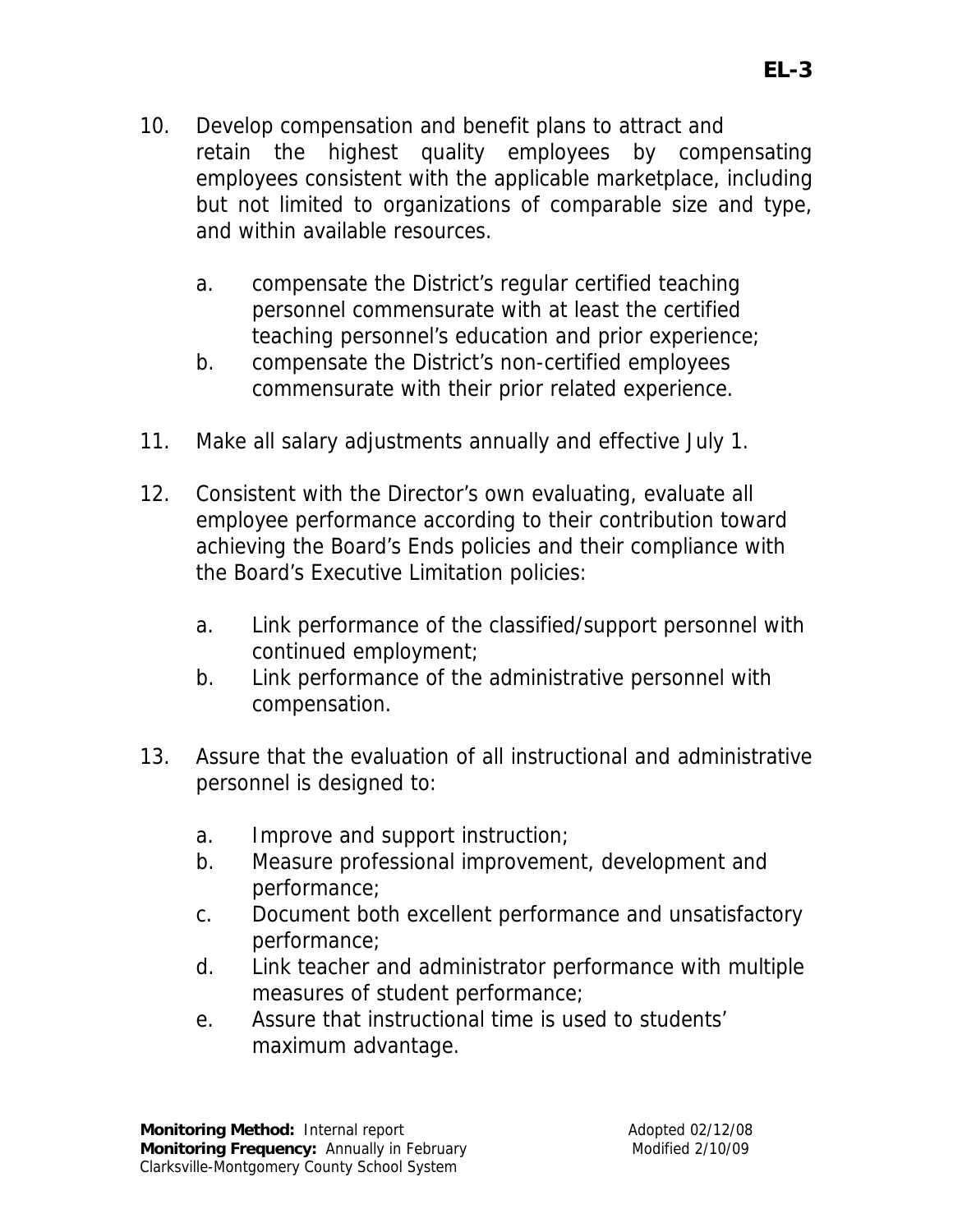- 14. Ensure that all staff members are qualified and trained to perform the responsibilities assigned to them.
- 15. Maintain an organizational culture that positively impacts the ability of staff to responsibly perform their jobs and allows them to work in an environment of professional support and courtesy.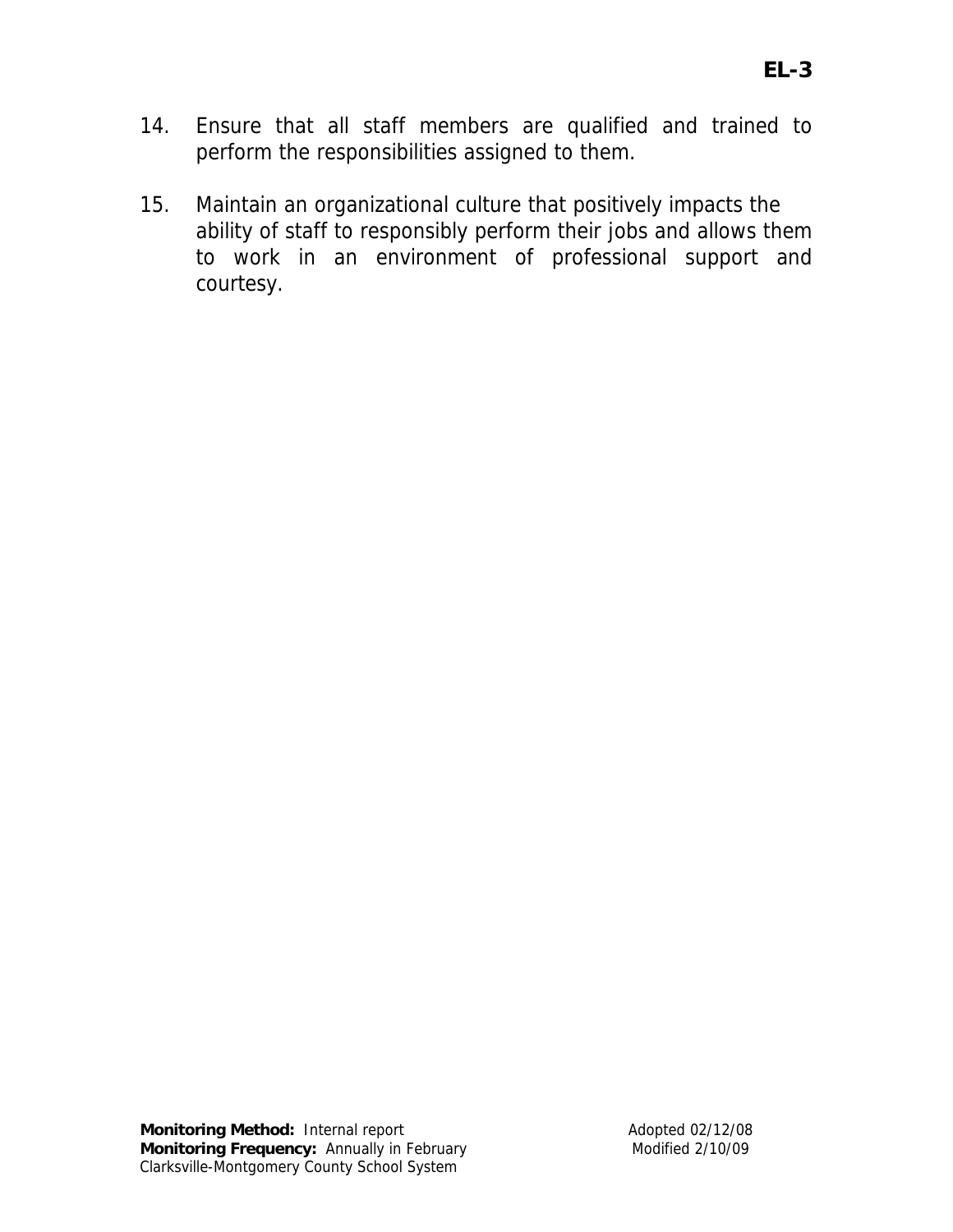# **Financial Planning/Budgeting**

Financial planning for any fiscal year shall align with the Board's Ends Policies, not risk fiscal jeopardy, nor fail to be derived from a multiyear plan.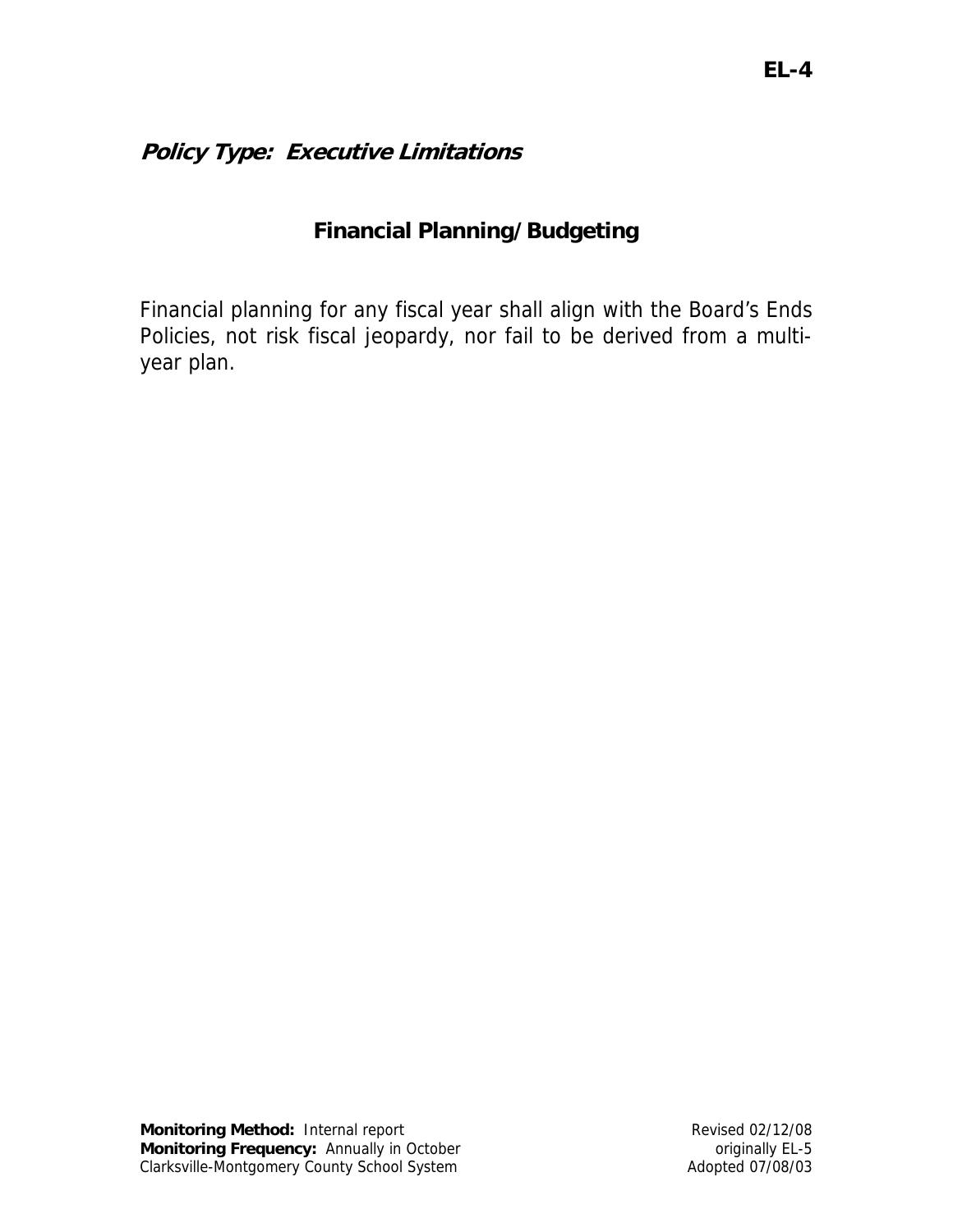# **Financial Administration**

With respect to the actual, ongoing financial condition and activities, the Director of Schools shall not cause nor allow fiscal jeopardy or a material deviation from the annual budget or budget policy adopted by the Board, or any fiscal condition that is inconsistent with achieving the priorities established in Board's Ends Policies.

Accordingly, the Director of Schools may not:

- 1. Expend more funds than have been received in the fiscal year to date unless revenues are made available through other legal means, including the use of fund balances or the authorized transfer of funds from District reserve funds.
- 2. Indebt the organization.
- 3. Expend funds from the Fund Balance.
- 4. Fail to settle payroll and debts in a timely manner.
- 5. Commit to any single, non-budgeted purchase or expenditure of greater than \$25,000.
- 6. Make any purchase inconsistent with the State/District procurement code.
- 7. Allow reports or filings required by any State or Federal agency to be overdue or inaccurately filed.
- 8. Receive, process or disburse funds under controls which are insufficient under generally accepted accounting procedures.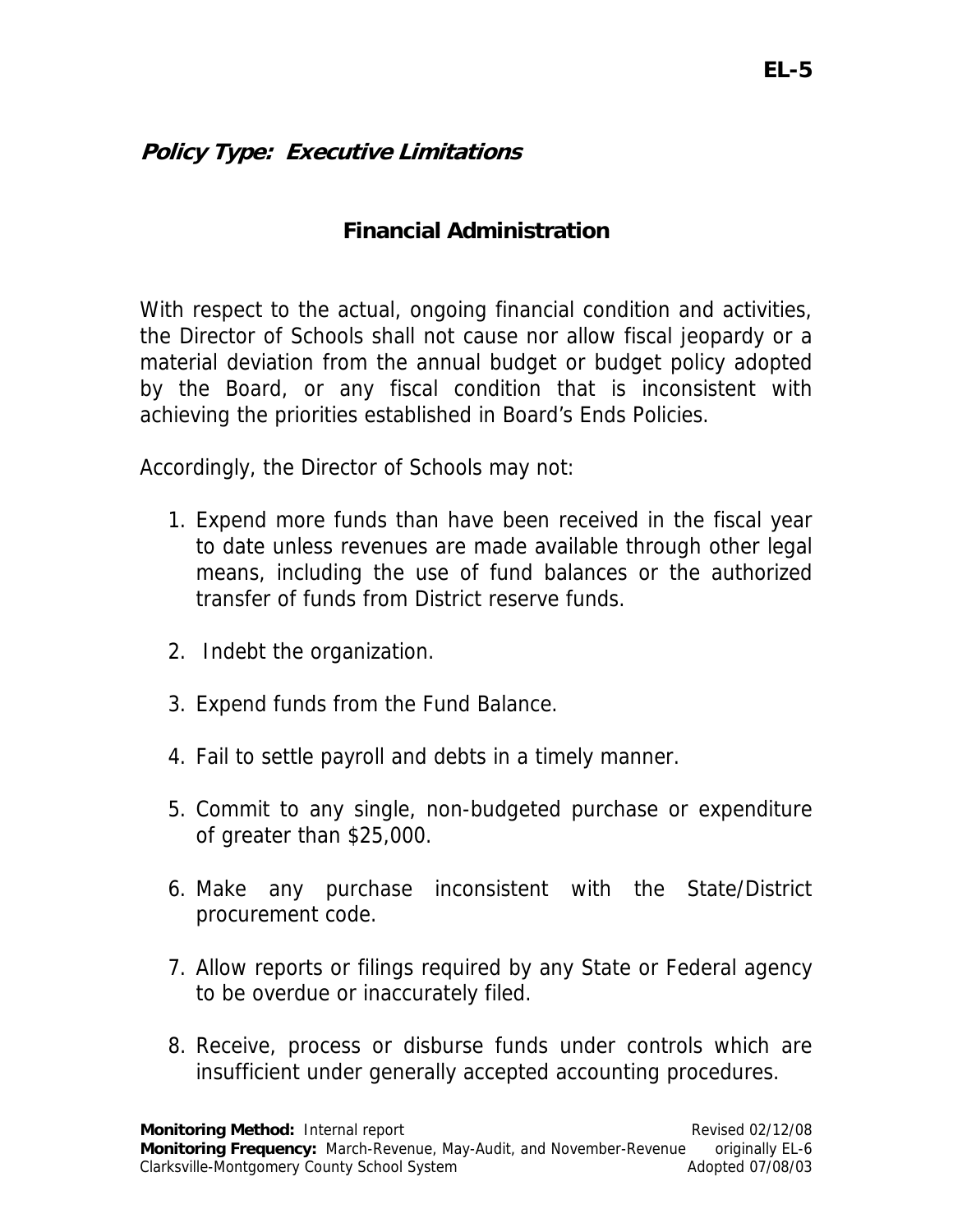- 9. Fail to arrange for the annual audit of all District funds and accounts following the close of the fiscal year.
- 10. Fail to aggressively pursue receivables.
- 11. Fail to keep complete and accurate financial records by funds and accounts in accordance with generally recognized principles of governmental accounting.
- 12. Fail to report any unexpected deviation from the annual budget.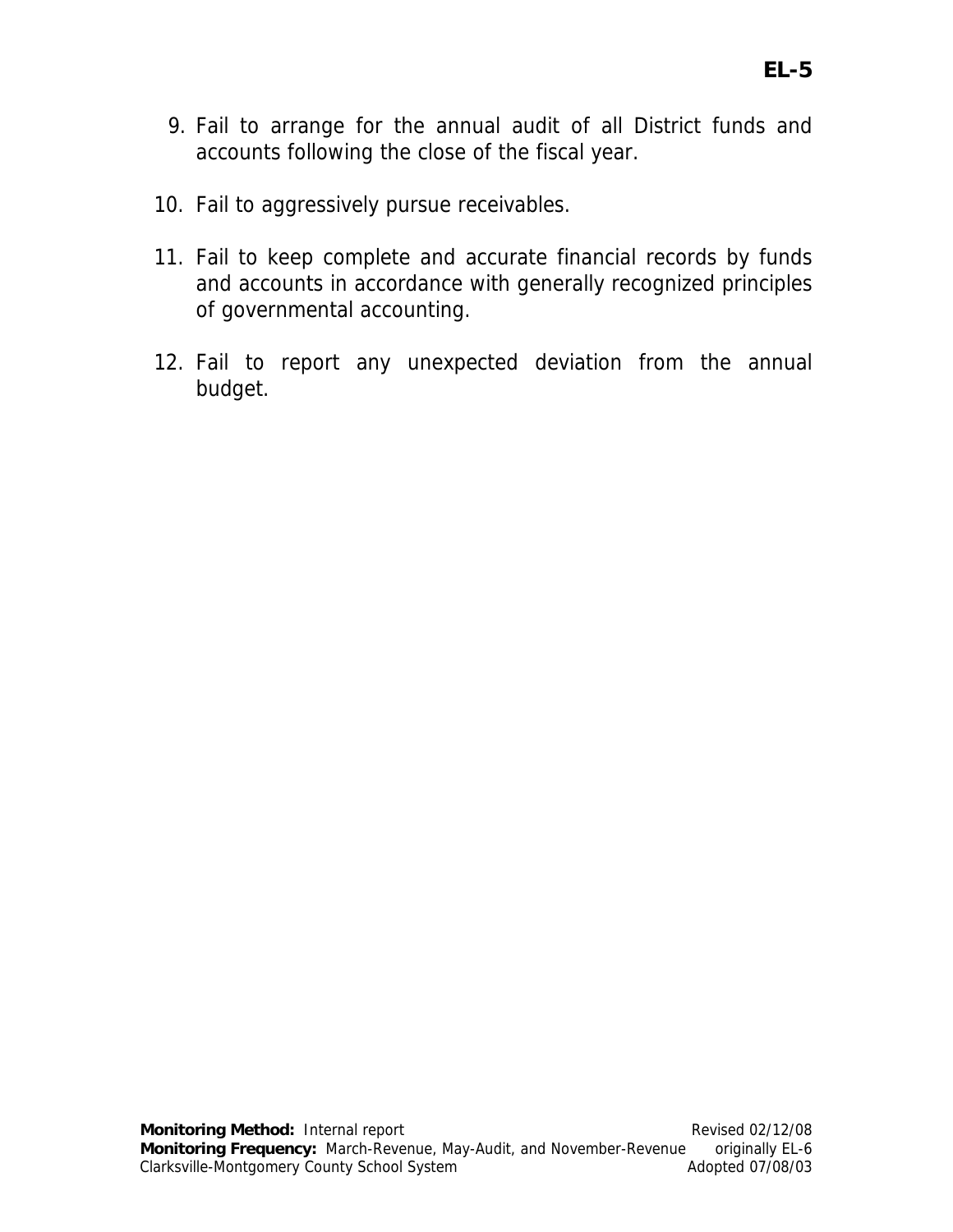# **EL-6**

# **Policy Type: Executive Limitations**

#### **Asset Protection**

The Director of Schools shall not allow assets of the District to be inadequately maintained, inappropriately used, or unnecessarily risked recognizing budgetary limitations.

Accordingly, the Director of Schools may not:

- 1. Fail to maintain adequate insurance to protect the District's assets.
- 2. Allow unbonded personnel access to material amounts of funds.
- 3. Subject plant and equipment to improper wear and tear or insufficient maintenance.
- 4. Unnecessarily expose the organization, its Board or Staff to claims of liability.
- 5. Make any purchase:
	- a. Circumventing the District's central purchasing rules and authorization;
	- b. Wherein normally prudent protection has not been given against conflict of interest;
	- c. Of over \$10,000 without going through formal bid process; and
	- d. In any amount for which funding has not been included in the budget.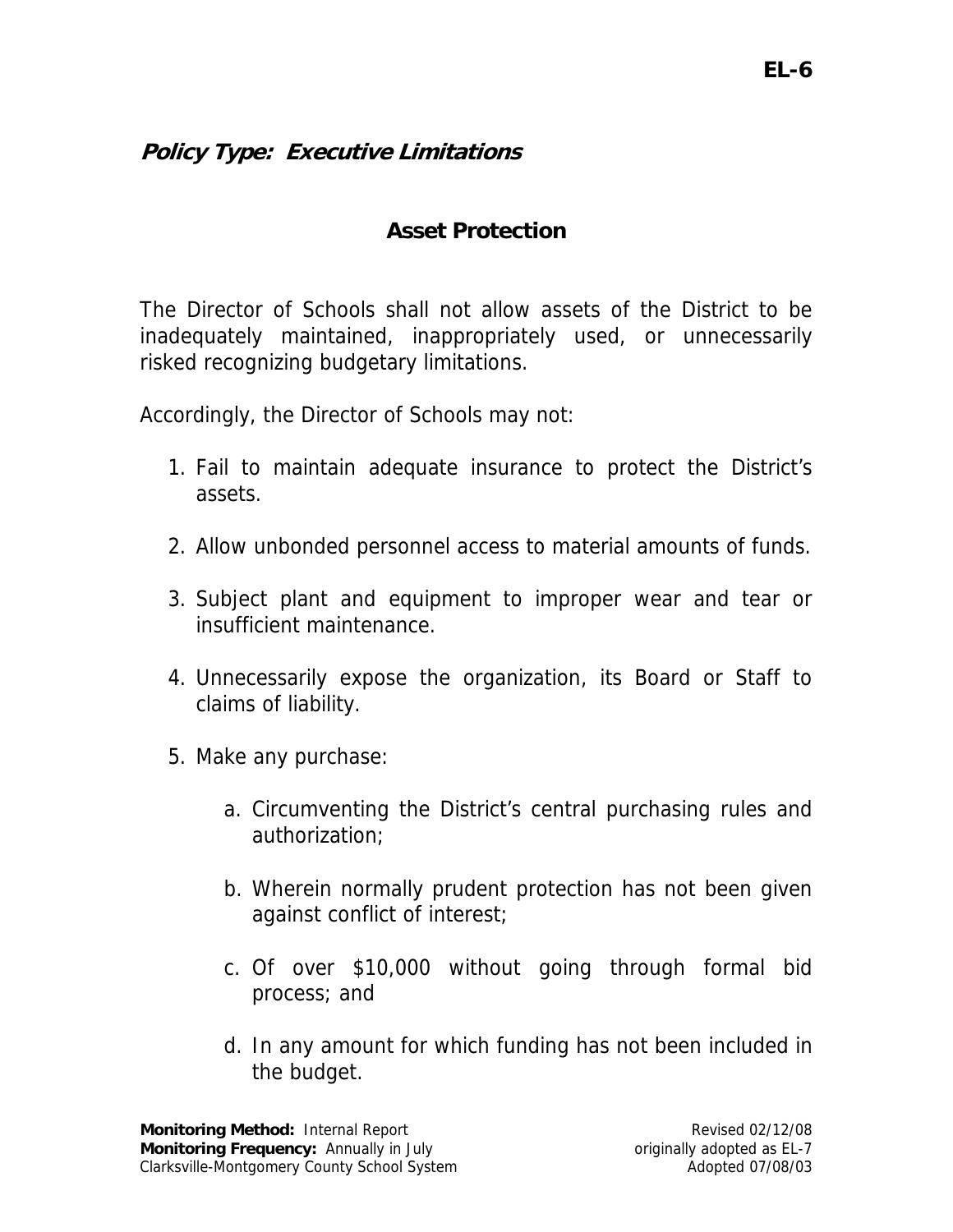Splitting orders to avoid these requirements is not allowed.

- 6. Fail to protect intellectual property, information and files from loss or significant damage.
- 7. Receive, process or disburse funds under controls, which are insufficient to meet the Board-appointed auditor's standards.
- 8. Endanger the organization's public image or credibility, particularly in ways that would hinder the accomplishment of its mission.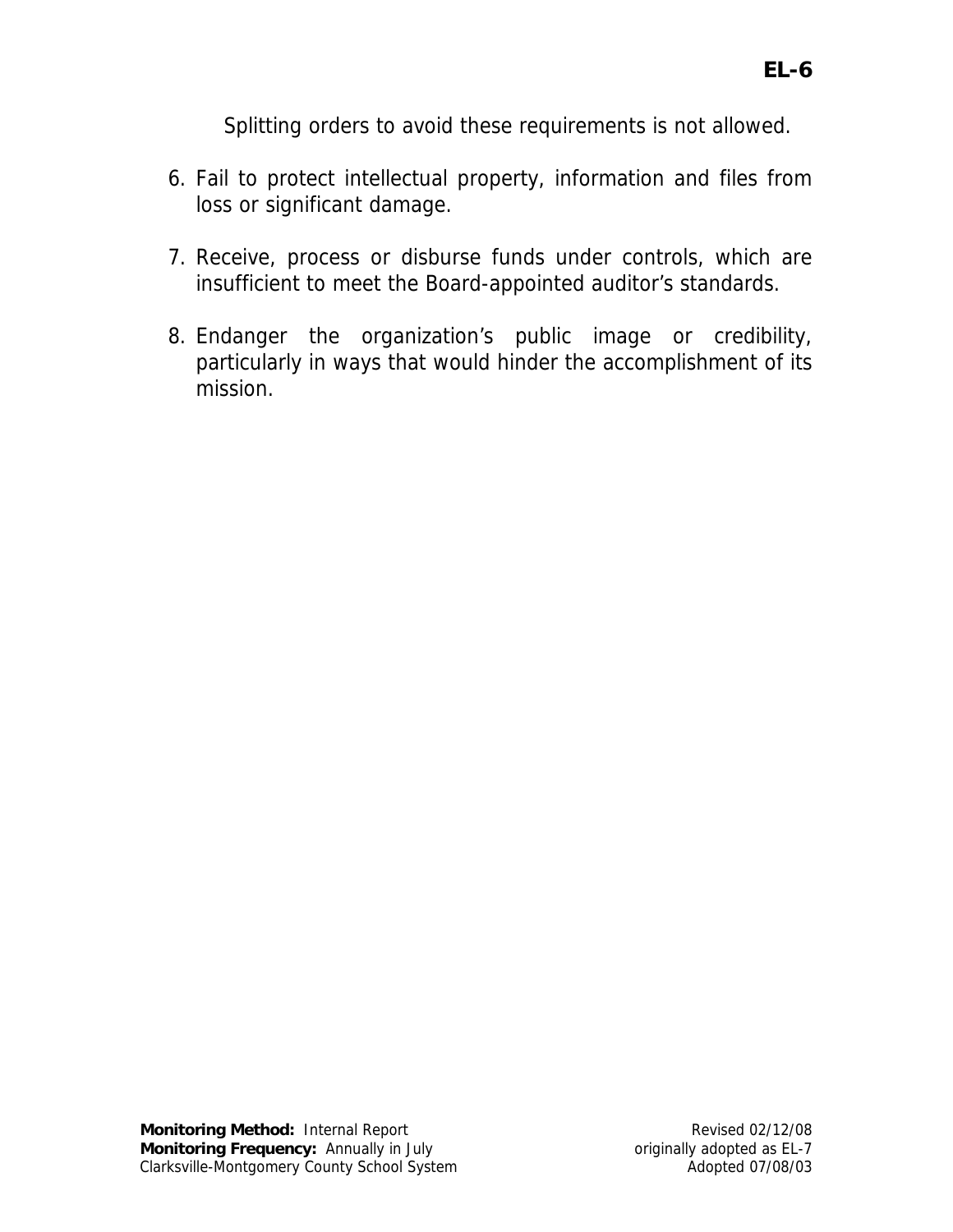# **Emergency Superintendent Succession**

In order to protect the Board from sudden loss of Director of Schools services, the Director of Schools may have no fewer than two other executives familiar with Board and Director of Schools issues and processes.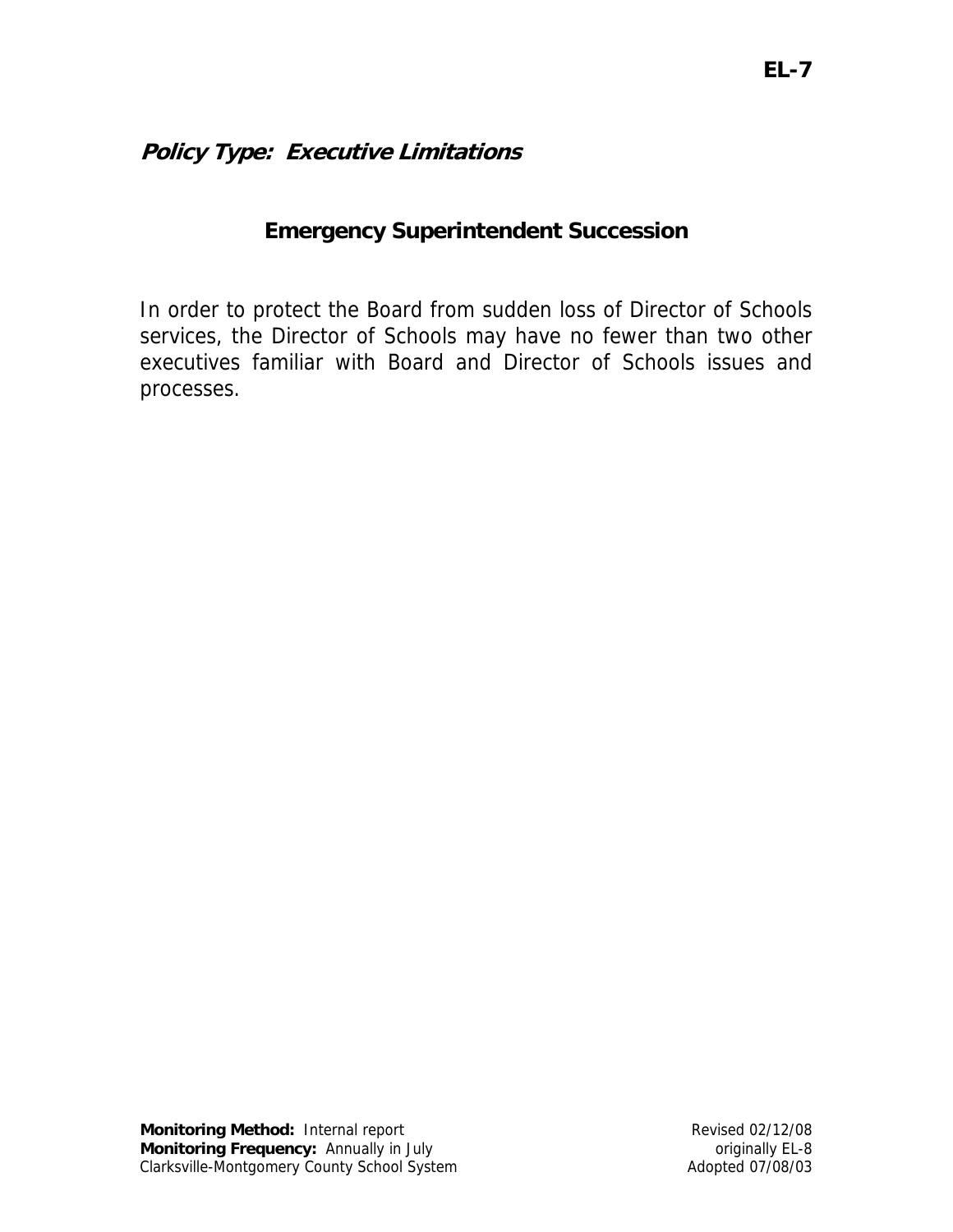# **Commitment to Accomplishment, Accountability, Accreditation, and Reporting to the Public**

The Director of Schools shall not fail to ensure that the School District maintains an accountability program.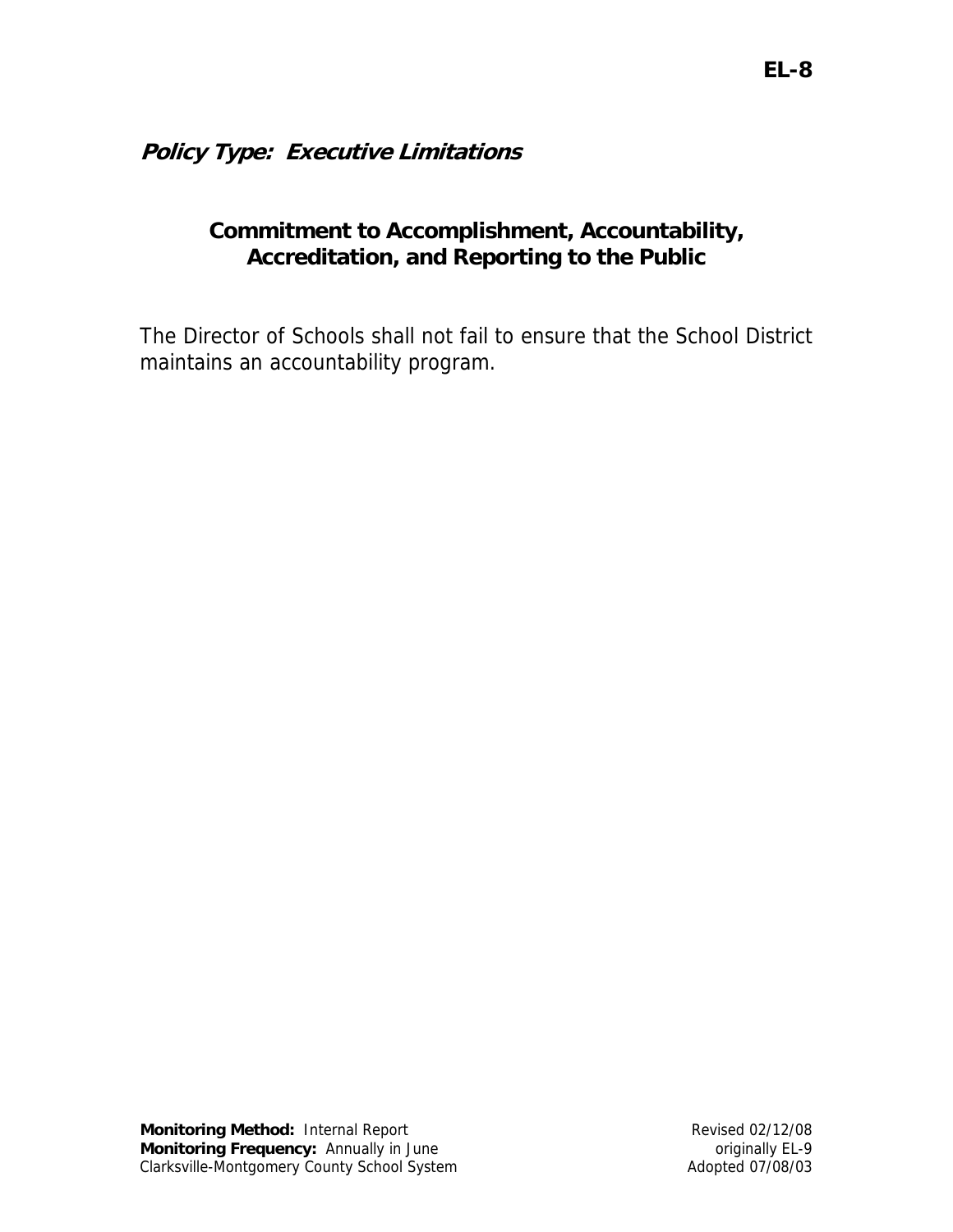# **School Year Calendar**

The Director of Schools shall prepare a District Calendar or School Calendar that best meets the instructional needs of students.

Accordingly, the Director of Schools shall develop a calendar which:

- 1. provides for multiple years of implementation;
- 2. provides for the required number of instruction and contact hours/days;
- 3. includes dates for all district-scheduled professional learning activities.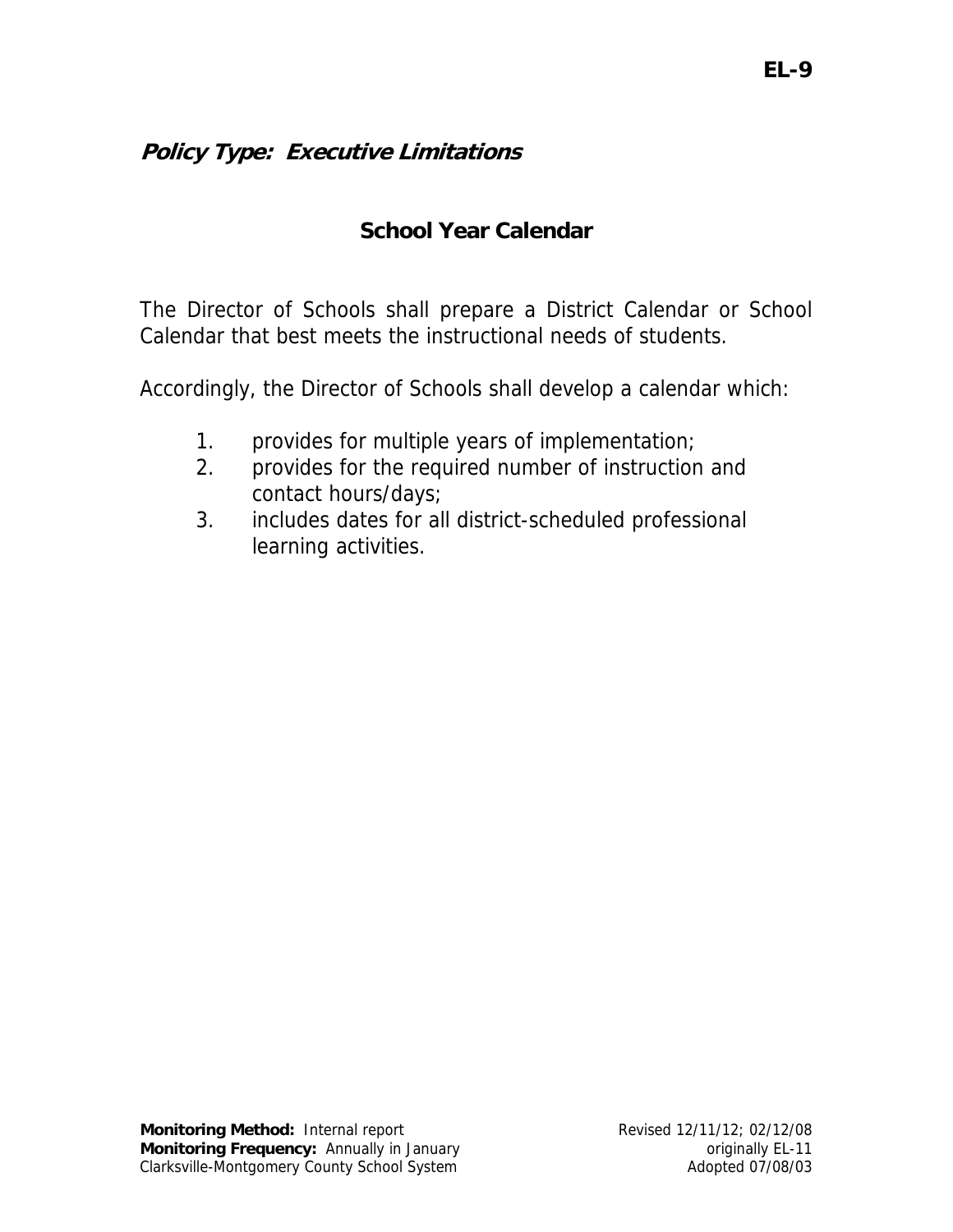# **Learning Environment and Student Discipline/Safety**

The Director of Schools shall provide a safe learning environment conducive to effective learning.

Accordingly, the Director of Schools shall:

- 1. Develop, publish and annually distribute a written student code of conduct to all students and parents after consultation with staff and Board.
- 2. Assure that discipline policies are fairly and consistently enforced using reasonable judgment;
- 3. Develop and maintain emergency and disaster plans with regular testing of their effectiveness;
- 4. Minimize unnecessary disruption that encroaches on instructional time;
- 5. Prohibit illegal discrimination;
- 6. Protect confidential information and records.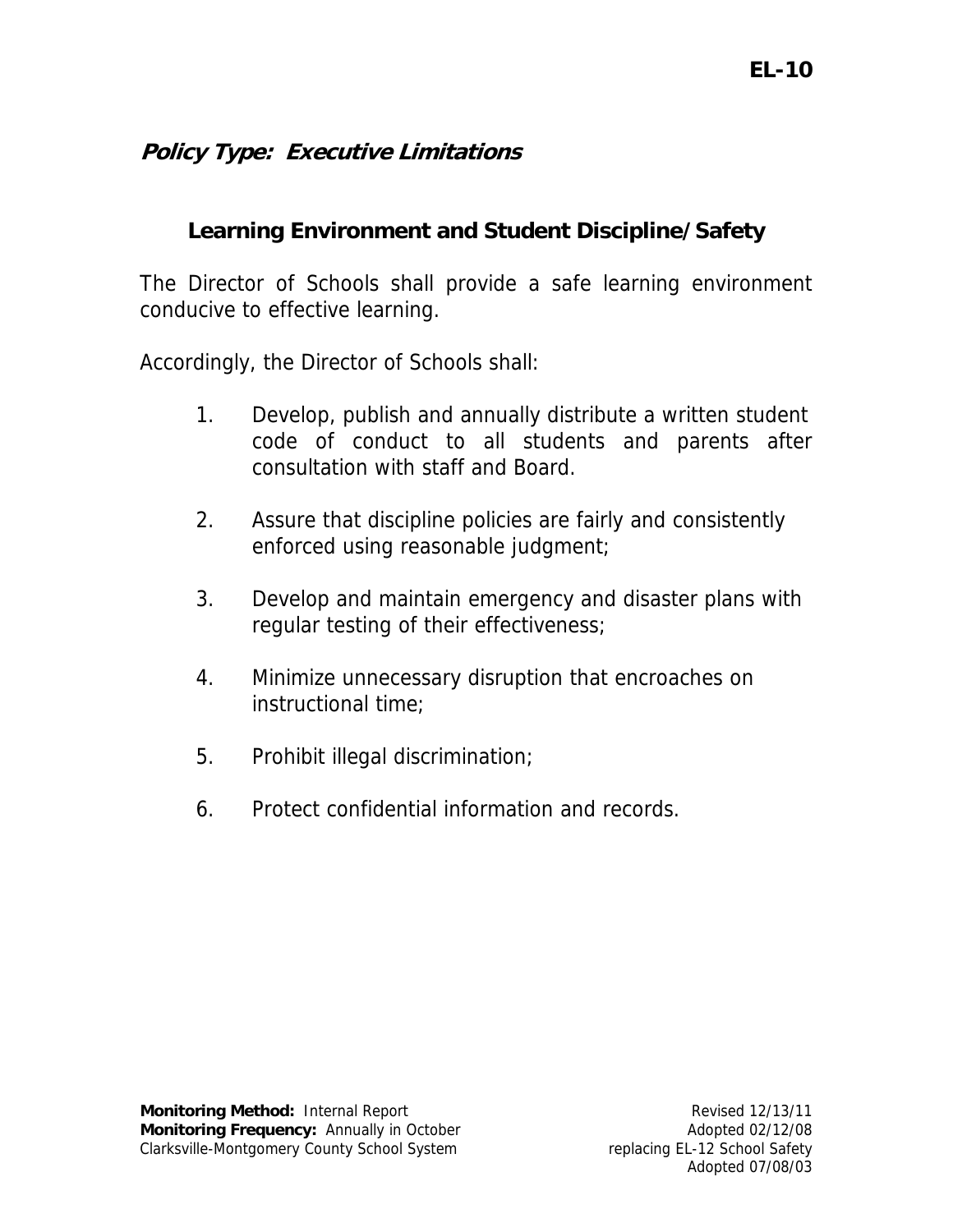# **EL-11**

# **Policy Type: Executive Limitations**

# **Capital Projects**

The Clarksville-Montgomery County School System shall not fail to insure that District facilities are safe and adequate in order to accomplish the Board's policies and priorities.

Accordingly, the Director of Schools shall not:

- 1. Build or renovate buildings and other facilities without well documented needs and Board input.
- 2. Neglect to make data-based decisions that include life cycle costs and preventative maintenance costs.
- 3. Recommend land purchases that do not include careful analysis of construction and transportation costs.
- 4. Implement land purchases, permits, design, bid or construction scheduled that increase costs or decrease construction quality.
- 5. Fail to establish a process for citizen oversight and review of expenditures related to main construction projects.
- 6. Operate without clear priorities when building, renovating, maintaining, or repairing facilities within available resources.
- 7. Make contract awards that do not meet best business practices and comply with local, state and federal statutes.
- 8. Fail to recommend to the Board an architect for the initial design of new school construction and major renovations of \$2 million or more.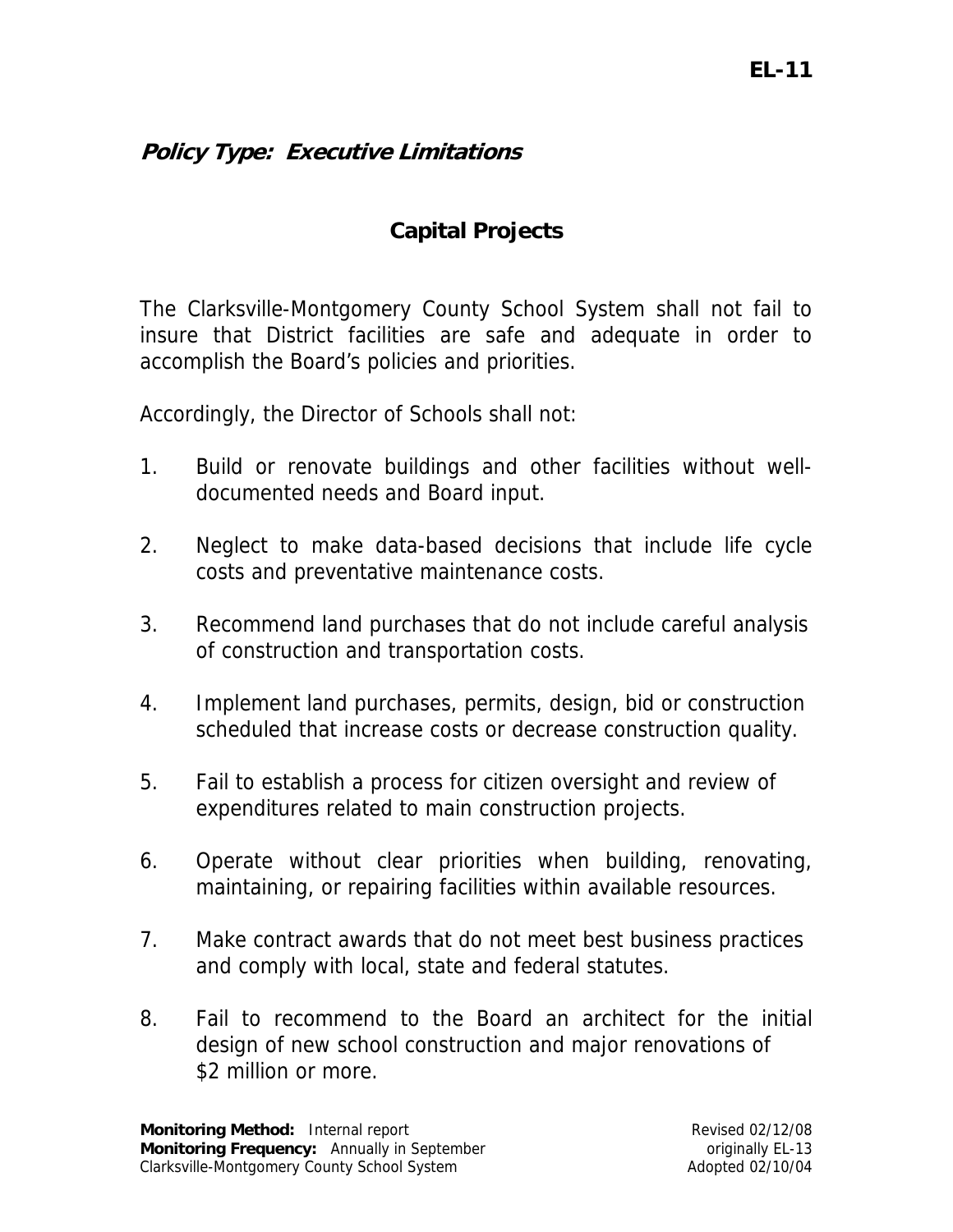# **Rezoning**

Because demographic circumstances change and populations increase or decrease with time the Clarksville-Montgomery County School System is required from time to time to implement rezoning initiatives.

Consequently, the Director of Schools shall not fail to recommend and implement rezoning decisions based on the following constraints:

- 1. No rezoning decision shall be made that does not insure the equitable distribution of resources according to the learning needs of all students.
- 2. No rezoning decision shall be made that fails to involve key stakeholders in the process of establishing attendance line adjustments.
- 3. No final rezoning decisions shall be made without the approval of the Board.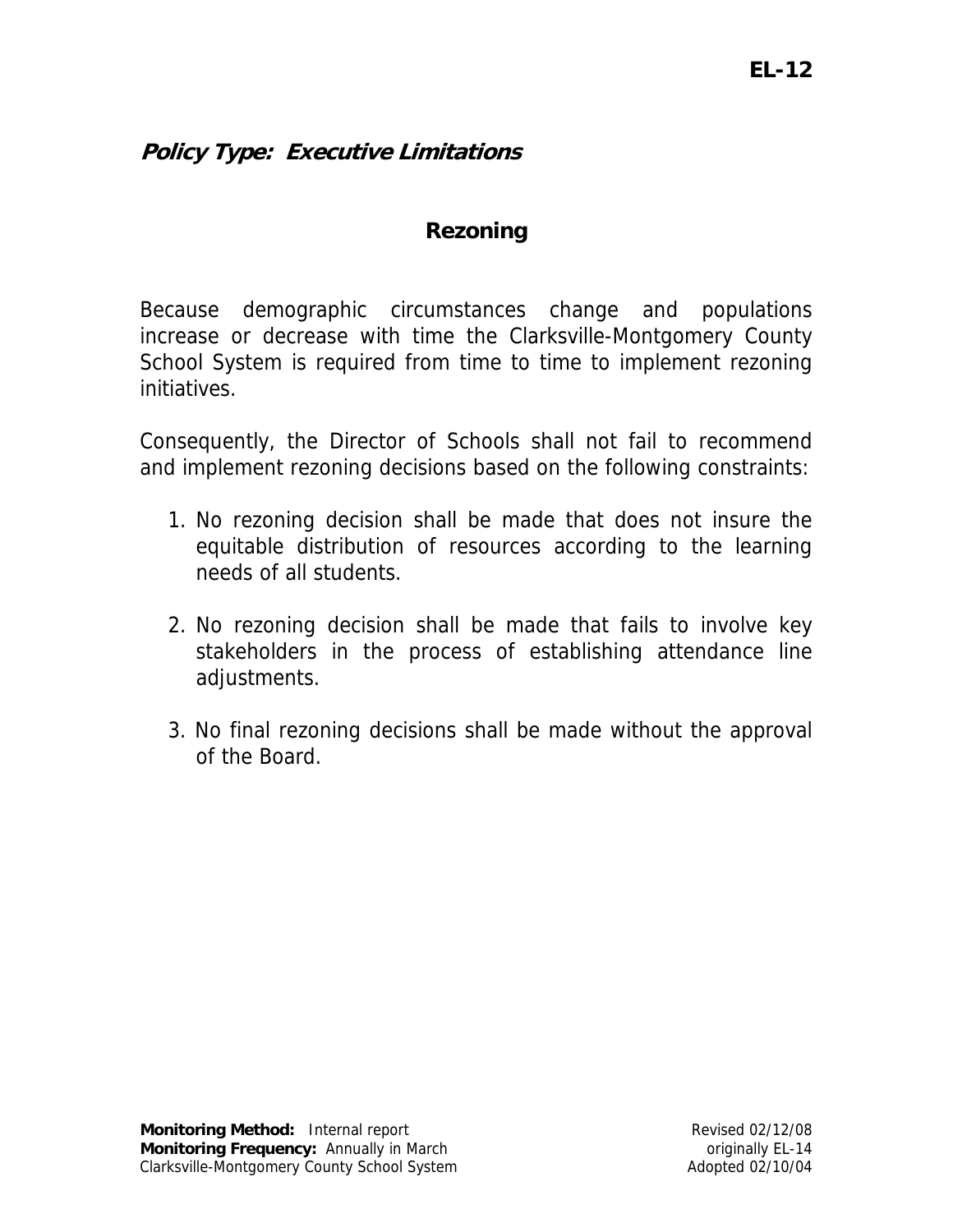### **Career-Technical Education Programs**

Because the demand for qualified career-technical related jobs is increasing and there is a need for developing high-quality high school career-technical education programs, the Director of Schools shall not fail to implement appropriate alternatives to meet that need.

Accordingly, the Director of Schools shall:

- 1. Study, plan, and implement career-technical programs that address career needs in high-demand career vocations;
- 2. Collaborate with other agencies and seek funding sources to support effective career-technical education programs;
- 3. Develop and maintain a five-year plan for ensuring a rigorous career-technical education curriculum that responds to the changing needs of students.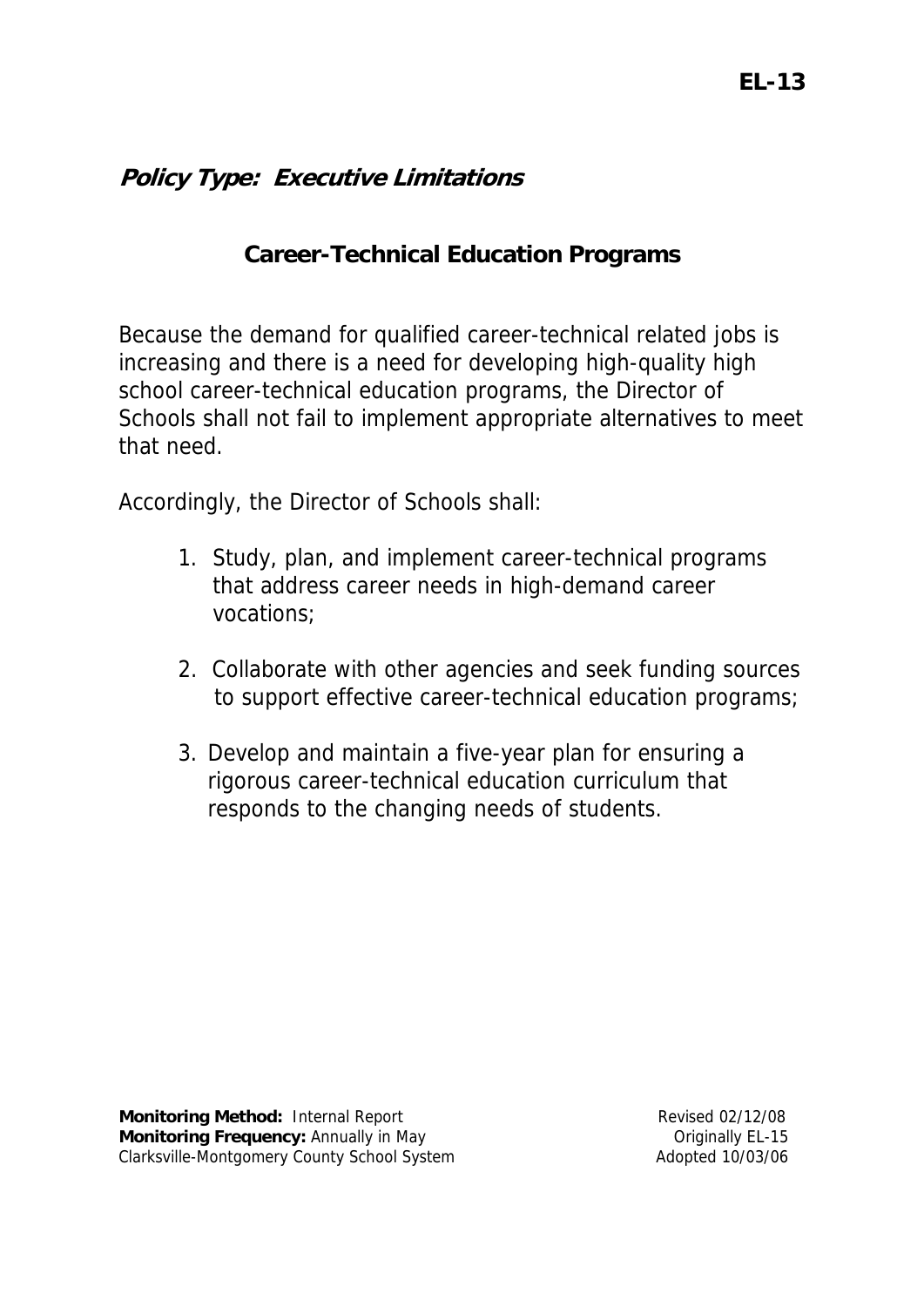#### **Global Governance Commitment**

The Board, supporting the work of staff, the welfare of students and the interest of the community, holds itself accountable to the citizens of Clarksville-Montgomery County by ensuring that all action it takes is consistent with the Board's policies and beliefs.

# **MISSION STATEMENT**

Our mission is to educate and empower our students to reach their potential.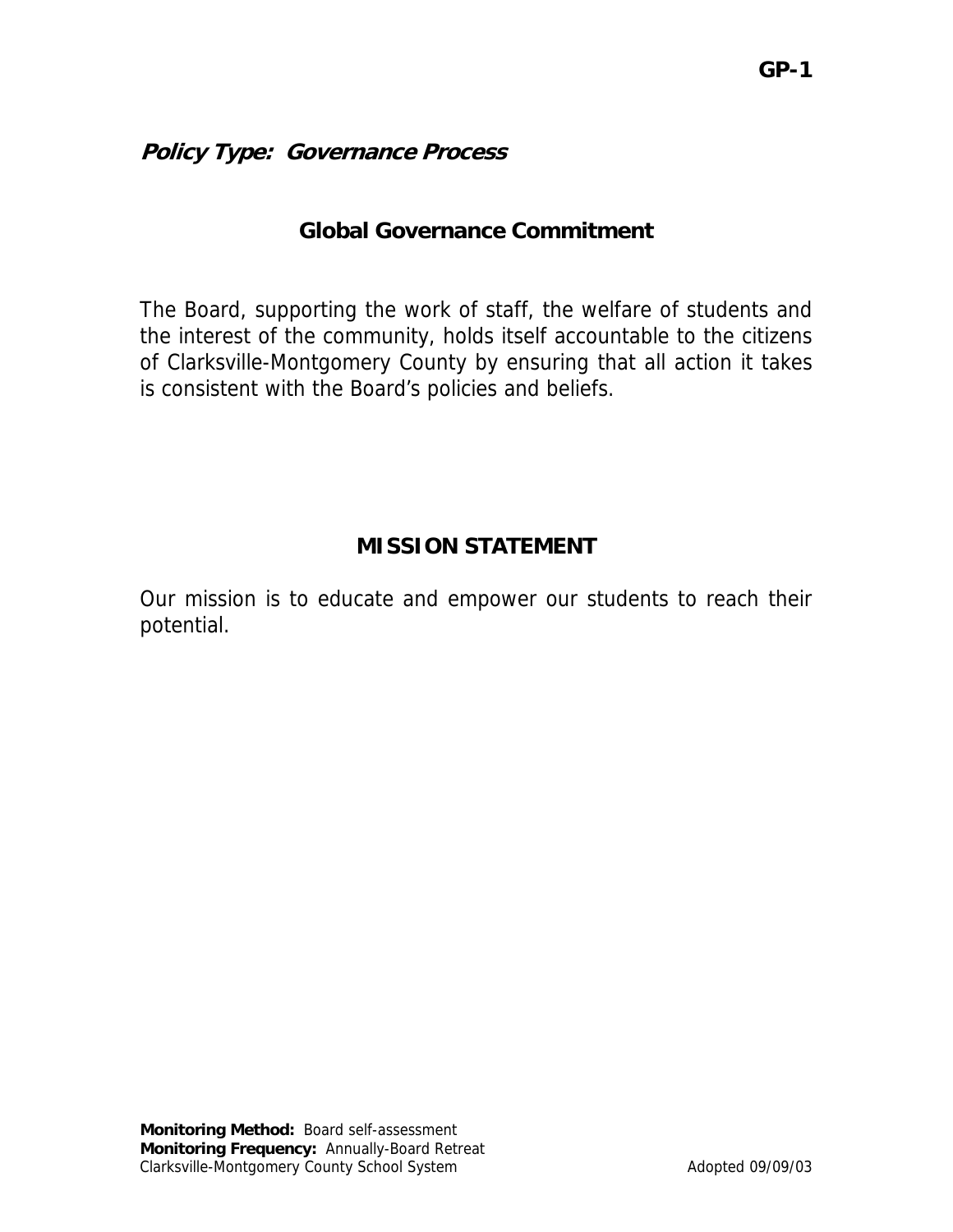# **Governing Style**

The Board will govern with emphasis on organizational vision rather than on interpersonal issues of the Board; encourage diversity in viewpoints; focus on strategic leadership rather than administrative detail; observe clear distinction between Board and Director of Schools roles; make collective rather than individual decisions; exhibit future orientation rather than past or present; and govern proactively rather than reactively.

Accordingly,

- 1. The Board will cultivate a sense of group responsibility. The Board will work in partnership with the Director of Schools, staff, students, parents, and the community. The Board, not the Director of Schools or staff, will be responsible for excellence in governing. The Board will use the expertise of individual Board members to enhance the ability of the Board as a body, but will not substitute individual judgments for the Board's collective values.
- 2. The Board will hold itself accountable for governing with excellence. This self-discipline will apply to attendance, preparation for meetings, policymaking principles, respect of roles, and ensuring the continuity of governance capability.
- 3. The Board will direct, control, and inspire the District through the careful establishment of written policies reflecting the Board's values and perspectives. The Board's major policy focus will be on the intended long-term benefits for students, not on the administrative or programmatic means of attaining those benefits.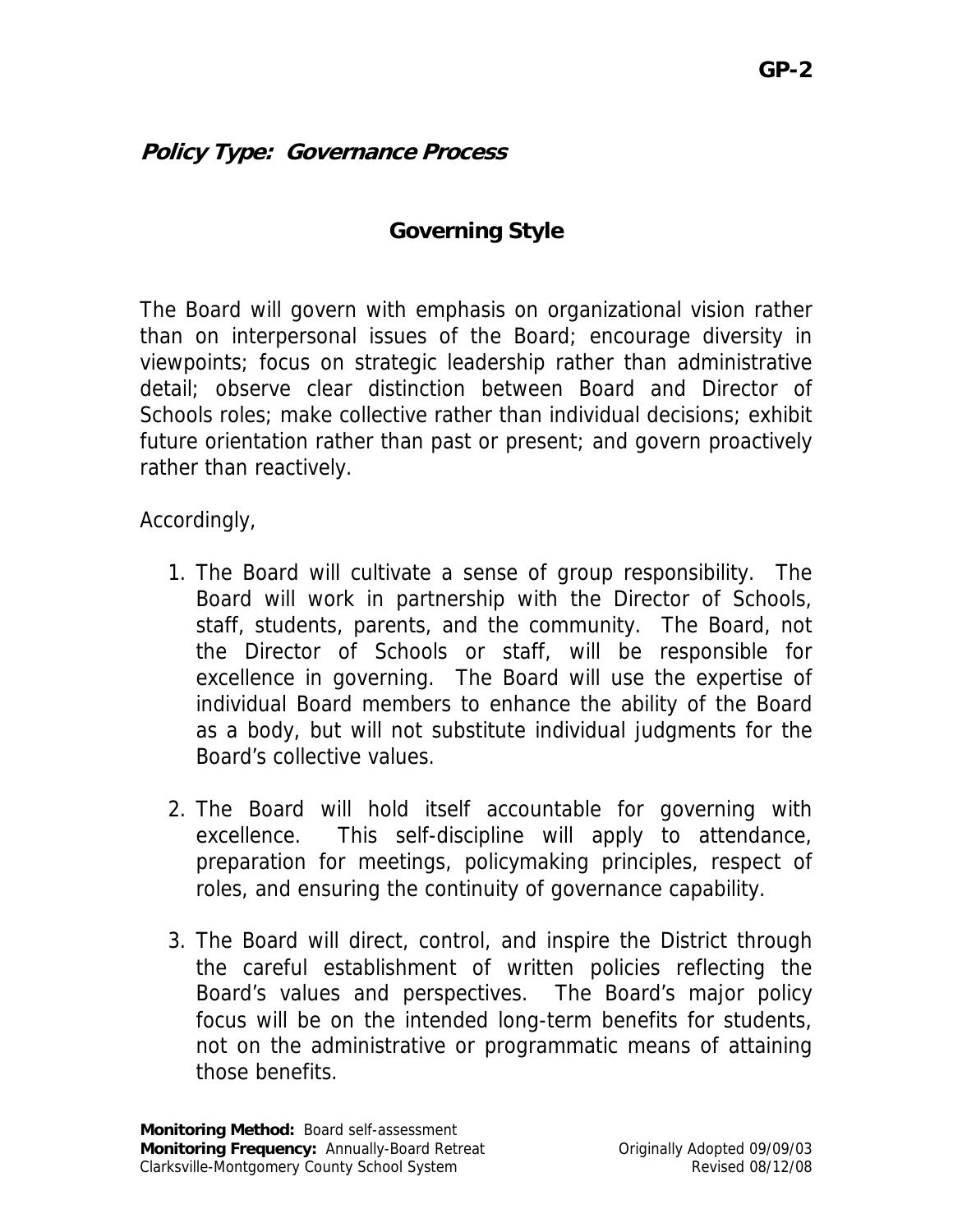- 4. Continuous Board development will include orientation of new members in the Board's governance process which shall occur after the election of Board members and prior to the election of officers for the Board, and will also include periodic Board discussion and evaluation of process to assure continued improvement. Additionally, the Board will hold an annual retreat to prepare a Board calendar, agenda, and goals for the following year.
- 5. The Board will allow no officer, individual, or committee of the Board to hinder or be an excuse for fulfilling its commitments.
- 6. The Board will monitor the Board's process and performance. Self-monitoring will include comparison of Board activity and discipline to policies in the Governance Process and Board/Staff Linkage categories.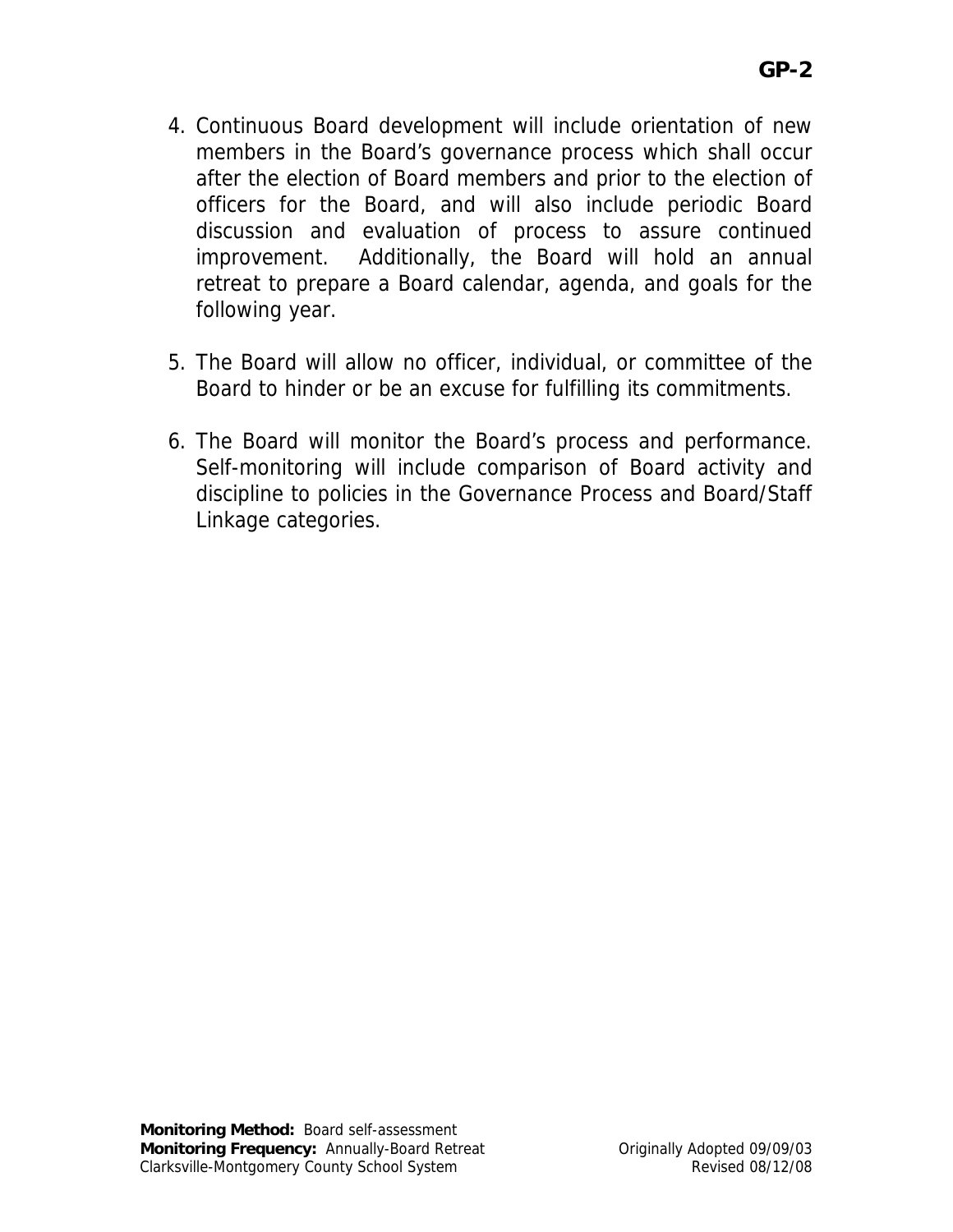Below is a list of several statements connected with your position as a School Board member. For each item you are requested to give two ratings:

#### **a. How much is there NOW?**

#### **b. How IMPORTANT is this to me?**

As you rate the questions, use a scale from **1 to 6** where low numbers represent low or minimum amounts and high numbers represent high or maximum amounts. There are NO right or wrong answers.

|       | <b>Team Building</b>                                                                                                                            | <b>How Much NOW?</b> | How Important is<br>this item to me? |
|-------|-------------------------------------------------------------------------------------------------------------------------------------------------|----------------------|--------------------------------------|
| 1.1   | Each member of our Board is friendly and easy for me to<br>approach.                                                                            |                      |                                      |
| $1.2$ | Each member of our School Board pays attention to what I say.                                                                                   |                      |                                      |
| $1.3$ | Each member of our School Board offers ideas.                                                                                                   |                      |                                      |
| 1.4   | Each member of our School Board promotes teamwork on the<br>Board.                                                                              |                      |                                      |
| 1.5   | Each member of our School Board supports the decisions of the<br>Board.                                                                         |                      |                                      |
| 1.6   | Other members of our Board have confidence and trust in me.                                                                                     |                      |                                      |
| $1.7$ | I have confidence and trust in other members of our School Board.                                                                               |                      |                                      |
| 1.8   | Our Board functions as a corporate board.                                                                                                       |                      |                                      |
|       | <b>Decision Making</b>                                                                                                                          | <b>How Much NOW?</b> | How Important is<br>this item to me? |
| 2.1   | The Board considers the Superintendent's recommendation in<br>every decision.                                                                   |                      |                                      |
| 2.2   | Our Board problem solves through policy.                                                                                                        |                      |                                      |
| 2.3   | Each member of our Board is given the opportunity to influence the<br>opinion of Board members.                                                 |                      |                                      |
| 2.4   | Differences and disagreements between members of the Board are<br>worked through rather than being neglected and allowed to<br>continue.        |                      |                                      |
| 2.5   | The Board is the leading advocate for students.                                                                                                 |                      |                                      |
|       | Governance                                                                                                                                      | <b>How Much NOW?</b> | How Important is<br>this item to me? |
| 3.1   | The Board ensures that the school district is managed effectively.                                                                              |                      |                                      |
| 3.2   | The Board assures that the school district is provided with needed<br>resources.                                                                |                      |                                      |
| 3.3   | Our Board is effective.                                                                                                                         |                      |                                      |
| 3.4   | The Board establishes and follows local policies, procedures, and<br>ethical standards governing the conduct of the Board and Board<br>members. |                      |                                      |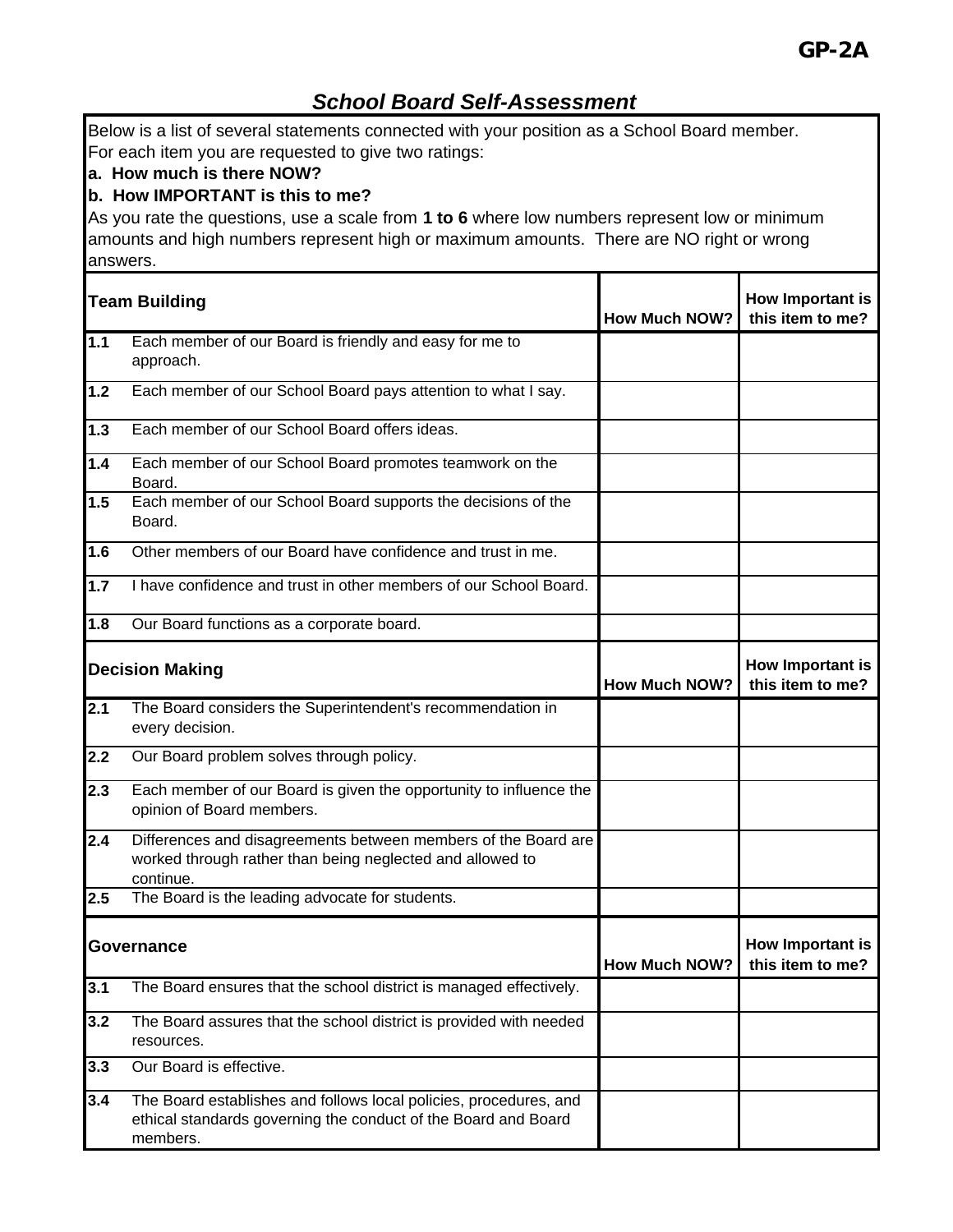| Clarksville-Montgomery County School System |                                                                                                                                                           |                      | Adopted 12/14/10                            |
|---------------------------------------------|-----------------------------------------------------------------------------------------------------------------------------------------------------------|----------------------|---------------------------------------------|
|                                             | <b>School Improvement</b>                                                                                                                                 | <b>How Much NOW?</b> | How Important is<br>this item to me?        |
| 4.1                                         | Our Board has defined by policy the end results expected for the<br>district.                                                                             |                      |                                             |
| 4.2                                         | Our Board evaluates the effectiveness of the instructional program<br>through analysis of the district goals and strategic work.                          |                      |                                             |
| 4.3                                         | Our Board considers the effectiveness of the Director of Schools<br>through an annual evaluation.                                                         |                      |                                             |
| 4.4                                         | Our Board discusses student achievement.                                                                                                                  |                      |                                             |
|                                             | <b>Community</b>                                                                                                                                          | <b>How Much NOW?</b> | How Important is<br>this item to me?        |
| 5.1                                         | The Board provides for involvement of the public in operating of our<br>schools.                                                                          |                      |                                             |
| 5.2                                         | Our Board actively promotes the school district to the public.                                                                                            |                      |                                             |
| 5.3                                         | Our School Board is respected by the community.                                                                                                           |                      |                                             |
| 5.4                                         | Our Board is accountable to the community.                                                                                                                |                      |                                             |
|                                             | <b>Planning</b>                                                                                                                                           | <b>How Much NOW?</b> | How Important is<br>this item to me?        |
| 6.1                                         | Our Board establishes Ends Policies and monitors the Director of<br>Schools in developing goals and objectives to carry them out.                         |                      |                                             |
| 6.2                                         | Our Board evaluates the district's progress in achieving annual<br>goals and objectives.                                                                  |                      |                                             |
| 6.3                                         | Our Board develops long-range plans for the school district.                                                                                              |                      |                                             |
| 6.4                                         | Our Board and Director of Schools have mutually agreed which<br>goals with expected performances will be included in the Director's<br>formal evaluation. |                      |                                             |
| 6.5                                         | Our Board involves the community in developing goals.                                                                                                     |                      |                                             |
|                                             | <b>Communications</b>                                                                                                                                     | <b>How Much NOW?</b> | <b>How Important is</b><br>this item to me? |
| 7.1                                         | Information about important activities and circumstances is shared<br>with School Board members.                                                          |                      |                                             |
| 7.2                                         | Communication among members of our Board is honest and free<br>from distrust and cover-up.                                                                |                      |                                             |
| 7.3                                         | The Board has information about issues it acts upon.                                                                                                      |                      |                                             |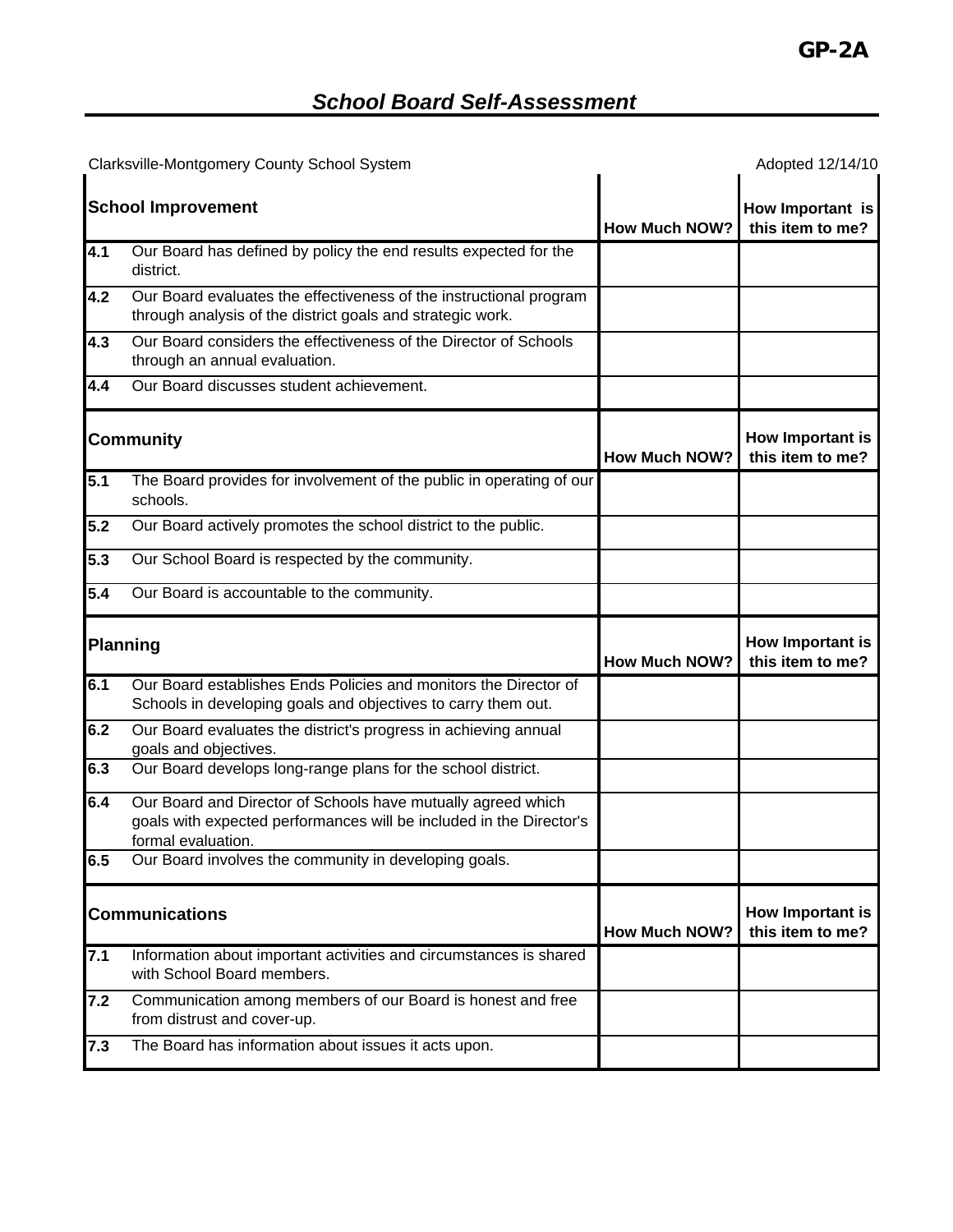Clarksville-Montgomery County School System **Adopted 12/14/10** Adopted 12/14/10

| <b>Motivation</b> |                                                                                                                                             | <b>How Much NOW?</b> | <b>How Important is</b><br>this item to me? |
|-------------------|---------------------------------------------------------------------------------------------------------------------------------------------|----------------------|---------------------------------------------|
| 8.1               | I enjoy performing activities of the School Board.                                                                                          |                      |                                             |
| 8.2               | I feel a real responsibility to help the school district to be successful.                                                                  |                      |                                             |
| 8.3               | Our Board has a commitment to perform its proper responsibilities.                                                                          |                      |                                             |
| 8.4               | Each member of our Board feels responsibility for attaining the<br>goals of the Board.                                                      |                      |                                             |
| 8.5               | My interests are taken into account when decisions are made.                                                                                |                      |                                             |
|                   | Influence                                                                                                                                   | <b>How Much NOW?</b> | How Important is<br>this item to me?        |
| 9.1               | I have influence about what happens on our Board.                                                                                           |                      |                                             |
| 9.2               | The Board significantly affects what happens in our school district.                                                                        |                      |                                             |
| 9.3               | The Superintendent implements the actions of our Board.                                                                                     |                      |                                             |
| <b>Policy</b>     |                                                                                                                                             | <b>How Much NOW?</b> | How Important is<br>this item to me?        |
| 10.1              | Our Board sets policies needed for operation of the school district.                                                                        |                      |                                             |
| $10.2$            | Our Board actively seeks the contributions of employees, students,<br>and community members before adopting a policy which affects<br>them. |                      |                                             |
| $10.3$            | The Board systematically evaluates policies for their effectiveness.                                                                        |                      |                                             |
| 10.4              | Board policies are administered consistent with the intent of the<br>policy.                                                                |                      |                                             |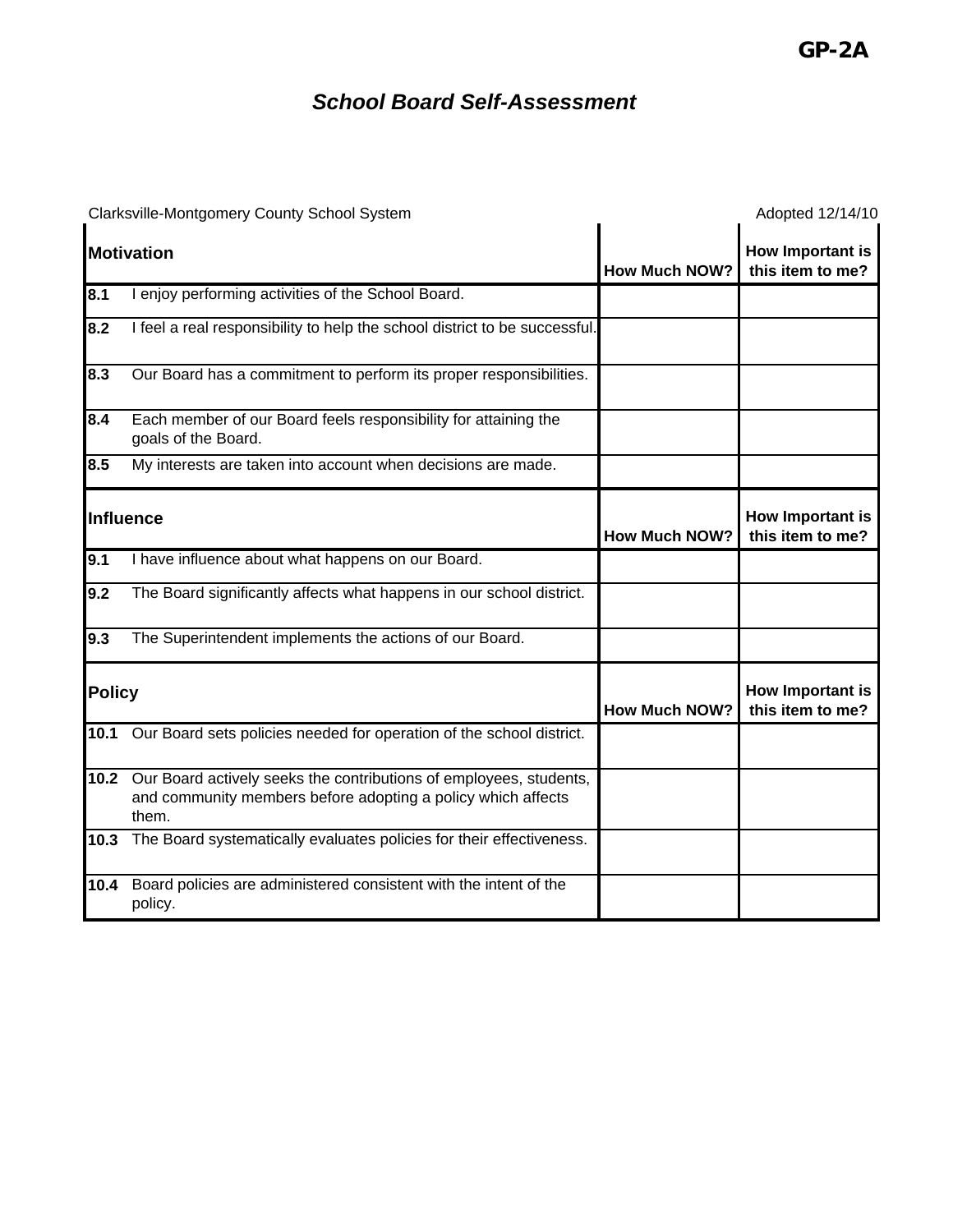Clarksville-Montgomery County School System **Adopted 12/14/10** 2014/10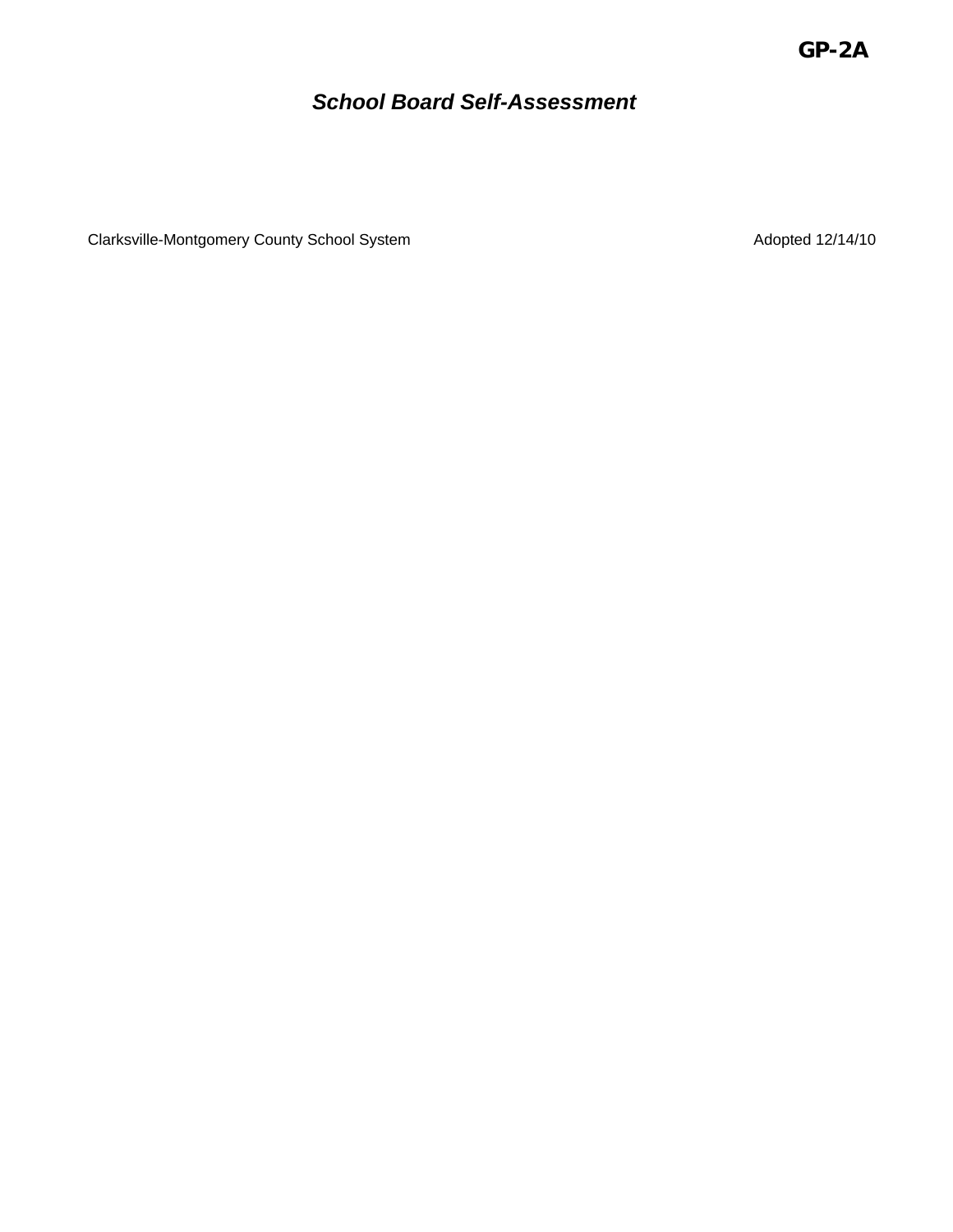# **Board Job Description**

The job of the Board is to represent the citizens and taxpayers and lead the District by determining and demanding appropriate and excellent organizational performance. To distinguish the Board's own unique job from the jobs of the Director of Schools and staff, the Board will concentrate its efforts on the following:

- 1. Utilizing appropriate strategies to ensure input from students, staff, parents and the community as a means to link to the entire community.
- 2. Developing written governing policies which, at the broadest levels, address:
	- a. **Ends**: Organizational products, impacts, benefits, or results for specified recipients and their relative worth (what end result is desired for whom and at what cost).
	- b. **Executive Limitations**: Constraints on executive authority which establish the practical, ethical and legal boundaries within which all executive activity and decision-making will take place.
	- c. **Governance Process**: How the Board will conceive, carry out and monitor its own work.
	- d. **Board/Staff Linkage**: How authority is delegated and its proper use monitored; the Director of Schools role, authority and accountability.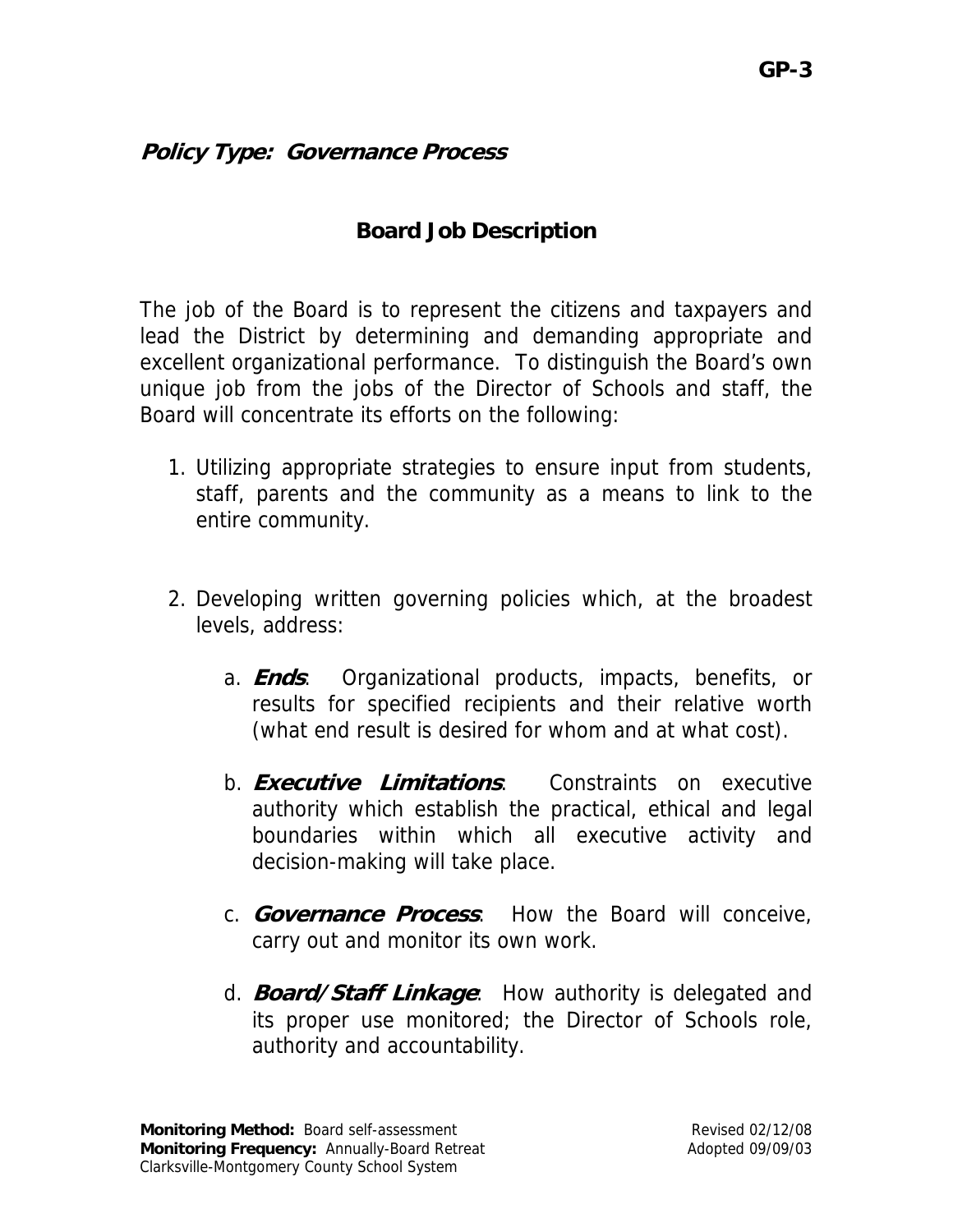- 3. Ensuring Director of Schools performance through monitoring Ends and Executive Limitations Policies.
- 4. Ensuring Board performance through monitoring Governance Process and Board/Staff Linkage Policies.
- 5. Ensuring that the *Ends* are the focus of organizational performance.
- 6. Make the final selection of the architect for the initial design of new schools and major renovations of \$2 million or more based on presentations and the recommendation of the Director of Schools.
- 7. Make final rezoning decisions based on the criteria outlined in EL-12 Rezoning.
- 8. Approve the naming of facilities and properties.
- 9. Approve the student code of conduct.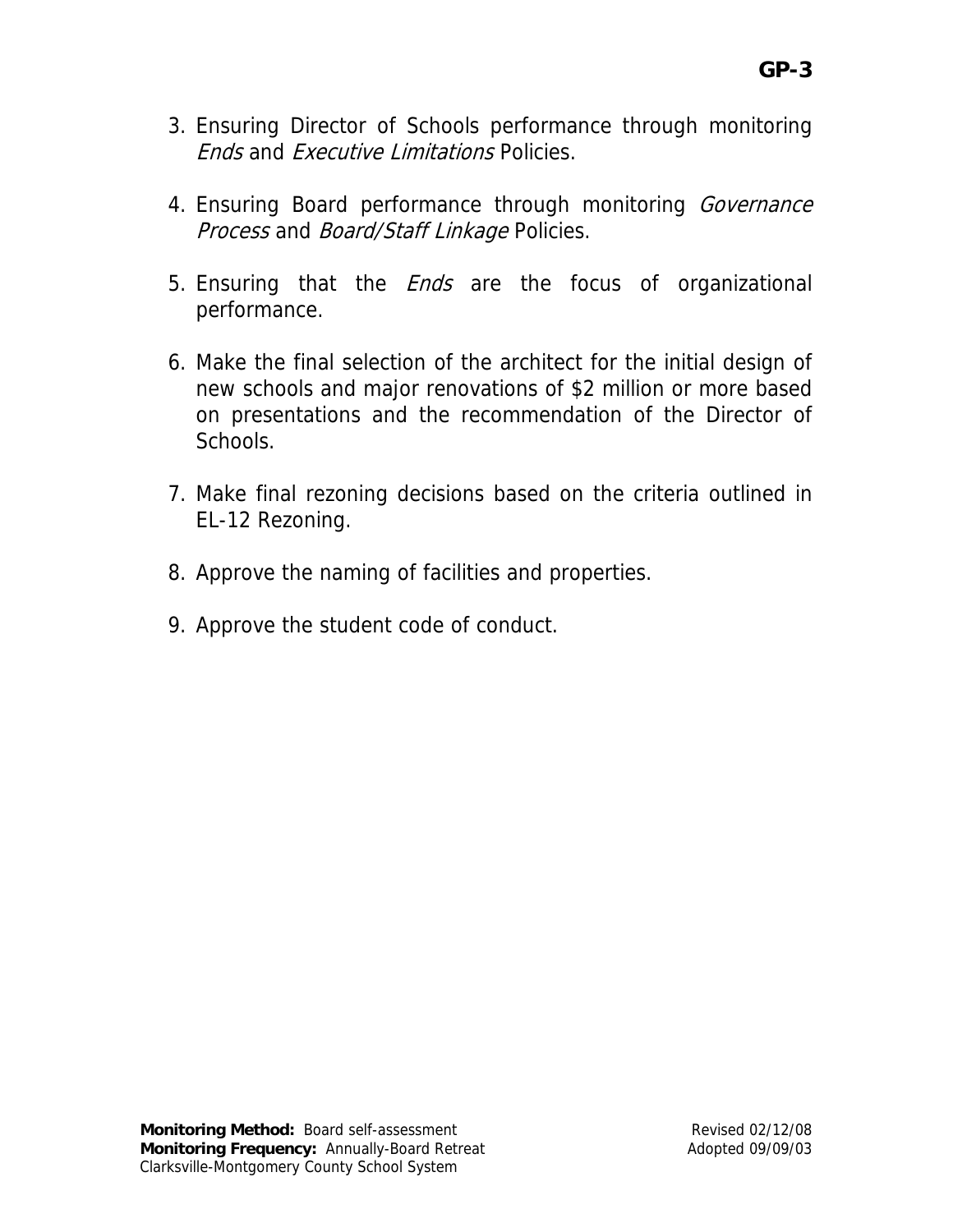# **Monitoring Board Governance Process and Board/Staff Linkage Policies**

The purpose of monitoring the Board's Governance Process and Board/Staff Linkage Policies is to determine the degree to which the policies are being fulfilled. Monitoring will be done as efficiently as possible, using Board time effectively so that meetings can be used to create the future rather than to review the past.

To accomplish its objectives and job description in a style consistent with Board Policies, the Board will follow an annual agenda, which includes continuing review, monitoring, and refinement of Ends Policies and continually improves Board performance through Board education, enriched input, and deliberation.

These policies are monitored through Board self-assessment according to the frequency identified in the monitoring calendar included with this document.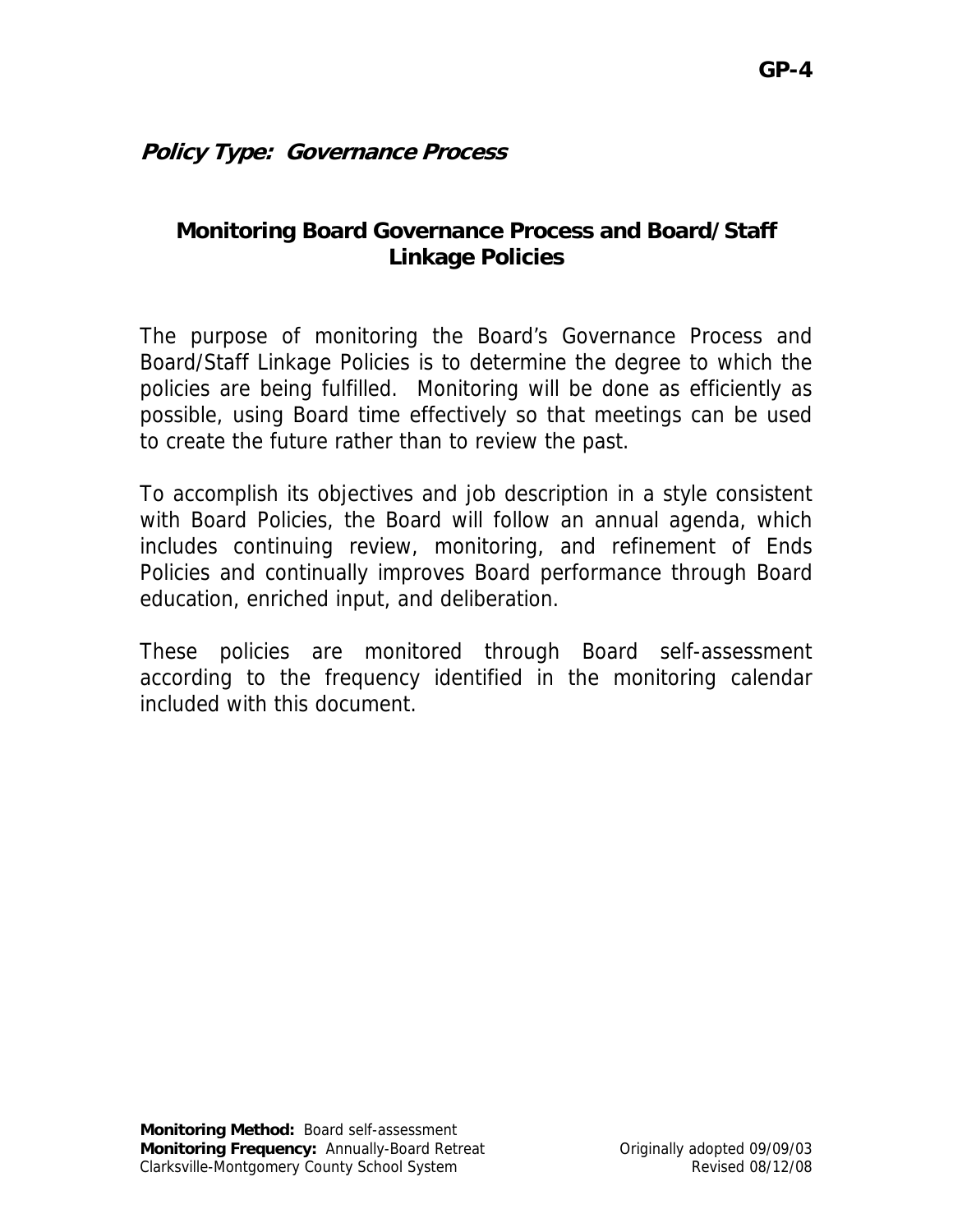### **Chair's Role**

The Chair of the Board ensures the integrity of the Board's processes and normally serves as the Board's official spokesperson. Accordingly, the Chair has the following authority and duties:

- 1. The Chair shall preside over all meetings of the Board. The Chair shall, with input from the Director of Schools, develop an agenda for all Board meetings.
- 2. The Chair, along with the Director of Schools, may take action in the form of an executive order for management of the School System only when there is insufficient time to call a Board meeting; provided, however, the Chair or the Director shall notify all Board members of such action taken by telephone within 36 hours of taking any such action.
- 3. Monitor Board behavior to ensure that it is consistent with its own rules and policies and those legitimately imposed upon it from outside the organization.
	- a. Conduct and monitor Board meeting deliberations to ensure that only Board issues, as defined in Board Policy, are discussed;
	- b. Ensure that Board meeting deliberations are fair, open, and thorough, but also efficient, timely, orderly and to the point;
	- c. Chair Board meetings with all the commonly accepted power of that position as described in *Robert's Rules of* Order, unless otherwise set out herein, and in accordance with law;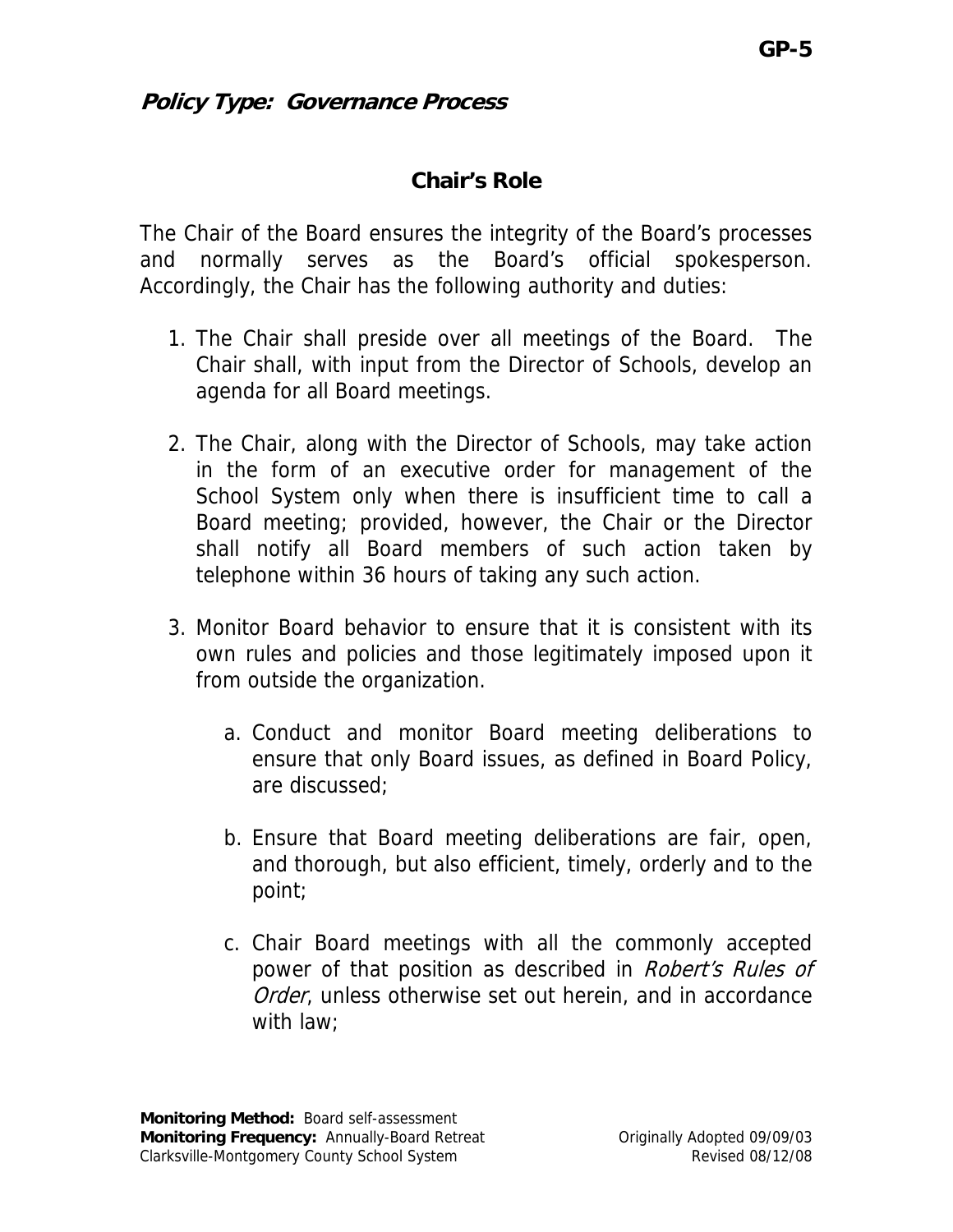- a. Refrain from making any interpretive decisions about Policies created by the Board in the *Ends* and *Executive* Limitations Policy areas;
- b. Refrain from exercising any authority as an individual to supervise or direct the Director of Schools;
- 5. Represent the Board to outside parties in announcing Boardstate positions and in stating decisions and interpretations within the areas assigned to the Chair, delegating this authority to other Board members when appropriate, but remaining accountable for its use;
- 6. When necessary, sign contracts authorized by the Board, except employee contracts;
- 7. When necessary, sign official Board reports.
- 8. Appoint members to Board-approved committees and from time to time nominate Board members to represent the Board on outside committees. The Chair shall notify all Board members of such appointments.
- 9. When a Board member accepts the role of Board Chair, the Board member does not give up his or her responsibilities as a Board member, and the Chair has the right and responsibility from time to time to make motions, second motions, state a position on issues being addressed by the Board as any other Board member may; provided, however, the Chair shall relinquish the Chair to the Vice-Chair to so act.

In the absence or inability of the Chair, the Vice Chair shall have all of the powers and duties of the Chair.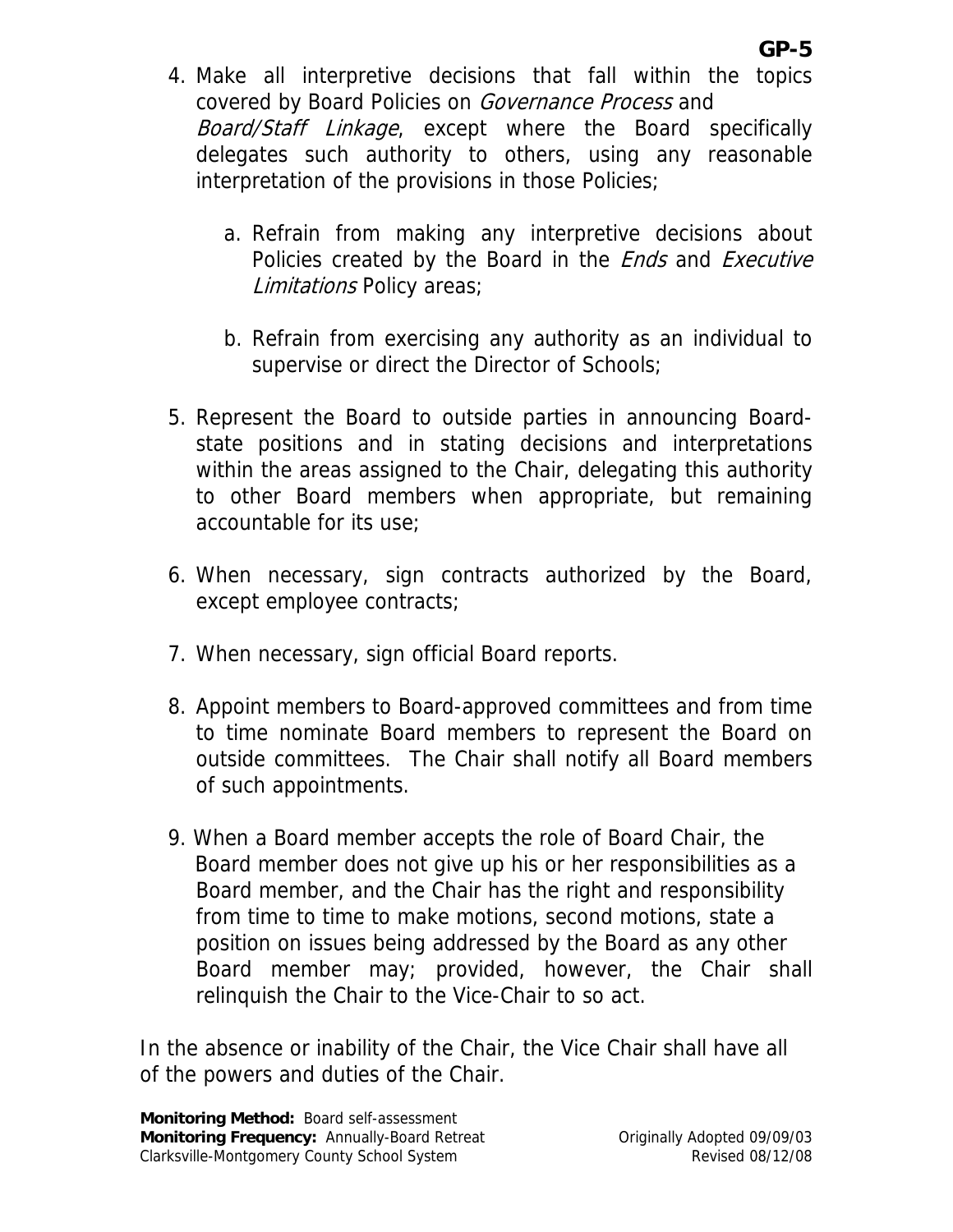### **Board Members' Code of Conduct**

The Board commits itself and its members to ethical, businesslike and lawful conduct, including proper use of authority and appropriate decorum when acting as Board members.

Accordingly:

- 1. Board members will represent the interests of the citizens of the entire School District. This accountability to the whole District supersedes:
	- a. Any conflicting loyalty a member may have to other advocacy or interest groups;
	- b. Loyalty based upon membership on other boards or staffs;
	- c. Conflicts based upon the personal interest of any Board member who is also a parent of a student in the District;
	- d. Conflicts based upon being a relative of an employee of the District, or
- 2. Board members may not attempt to exercise individual authority over the organization except as explicitly set forth in Board policies:
	- a. Members' interaction with the Director of Schools or with staff must recognize the lack of authority vested in individuals except when explicitly authorized by the Board;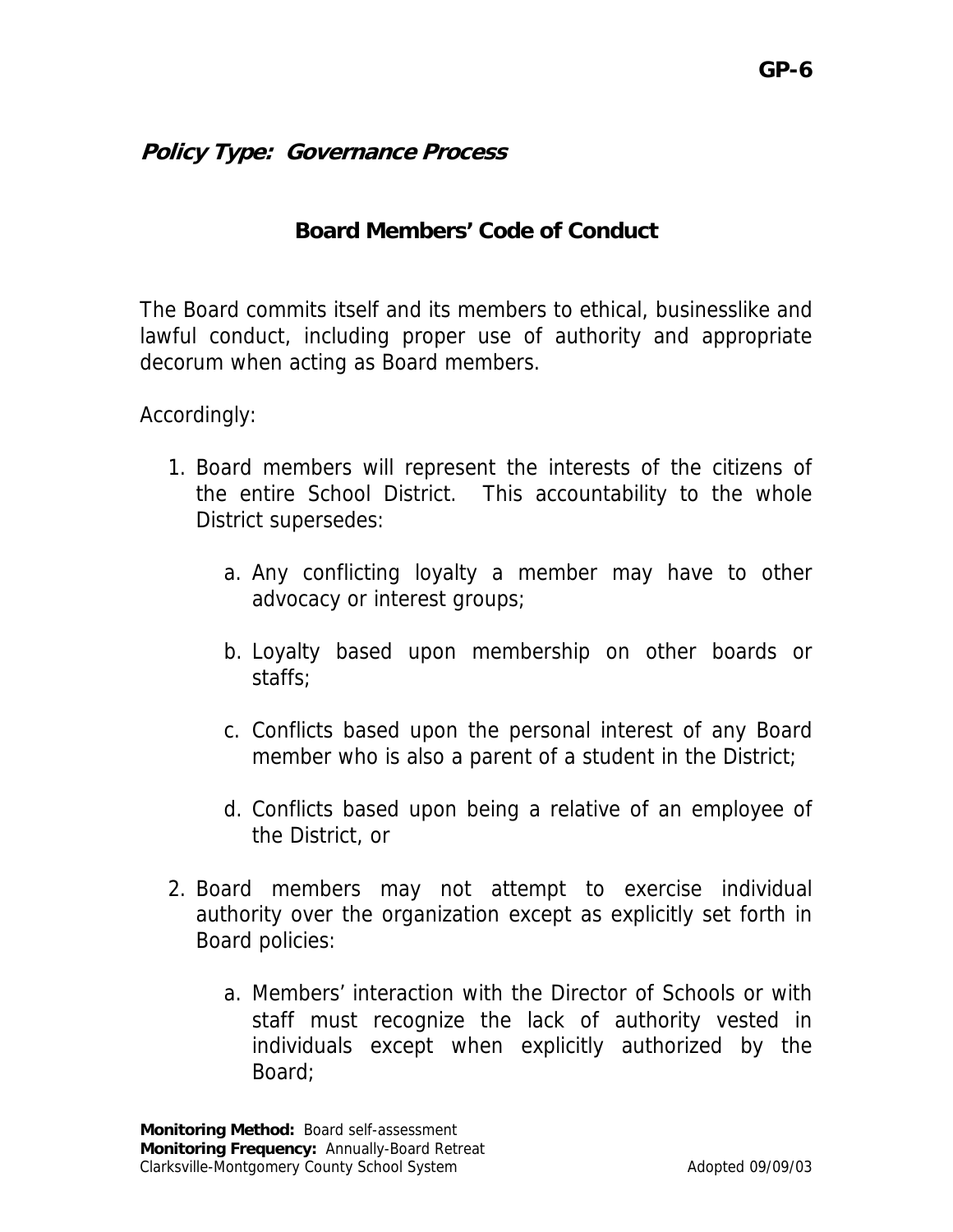- b. Members' interaction with the public, press or other entities must recognize the same limitation and the inability of any Board member to speak for the Board except to repeat explicitly stated Board decision;
- c. Members will not publicly express individual negative judgments about Director of Schools or staff performance. Any such judgments of Director of Schools performance will be made only by the full Board in a scheduled public meeting.
- 3. Members shall maintain confidentiality appropriate to sensitive issues and information that otherwise may tend to compromise the integrity or legal standing of the Board, especially those matters discussed in attorney/client privilege sessions.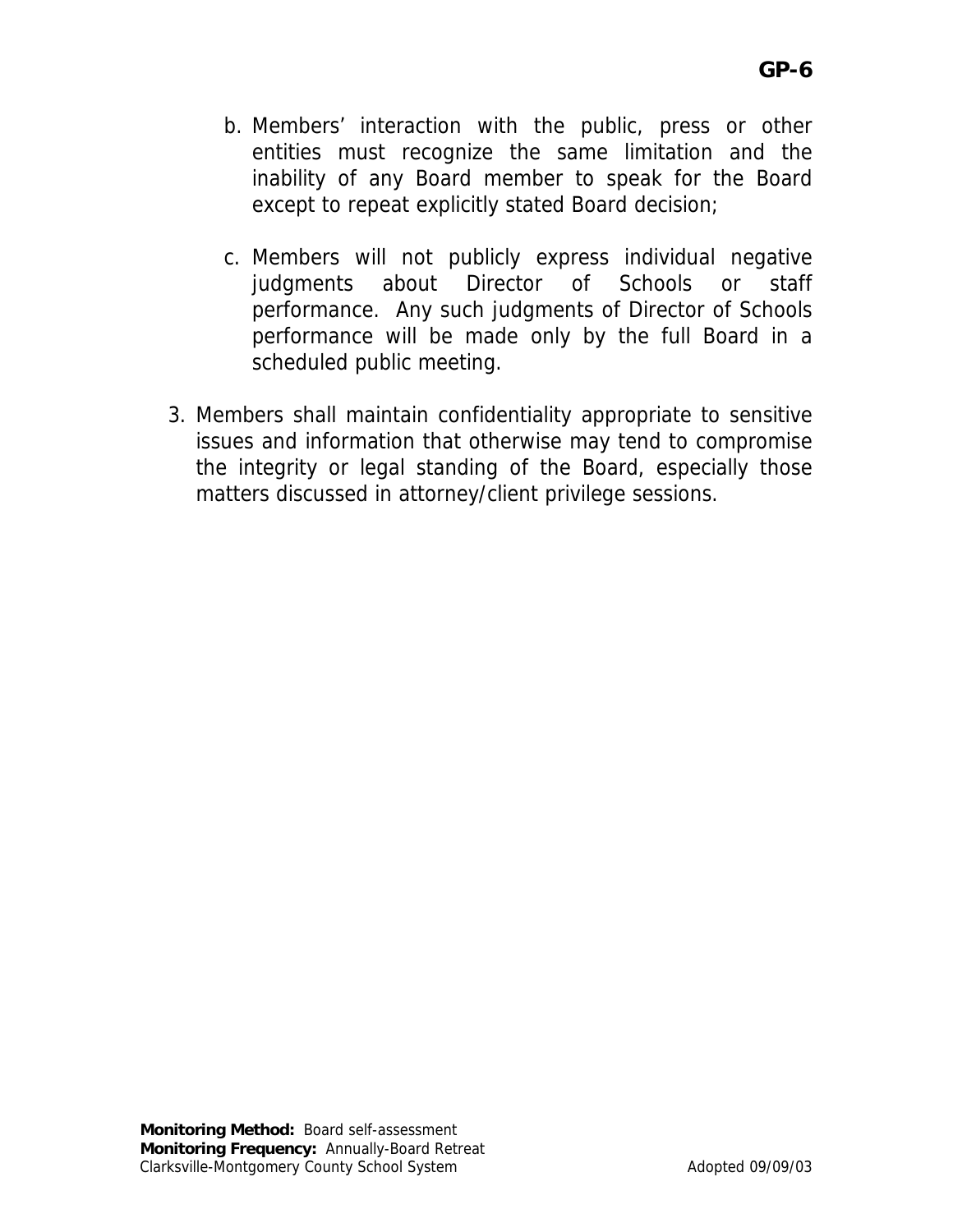### **Board Members' Covenants**

In order to build and maintain productive and effective relationships, Board members shall establish a system of communication that builds upon mutual respect and trust.

Accordingly, members will:

- 1. Exercise honesty in all communication.
- 2. Demonstrate respect for each others' opinions.
- 3. Focus on issues, not on personalities.
- 4. Assume and practice trust.
- 5. Maintain focus on shared goals.
- 6. Communicate in a timely manner to avoid surprises.
- 7. Accept majority decisions of the Board.
- 8. Withhold judgment on issues until fully informed.
- 9. Seek first to understand rather than to be understood.
- 10. Criticize privately, praise publicly.
- 11. Maintain confidentiality.
- 12. Openly share personal concerns, issues and agendas.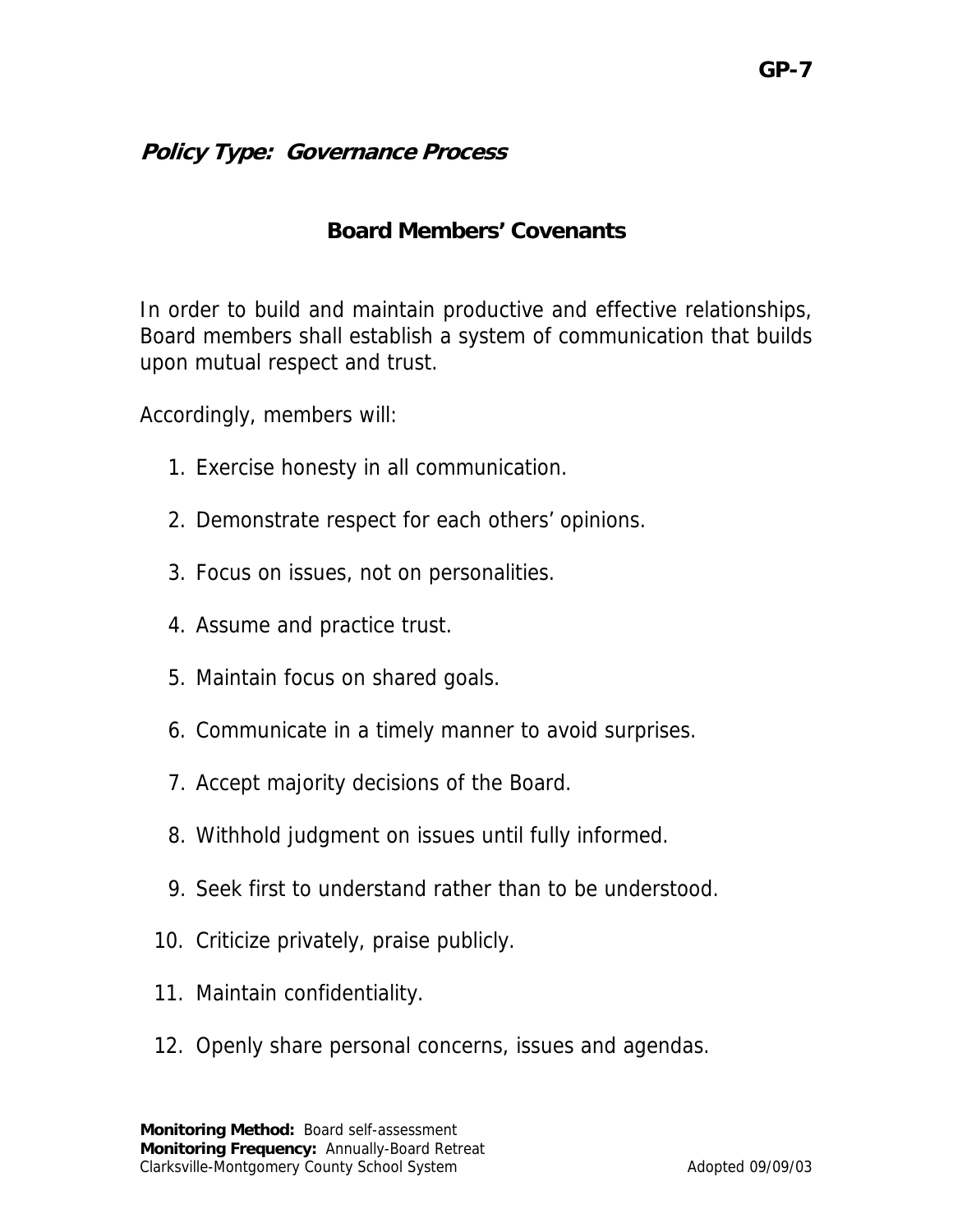- 13. Assume a non-defensive posture, taking the initiative to communicate and ask questions for clarification.
- 14. Share information and knowledge.
- 15. Give direction as the whole, not as individuals.
- 16. Make every reasonable effort to protect the integrity and promote the positive image of the District and one another.

Members will not:

- 1. Embarrass each other or the District.
- 2. Intentionally mislead or misinform each other.
- 3. Maintain hidden agendas.
- 4. Undermine majority decisions of the Board.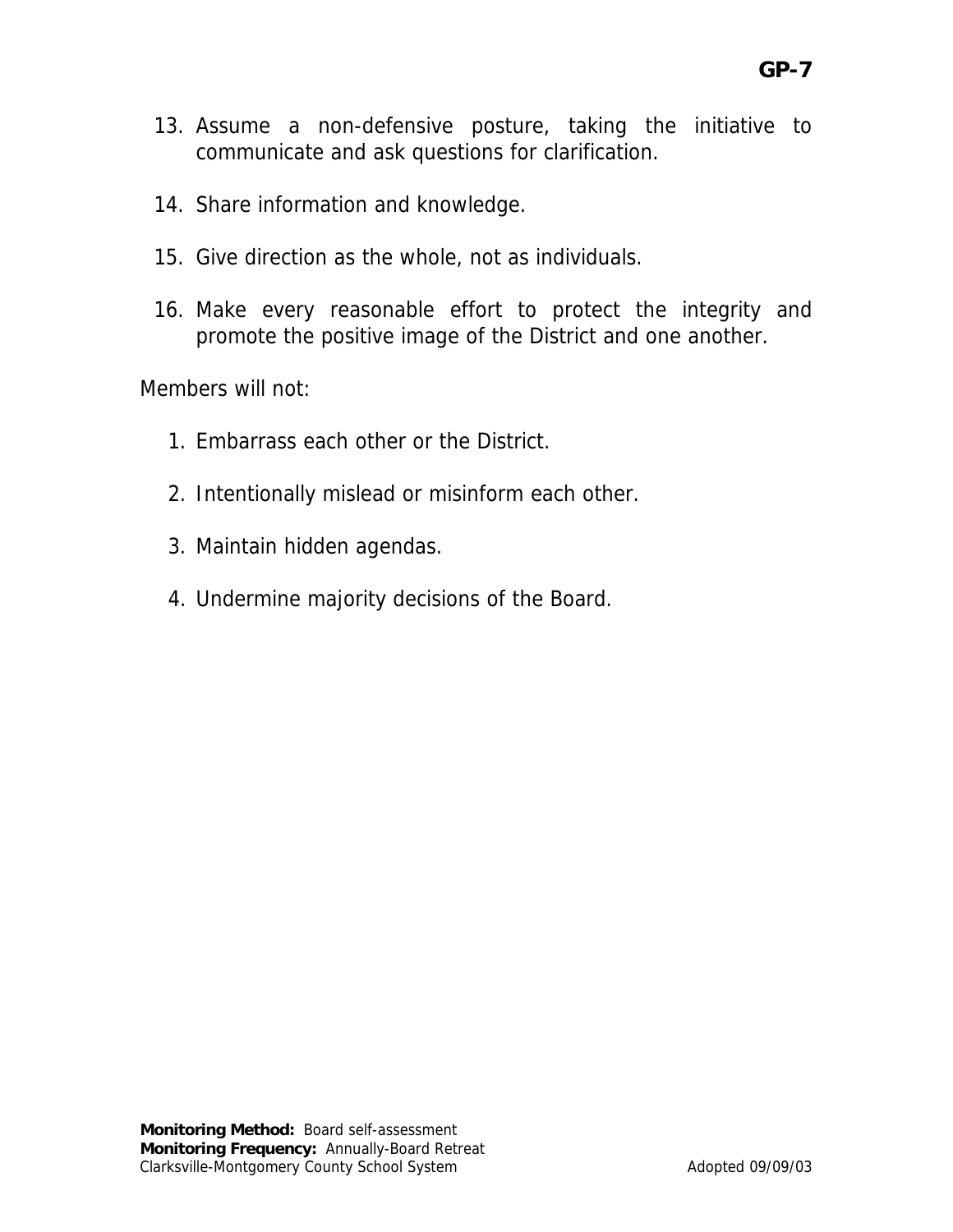#### **Code of Ethics**

The Board adopts this Code of Ethics as required by law and recommended by the Tennessee School Boards Association as a guide to its members as they provide educational leadership for the youth of our State. The Board further agrees that ethical issues regarding the Board or its members may be referred to the TSBA Ethics Advisory Council.

- 1. MY RELATIONS TO THE CHILDREN
	- a. I will at all times think in terms of "children first", always determining other important things according to how they affect education and training of children.
	- b. I will seek to provide equal educational opportunities for all children regardless of ability, race, color, sex, creed or location of residence.
- 2. MY RELATIONS TO MY COMMUNITY
	- a. I will endeavor to appraise fairly both the present and future educational needs of the community and to support improvements as finances permit.
	- b. I will represent at all times the entire school community and refuse to represent special interests or partisan politics.
	- c. I will endeavor to keep the community informed about the progress and needs of the schools.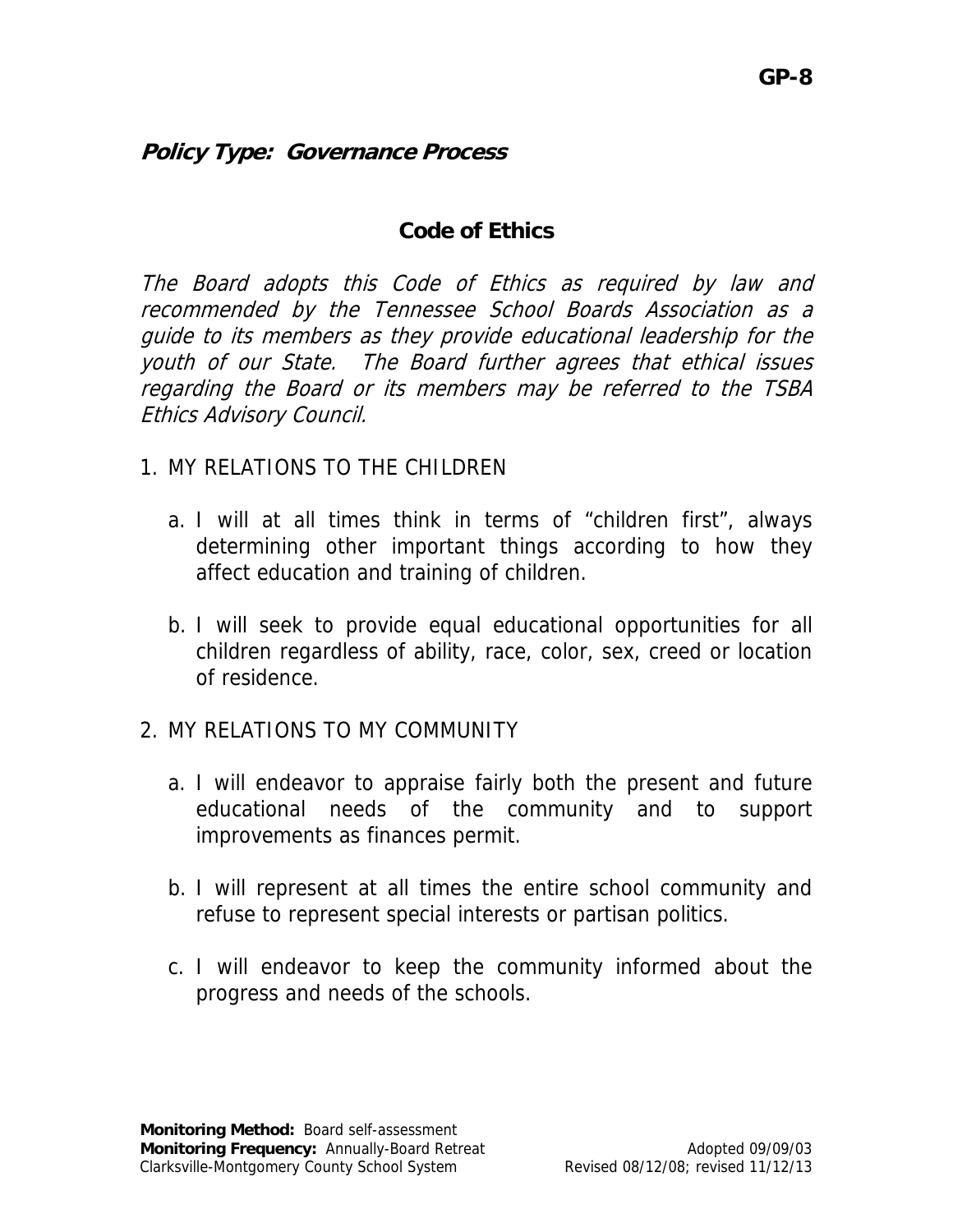- 3. MY RELATIONS TO TEACHERS AND PERSONNEL
	- a. I will support the employment of those persons best qualified to serve as employees and insist on a regular and impartial evaluation of staff.
	- b. I will support and protect personnel in performance of their duties.
	- c. I will not criticize employees publicly but will make such criticism to the superintendent for investigation and action if necessary.
- 4. MY RELATIONS TO OTHER BOARD MEMBERS
	- a. I will recognize that authority rests only with the Board in official meetings and that the individual member has no legal status outside of such meetings.
	- b. I will refuse to make promises as to how I will vote on a matter which should properly come before the Board as a whole.
	- c. I will make decisions only after full discussion of matters at a Board meeting.
	- d. I will respect the opinion of other members and will accept the principle of "majority rule".
- 5. MY RELATIONS WITH THE DIRECTOR OF SCHOOLS/ SUPERINTENDENT
	- a. I will support full administrative authority as well as responsibility for the Director of Schools/Superintendent to properly discharge all professional duties.
	- b. I will support Director of Schools/Superintendent accountability for working and requiring staff to work within the framework of policies set up by the Board.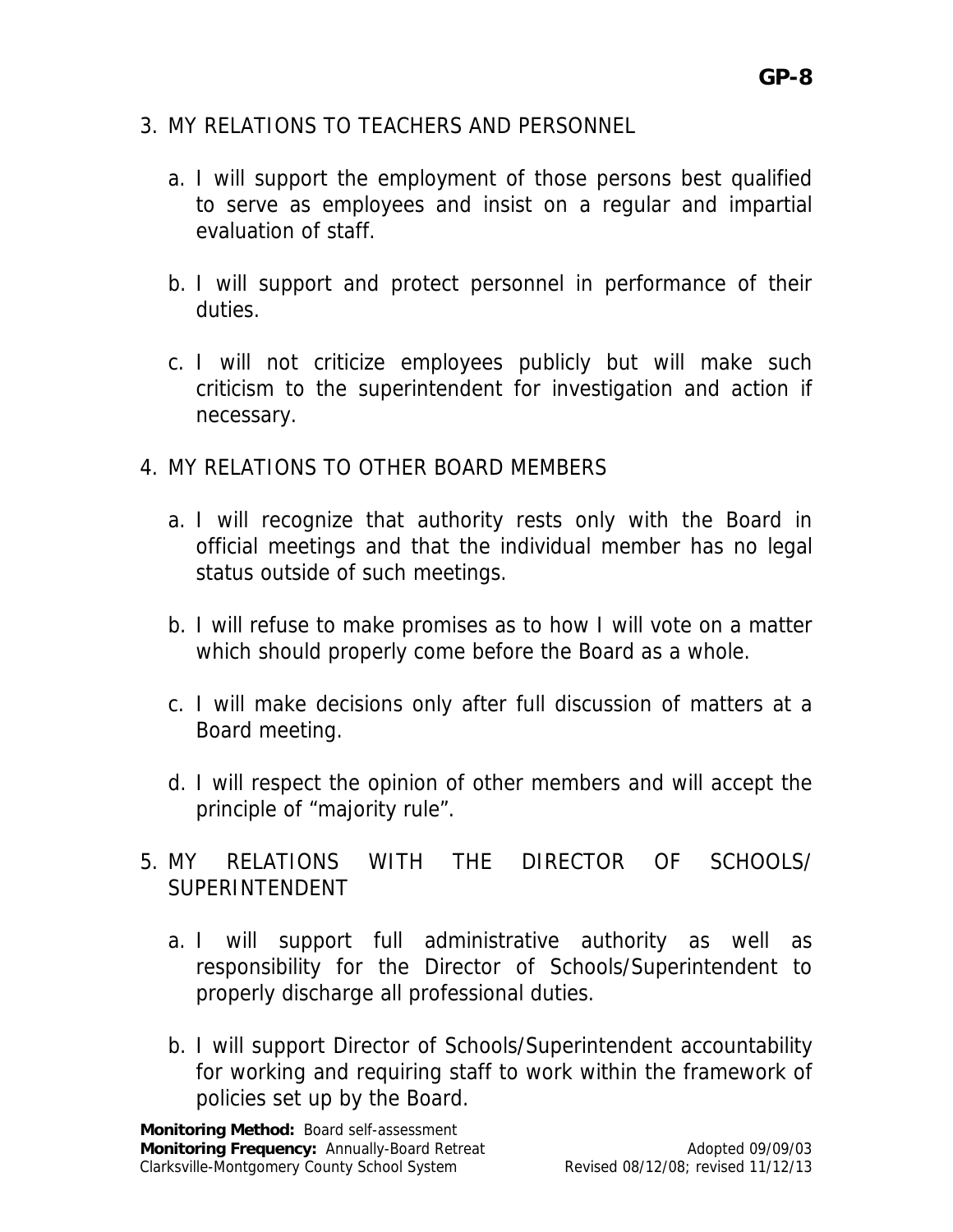c. I will refer all complaints and concerns to the Director of Schools/Superintendent.

# 6. MY RELATIONS TO MYSELF

- a. I will inform myself about my duties and responsibilities and current educational issues by individual study and through participation in programs providing needed information, such as those sponsored by my State and National School Boards Associations.
- b. I will avoid being placed in a position of conflict of interest, and will refrain from using my Board position for personal or partisan gain.

# 7. STATE LAW REQUIREMENTS

- a. Definitions
	- (1) "School District" means Clarksville Montgomery County School System, and includes all boards, committees, commissions, authorities, corporations or other instrumentalities appointed or created by the school district of an official of the school district.
	- (2) "Officials and employees" means and includes any official, whether elected or appointed, officer, employee or servant, or any member of any board, agency, commission, authority or corporation (whether compensated or not), or any officer, employee or servant thereof, of the school district.
	- (3) "Personal interest" means, for the purpose of disclosure of personal interests in accordance with this Code of Ethics, a financial interest of the official or employee, or a financial interest of the official's or employee's spouse or child living in the same household, in the manner to be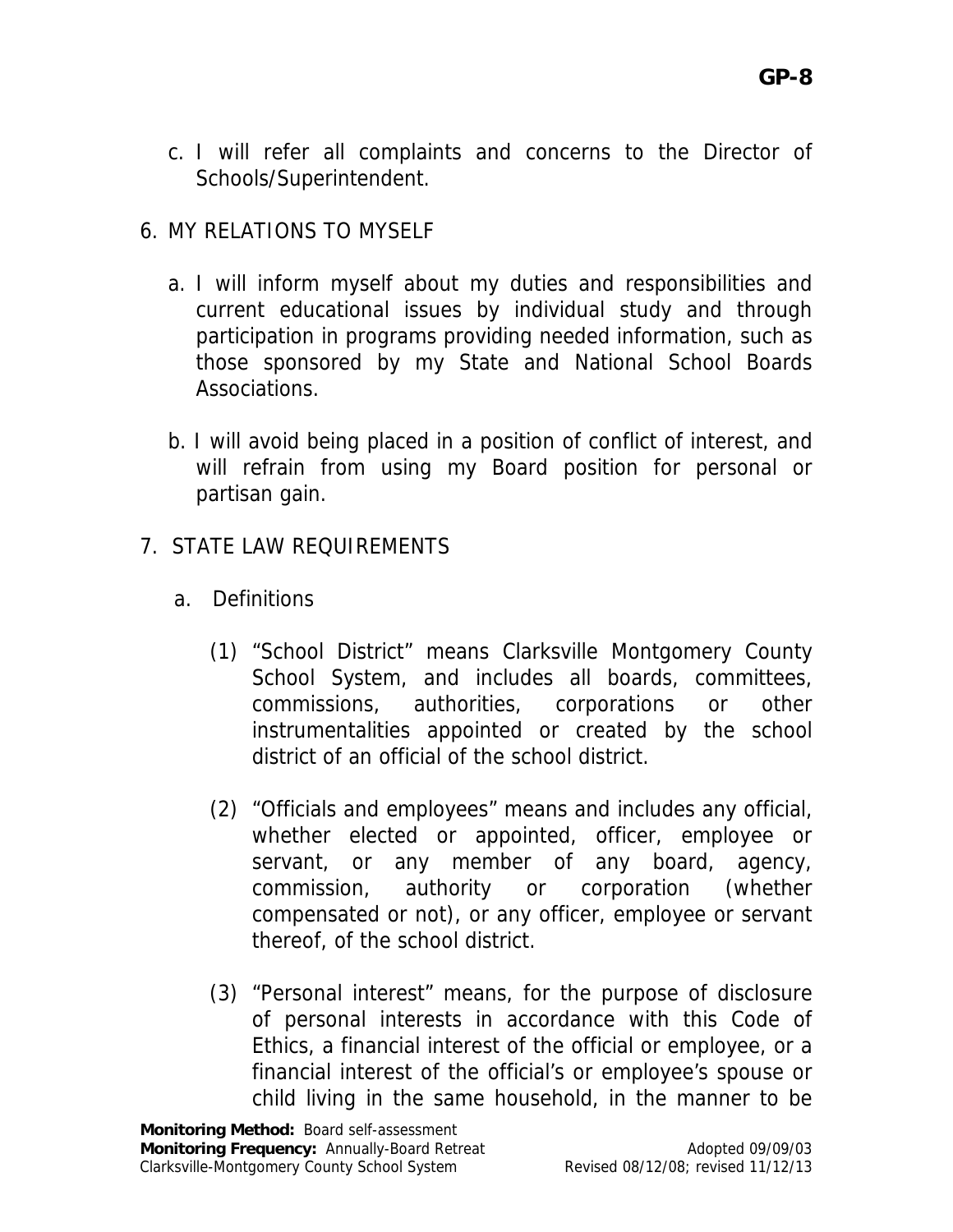voted upon, regulated, supervised, or otherwise acted upon in an official capacity.

- b. Disclosure of personal interest in voting matters**.** An official or employee with the responsibility to vote on a measure shall disclose during the meeting at which the vote takes place, before the vote and to be included in the minutes, any personal interest that affects or that would lead a reasonable person to infer that it affects the official's or employee's vote on the measure. In addition, the official or employee may, to the extent allowed by law, recuse himself or herself from voting on the measure.
- c. Pursuant to TCA 49-2-202(3)(i), each member of the board of education who has a relative employed by the board shall declare such relationship prior to voting on any matter of business that shall have an effect upon the employment of the relative. In making the declaration, such board member shall certify that the vote that is about to be cast on the pending matter is in the best interest of the school system. Such matters shall include, but shall not be limited to, the school system annual budget, tenure considerations and personnel policies. The director of schools shall give notice to the board each time there is intent to employ a relative of a school board member or any other city or county elected official. "Relative" means a spouse, parent, parent-in-law, child, son-in-law, daughter-in-law, grandparent, grandchild, brother, sister, uncle, aunt, nephew, niece or any person who resides in the same household as any of the officials referenced in subdivision  $(3)(i)$ .
- d. Disclosure of personal interest in non-voting matters**.** An official or employee who must exercise discretion relative to any matter other than casting a vote and who has a personal interest in the matter that affects or that would lead a reasonable person to infer that it affects the exercise of the discretion should describe the interest on the attached disclosure form and file the disclosure form with the school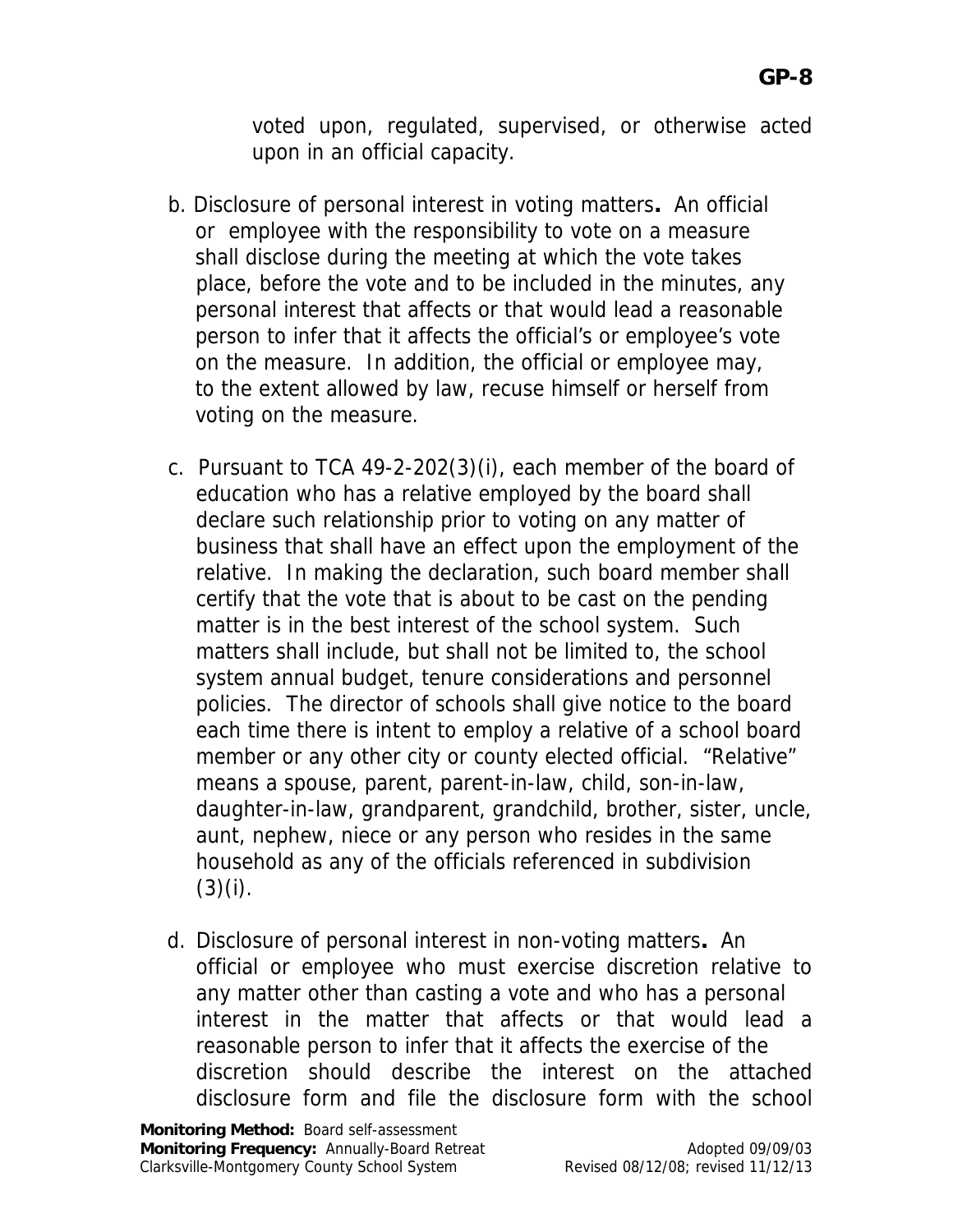district's central office. In addition, the official or employee may, to the extent allowed by law, recuse himself or herself from the exercise of discretion in the matter.

- e. Acceptance of gifts and other things of value**.** An official or employee, or an official's or employee's spouse or child living in the same household, may not accept, directly or indirectly, any gift, money, gratuity, or other consideration or favor of any kind from anyone other than the school district that a reasonable person would understand was intended to influence the vote, official action or judgment of the official or employee in executing decision-making authority affecting the school district.
- f. It shall not be considered a violation of this policy or an official or employee to receive entertainment, food, refreshments, meals, health screenings, amenities, foodstuffs, or beverages that are provided in connection with a conference sponsored by an established or recognized statewide association of school board officials or by an umbrella or affiliate organization of such statewide association of school board officials.
- g. Questions and complaints regarding violations of this Code of Ethics or of any violation of state law governing ethical conduct will be addressed and handled as set forth in GP-9. Any complaint shall be in writing and signed by the person making the complaint, and shall set forth in reasonable detail the facts upon which the complaint is based.
- h. The interpretation that a reasonable person in the circumstances would apply shall be used in interpreting and enforcing this Code of Ethics. When a violation of this Code of Ethics also constitutes a violation of a personnel policy or a civil service policy, the violation shall be dealt with as a violation of the personnel or civil service provisions rather than this Code of Ethics.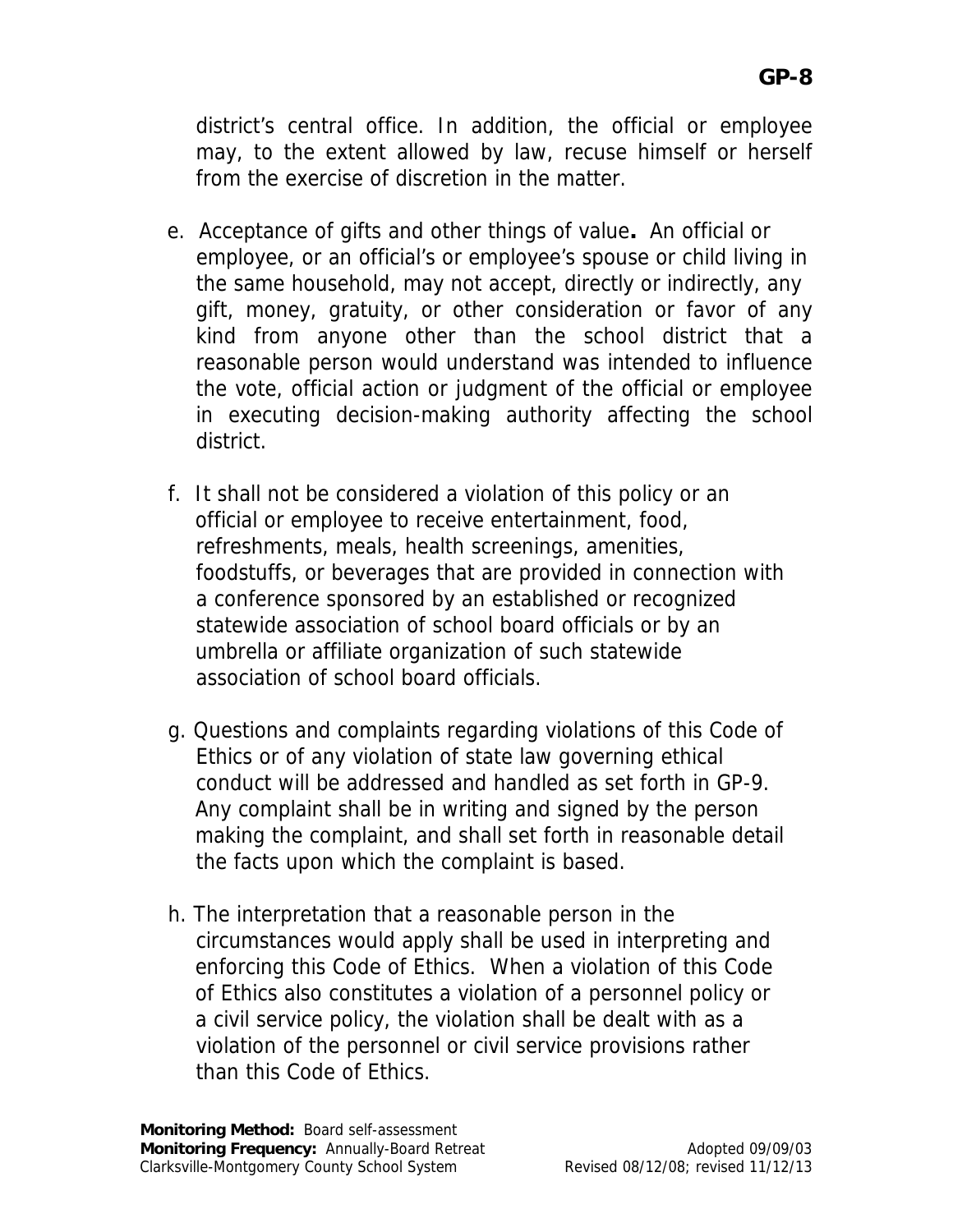# CMCSS CONFLICT OF INTEREST DISCLOSURE STATEMENT

Instructions: This form is for reporting personal interests required to be disclosed under Section 7 of the Code of Ethics as set forth in GP-8. Officials and employees are required to disclose personal interests in matters that affect or would lead a reasonable person to infer that it would affect the exercise of discretion of an official or employee.

| 1. Date of disclosure: |  |
|------------------------|--|
|                        |  |

2. Name of official or employee:\_\_\_\_\_\_\_\_\_\_\_\_\_\_\_\_\_\_\_\_\_\_\_\_\_\_\_\_\_

3. Office and position:\_\_\_\_\_\_\_\_\_\_\_\_\_\_\_\_\_\_\_\_\_\_\_\_\_\_\_\_\_\_\_\_\_\_\_\_\_

4. Description of personal interest (describe below in detail):

Signature of official or employee

\_\_\_\_\_\_\_\_\_\_\_\_\_\_\_\_\_\_\_\_\_\_\_\_\_\_\_\_\_\_

\_\_\_\_\_\_\_\_\_\_\_\_\_\_\_\_\_\_\_\_\_\_\_\_\_\_\_\_\_\_

\_\_\_\_\_\_\_\_\_\_\_\_\_\_\_\_\_\_\_\_\_\_\_\_\_\_\_\_\_\_

Witness Signature

Printed name of witness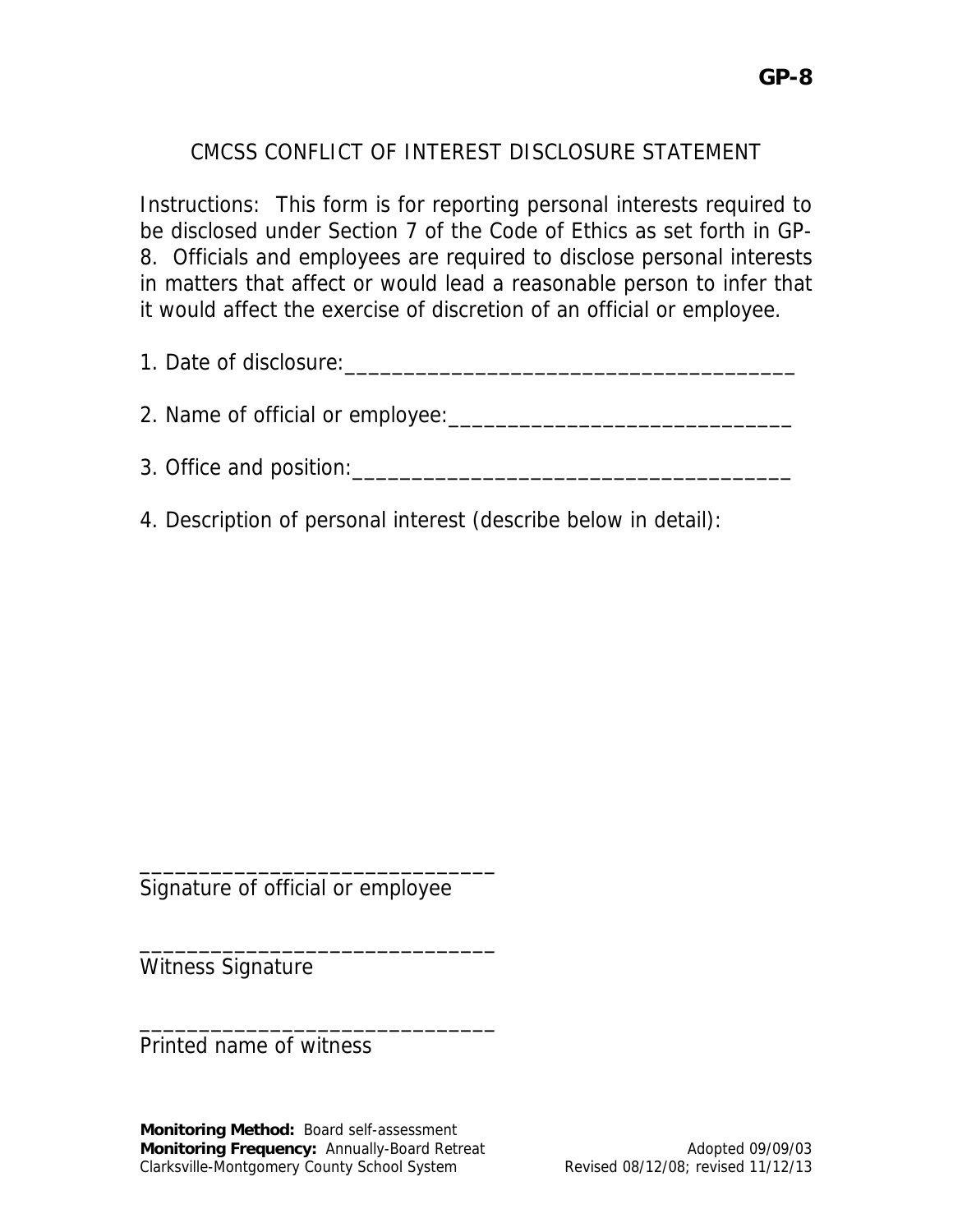#### **Process for Addressing Board Member Violations**

The Board and its members are committed to faithful compliance with the provisions of the Board's policies. In the event of a member's willful and continuing violation of Policy, the Board will seek remedy by the following process:

- a. Conversation in a private setting between the offending member and the Board Chair or other individual member.
- b. Discussion in a public meeting between the offending member and the full Board in a Work Session.
- c. Public censure of the offending member of the Board.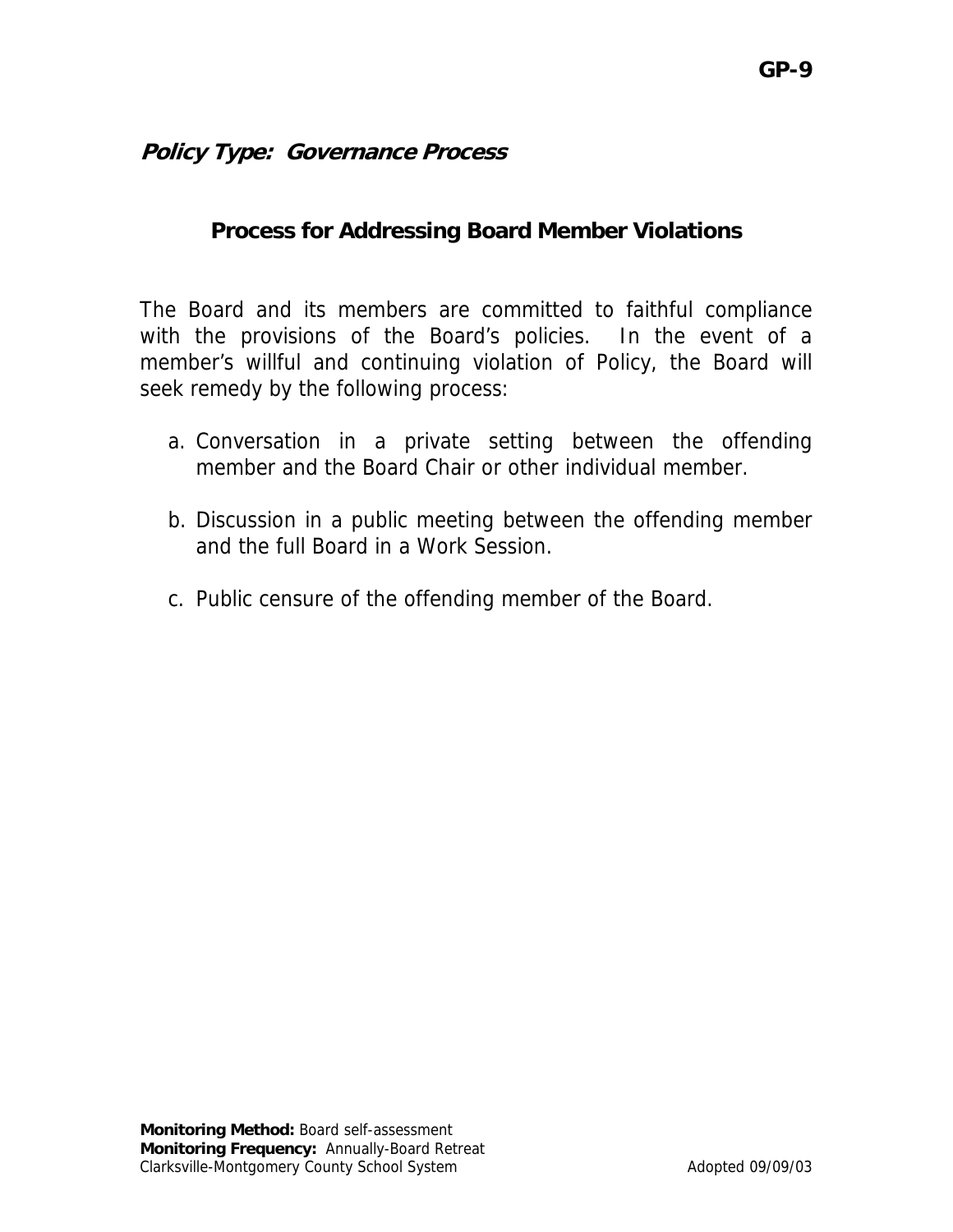#### **Compensation and Expenses**

Each Board member shall receive as compensation for his/her services as established by the Montgomery County Board of Commissioners pursuant to TCA 49-2-02.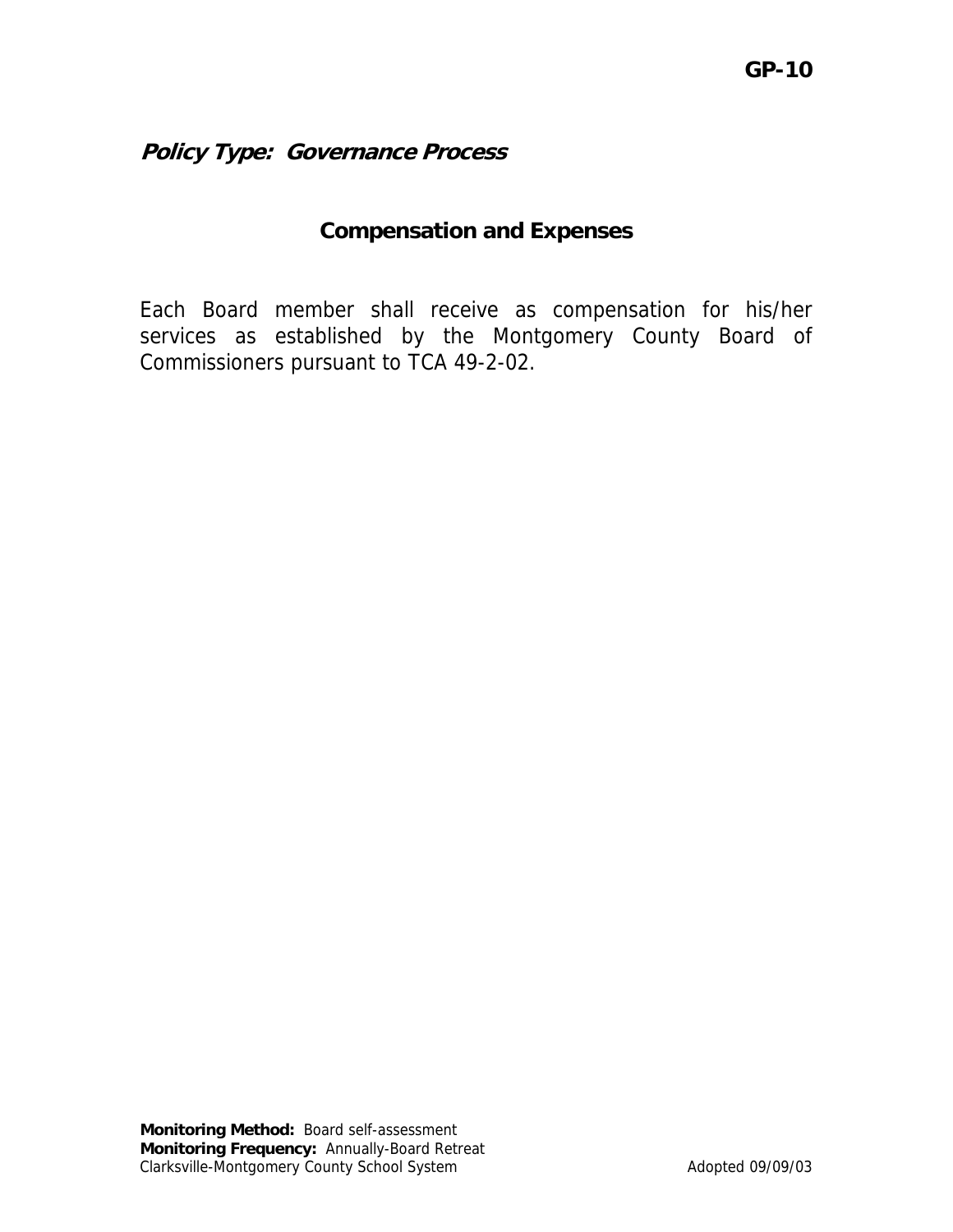#### **Board Officers and Election**

The Board shall have two officers, a Chair and a Vice-Chair.

The election of officers shall occur annually at the first formal meeting in September. The Chair and Vice-Chair shall be elected separately. The current Chair shall preside over the election. In the absence of the Chair, the Vice-Chair shall preside. If both the Chair and Vice-Chair are absent, the election shall be presided over by the Board member with the most seniority, defined as length of time as a Board member.

The Chair shall instruct the Board Attorney to take nominations for the Chair. No nomination of officers is required to have a second. After the nominations are complete, the Board Attorney will call for a vote. The Chair must receive at least four votes to be elected. If more than two Board members are nominated and neither receives four or more votes, the Board Attorney shall ask for a re-vote with the top two candidates. If neither member receives four votes, the Board Attorney will call for another re-vote. If after three votes it appears no election is possible, the Board Attorney will reopen the floor for nominations.

Once the election of the Chair is complete, the election of the Vice-Chair shall proceed using the same method.

The new officers shall assume their duties on the first day of October. However, if neither of the previous officers is serving on the new Board, the officers shall assume duties at the next formal or informal Board meeting.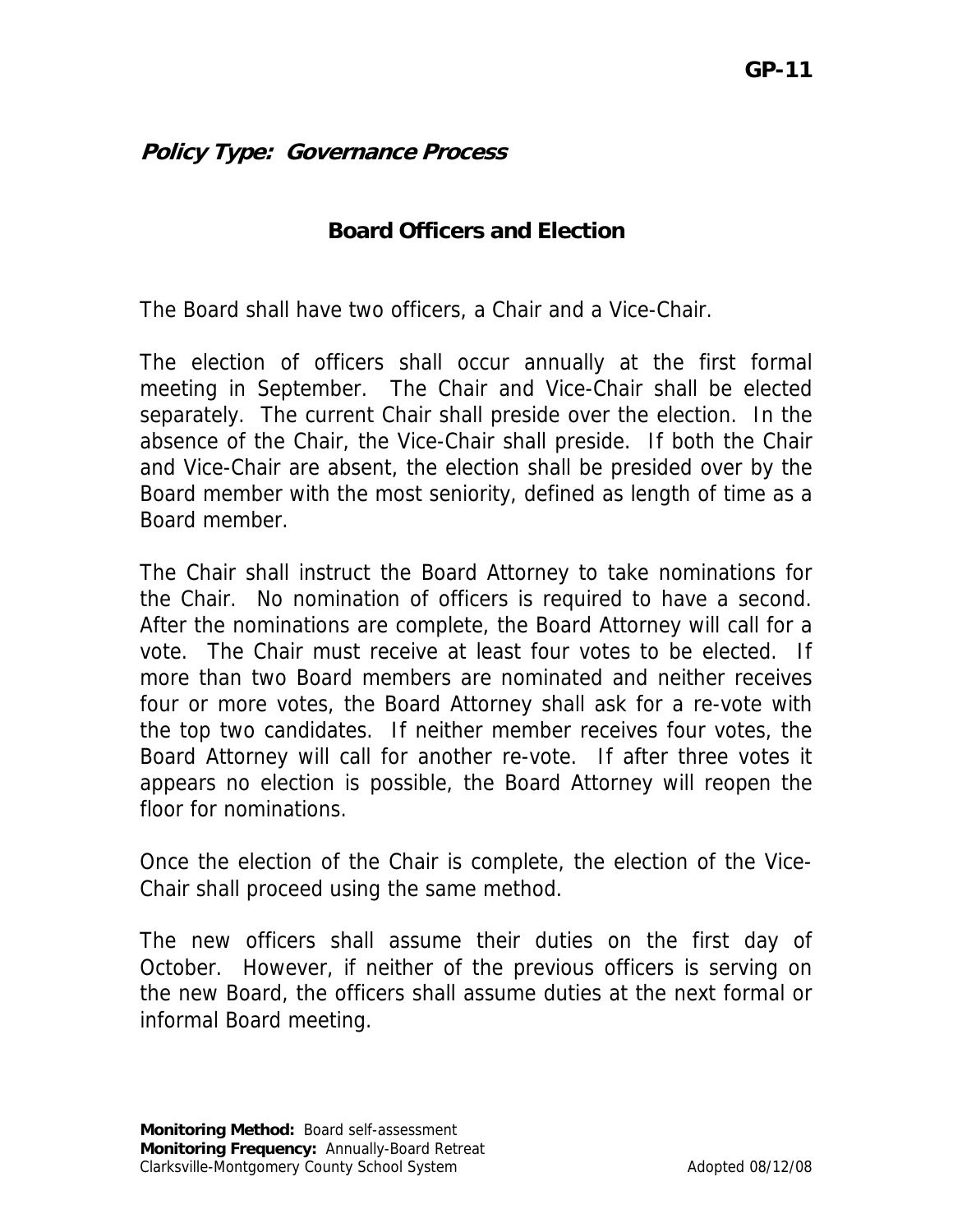### **Filling of Board Vacancy Role**

When a vacancy occurs on the Board, the Board shall fill such vacancy in accordance with the Unification Plan and Tennessee law. The vacancy should be advertised for one month to provide all interested citizens in the District who qualify an opportunity to apply. Any interested candidate should submit a statement of interest and his or her qualifying documents to the Board Secretary by the advertised deadline. The Board shall determine a date to interview the candidates. Depending on the number of candidates, the Board shall decide the method of election. In all cases a candidate must receive at least four votes in order to be elected.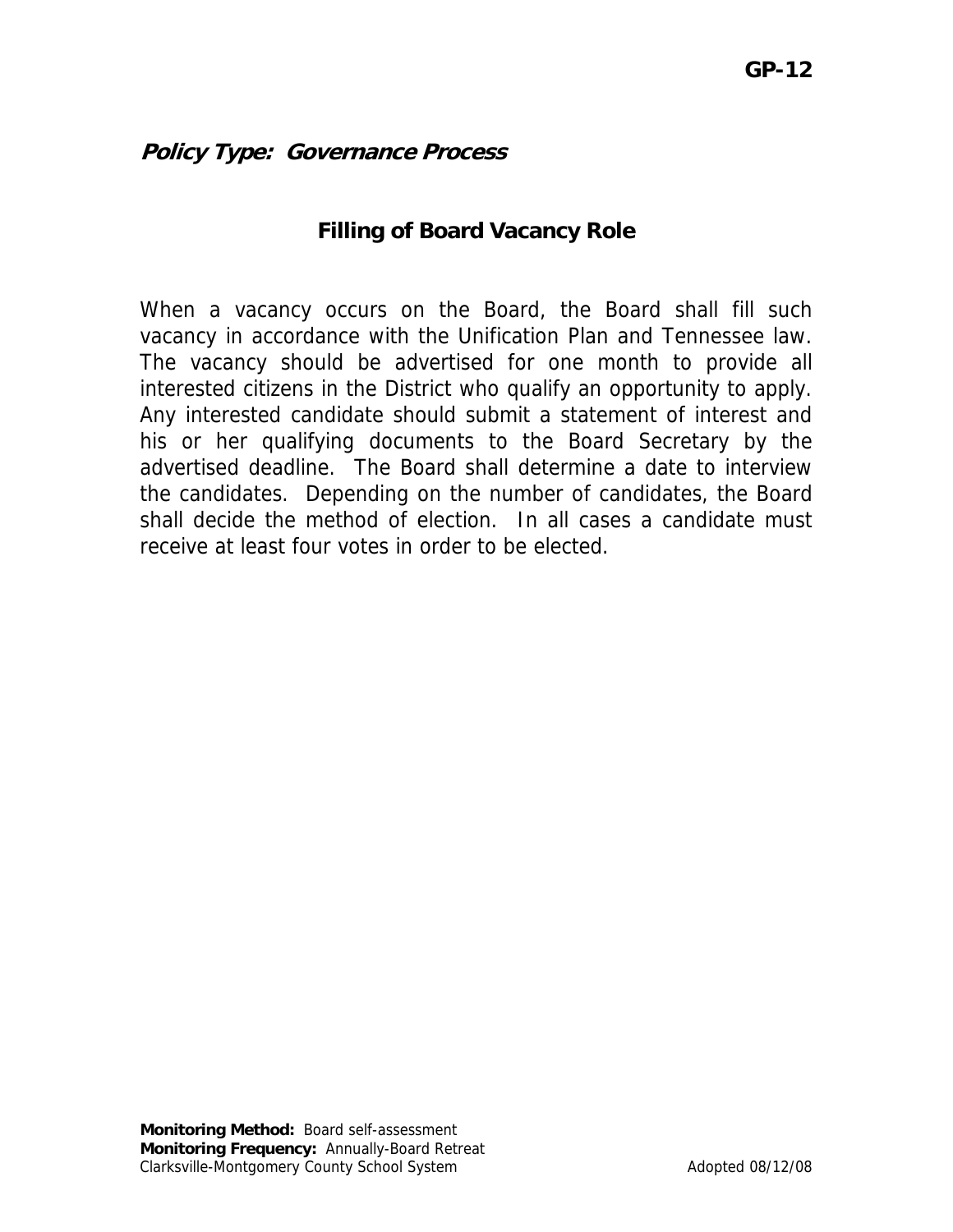#### **Roll Call Votes**

When a roll call vote is necessary, the Chair shall call the roll by district. However, the district that is called first shall be alternated. The first roll call vote shall begin with District 1; the second roll call vote shall begin with District 2; etc. It shall be the duty of the Board Secretary to track the order of roll call votes as they do not occur very often. In the event of a roll call vote, each member shall cast a vocal yes or no or abstention vote at his or her call.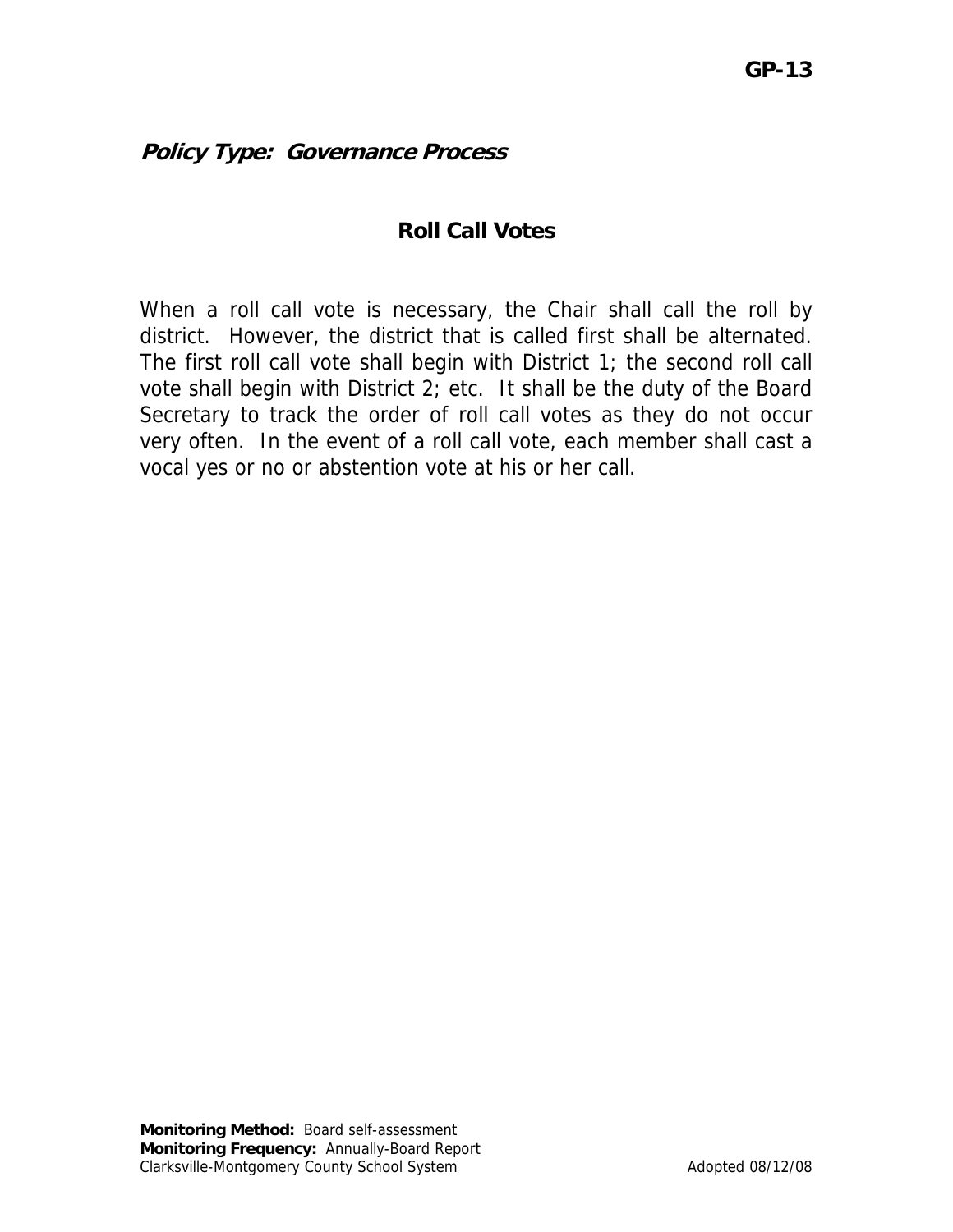#### **Selection of Director and Interim Director**

When a vacancy occurs in the Director's office, the Board shall begin the process of filling that vacancy, and the Board shall comply with the qualifications and requirements for a Director as well as the timeframe for appointing a Director as set forth in Tennessee law.

- 1. The Board shall decide what type of search to conduct. At a work session, the Board shall determine whether to engage a search firm or other agency to assist with the search or to handle the search internally, and shall select a search firm.
- 2. If a search firm is selected, the Board shall provide direction to the firm with regard to method, timeframes and process for selection of candidates.
- 3. The Board shall decide the process by which interviews shall be conducted. Then the top candidates shall be brought in to meet and be interviewed by the Board.
- 4. The Board shall determine the method by which the Director shall be selected, and then follow such process to select a Director.
- 5. The Board shall negotiate the contract with the selected Director.

If the search for a Director will leave the District without a Director for a long period, an interim Director shall be appointed by the Board. Board members shall make nominations and vote on the interim Director. The process for nomination and voting shall proceed as in the election of officers as set forth in GP-11, and the interim Director shall receive a minimum of four votes.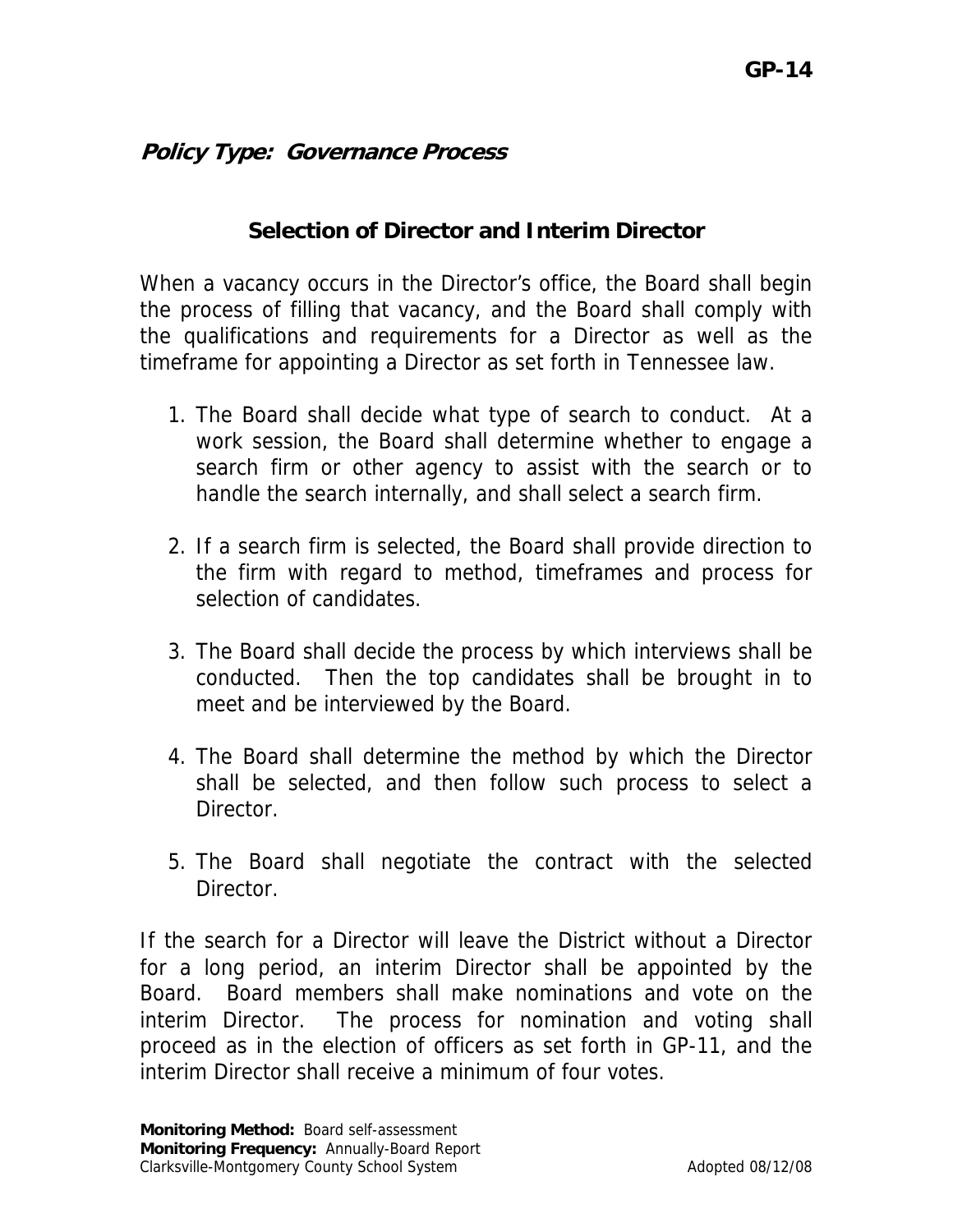### **Selection of Board Attorney**

When it becomes necessary to select a Board Attorney, the Director and his staff shall advertise the position and the deadline for applying. From the applicants, the Director and his staff shall provide the Board with a list of applicants who meet the experience and qualifications as set forth in the advertisement. The Board shall then determine the process by which applicants will be interviewed and the selection made. The Board shall then select a candidate in accordance with the process for selection of a Director as set forth in GP-14. The Board retains the discretion to seek additional candidates at any time if the applicants are unsatisfactory to the Board.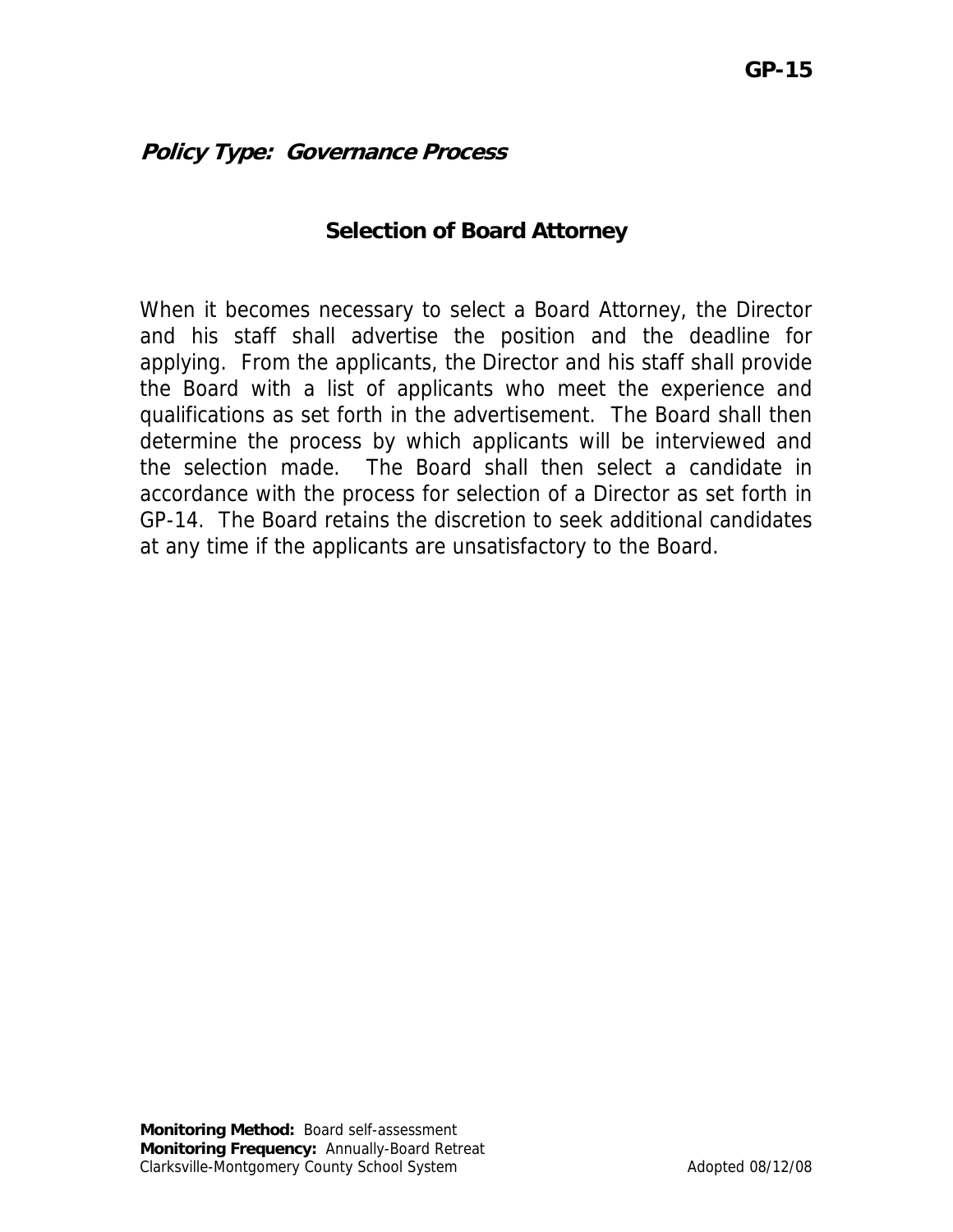### **Board Meetings and Agendas**

The Board will meet in a formal voting session once each month where all issues requiring a vote shall be placed, and the Board will receive reports to monitor policy governance. At any formal Board meeting, any Board member may request a roll call vote.

For all formal Board meetings, an agenda shall be prepared by the Board Chair with the input of the Director, and shall be finalized and published on or before the Friday before each Tuesday meeting, and shall contain suggested times for agenda items.

The Board will also meet in work sessions on Tuesday nights as needed to continue the work of the Board, to be provided information from the Director and his or her staff, and to allow Board discussion on Board work. The Board will not vote during work sessions.

The agenda for work sessions shall be set by the Director with input from the Board Chair. Any Board member may request an issue to be placed on a work session agenda and the Board Chair will have such issue placed on the next feasible agenda, recognizing that work sessions are often planned in advance and it could take a few weeks before the issue can be placed on the agenda.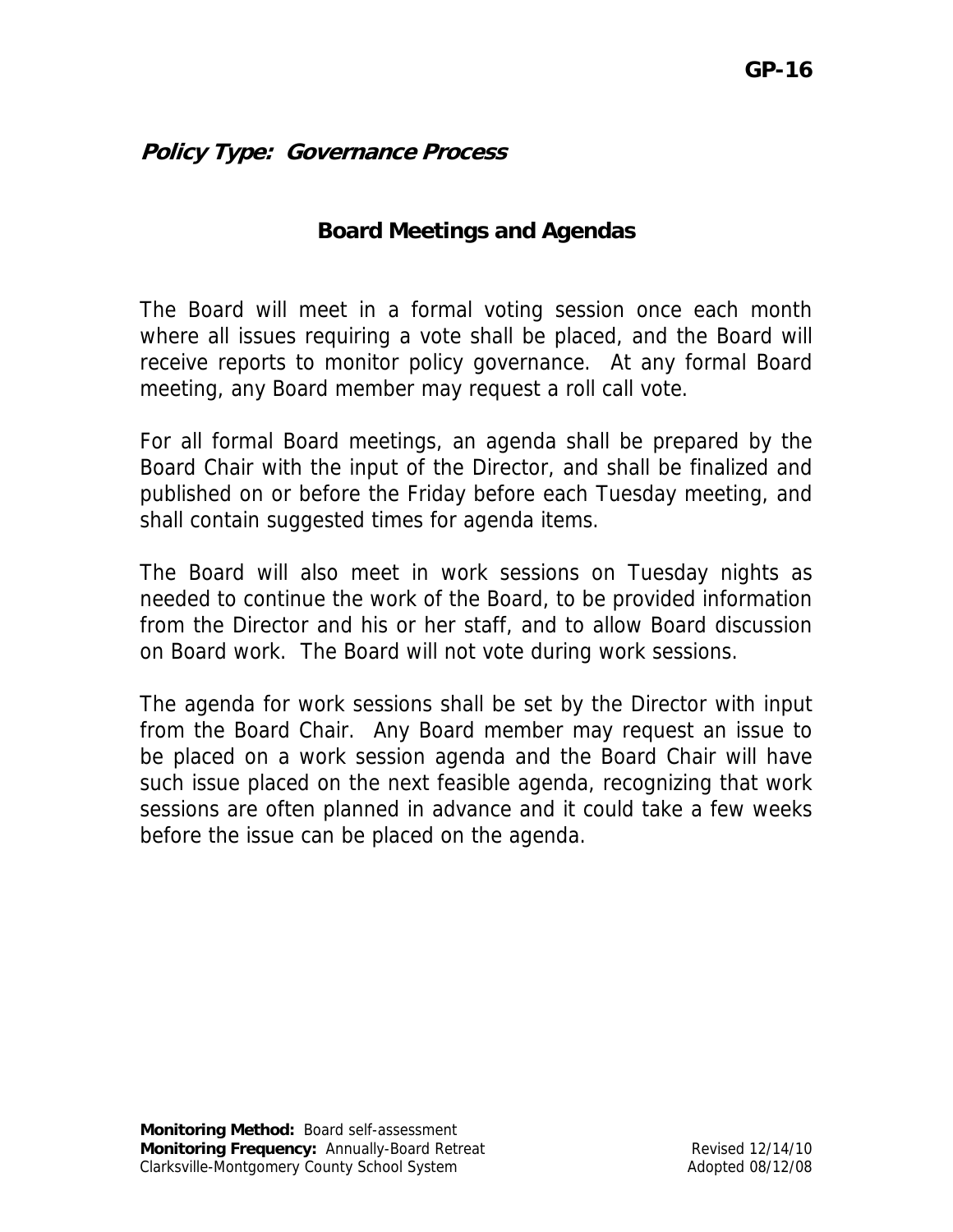# **Policy Type: Board Staff Linkages**

# **Accountability of the Director of Schools**

All authority over and accountability of staff is considered to be the responsibility of the Chief Executive Officer, titled Director of Schools.

Accordingly:

- 1. The Board will never give instructions to persons who report directly or indirectly to the Director of Schools.
- 2. The Board will not formally evaluate any staff member other than the Director of Schools.
- 3. Except as required by law, the Board will not participate in decisions or actions involving the hiring, evaluating, disciplining or dismissal of any employee other than the Director of Schools; except to the extent that the Board serves as an appellate body for review on such matters.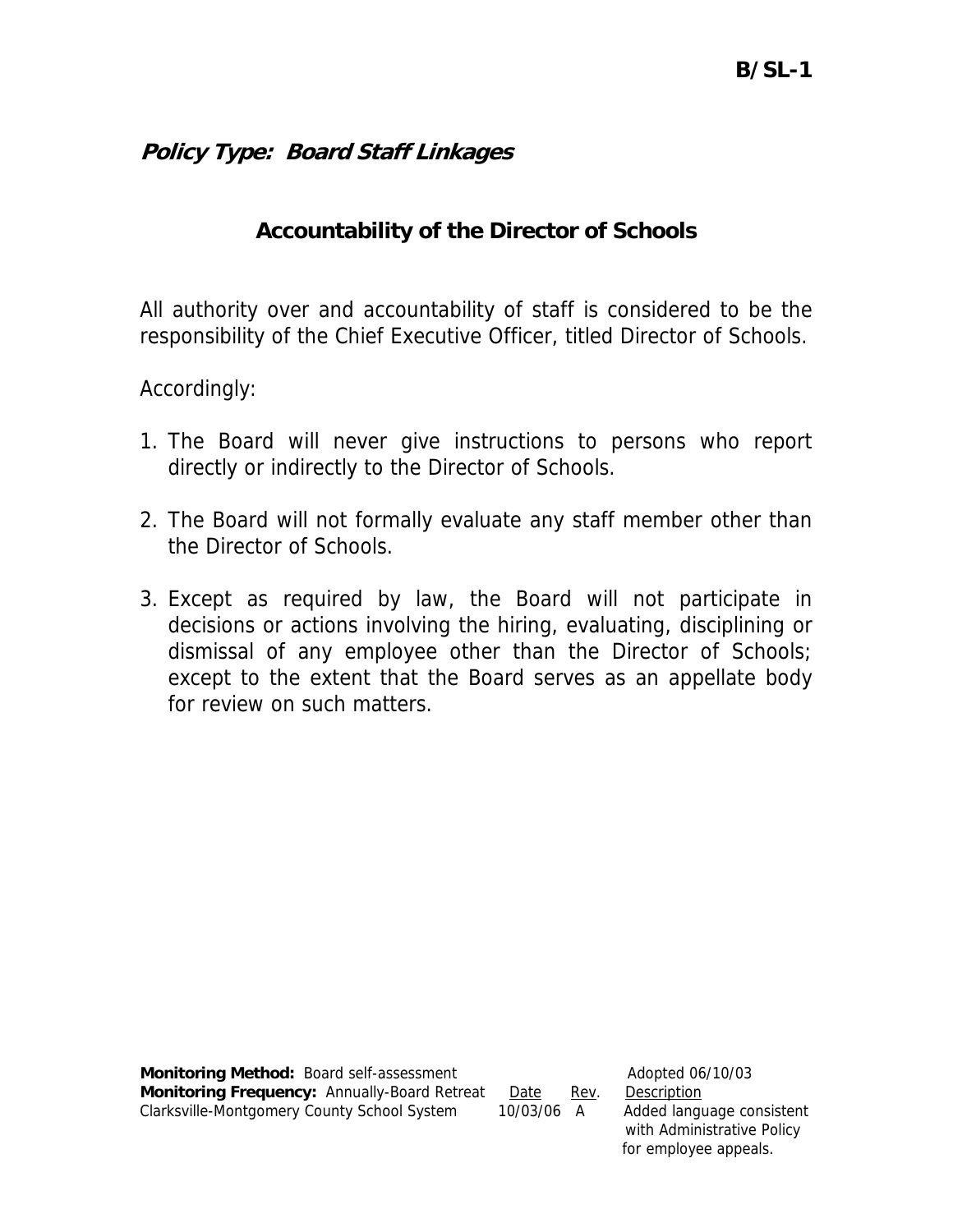# **Policy Type: Board Staff Linkages**

### **Delegation of the Director of Schools**

The Board will instruct the Director of Schools through written policies that prescribe the organizational "Ends" to be achieved and describe organizational situations and actions (limitations) to be avoided, allowing the Director of Schools to use any reasonable interpretation of these policies.

Accordingly:

- 1. The Board will develop policies instructing the Director of Schools to achieve certain results, for certain recipients at a specified cost. These policies will be developed systematically from the broadest, most general level to more defined levels, and will be called Ends policies.
- 2. The Board will develop policies, which limit the latitude the Director of Schools may exercise in choosing the organizational means. These policies will be developed systematically from the broadest, most general level to more defined levels, and they will be called Executive Limitations policies. The Director of Schools is authorized to develop Clarksville-Montgomery County School District Policies, Regulations, and the Board retains the authority for final approval.
- 3. As long as the Director of Schools uses any reasonable interpretation of the Board's Ends and Executive Limitations policies, the Director of Schools is authorized to establish all further administrative policies and procedures, make all decisions, take all actions, establish all practices, and develop all activities. Administrative policies will set forth the general principles by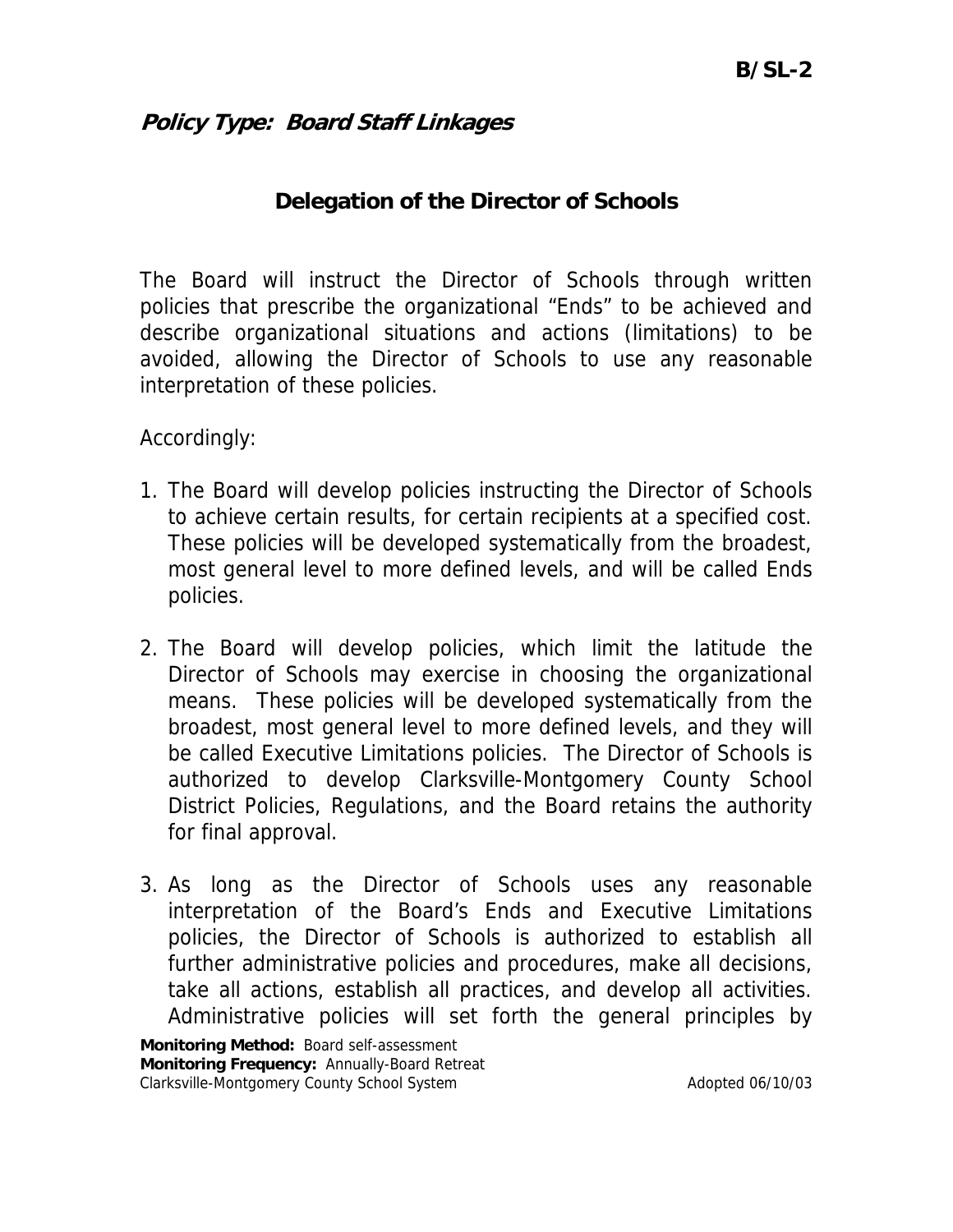which the Board is guided and the legal requirements of the School System as set forth in State law, rules and regulations and as promulgated by the State Commissioner of Education and State Board of Education. Administrative procedures will set forth the internal processes by which the staff will achieve/accomplish the results required by Ends policies.

- 4. The Board may change its "Ends" and "Executive Limitations" policies, thereby shifting the boundary between Board and Director of Schools domains. By doing so, the Board changes the latitude of choice given to the Director of Schools. But as long as any particular delegation is in place, the Board will respect and support the Director of School's choices.
- 5. The Board will consider changes within 60 days if the Director of Schools – through staff input – identifies a policy which is not effective in its intent.
- 6. Should the Director of Schools deem it necessary to, or inadvertently, violate a Board policy, she or he shall promptly inform the Board. Informing is simply a guarantee no violation may be intentionally kept from the Board, not to request approval. Board response, either approving or disapproving, does not exempt the Director of Schools from subsequent Board judgment of the action.

**Monitoring Method:** Board self-assessment **Monitoring Frequency:** Annually-Board Retreat Clarksville-Montgomery County School System Adopted 06/10/03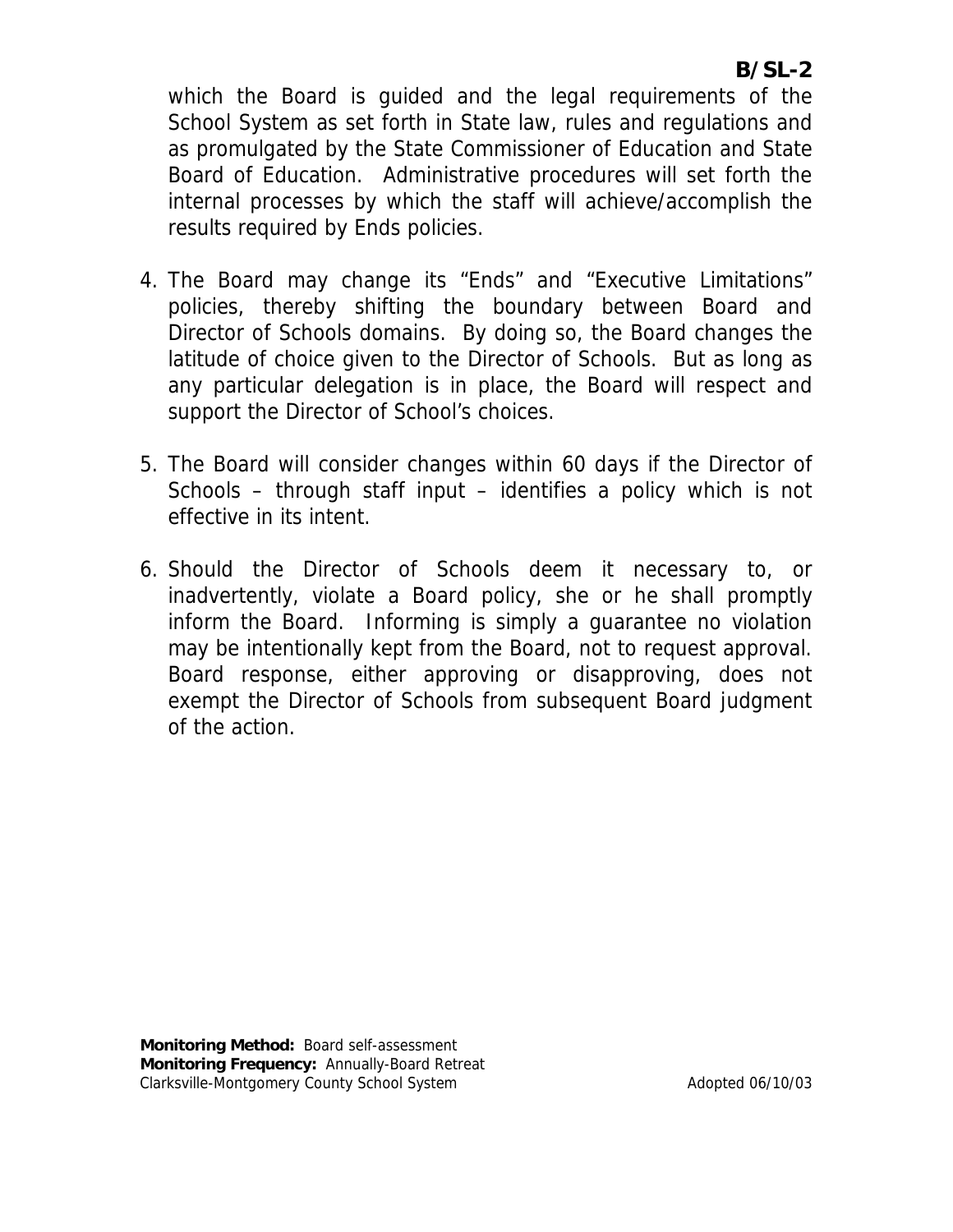# **Policy Type: Board Staff Linkages**

# **Monitoring Director of Schools Performance**

Director of Schools job performance will be monitored systematically against only the Director of Schools job expectations: organizational accomplishment of Board policies on "Ends" and organization operation within the boundaries established in Board policies on "Executive Limitations".

- 1. Monitoring determines the degree to which Board policies are being met. Information that does not contribute to this purpose is not considered monitoring data. The Board will not monitor against any criteria not stated in policy.
- 2. The Board will acquire monitoring data on "Ends" and "Executive Limitations" policies. Ends policies will be presented to the Board in a summary report in June. Executive Limitations will be presented to the Board every month.
- 3. All policies, which instruct the Director of Schools, will be monitored at a frequency and by a method chosen by the Board. The Board may monitor any policy at any time by any method, but ordinarily will depend on a schedule and method identified by the Board and understood by the Director of Schools.
- 4. At a designated time, agreed upon by the Board and Director of Schools, the Board will conduct a formal summative evaluation. This evaluation will be based upon data received during the year from monitoring Board policies on "Ends" and "Executive Limitations". A written evaluation document will be prepared by the Board. The Director of Schools will have the opportunity to review the document with the Board. The report will be signed by the Director of Schools and the Board Chairman.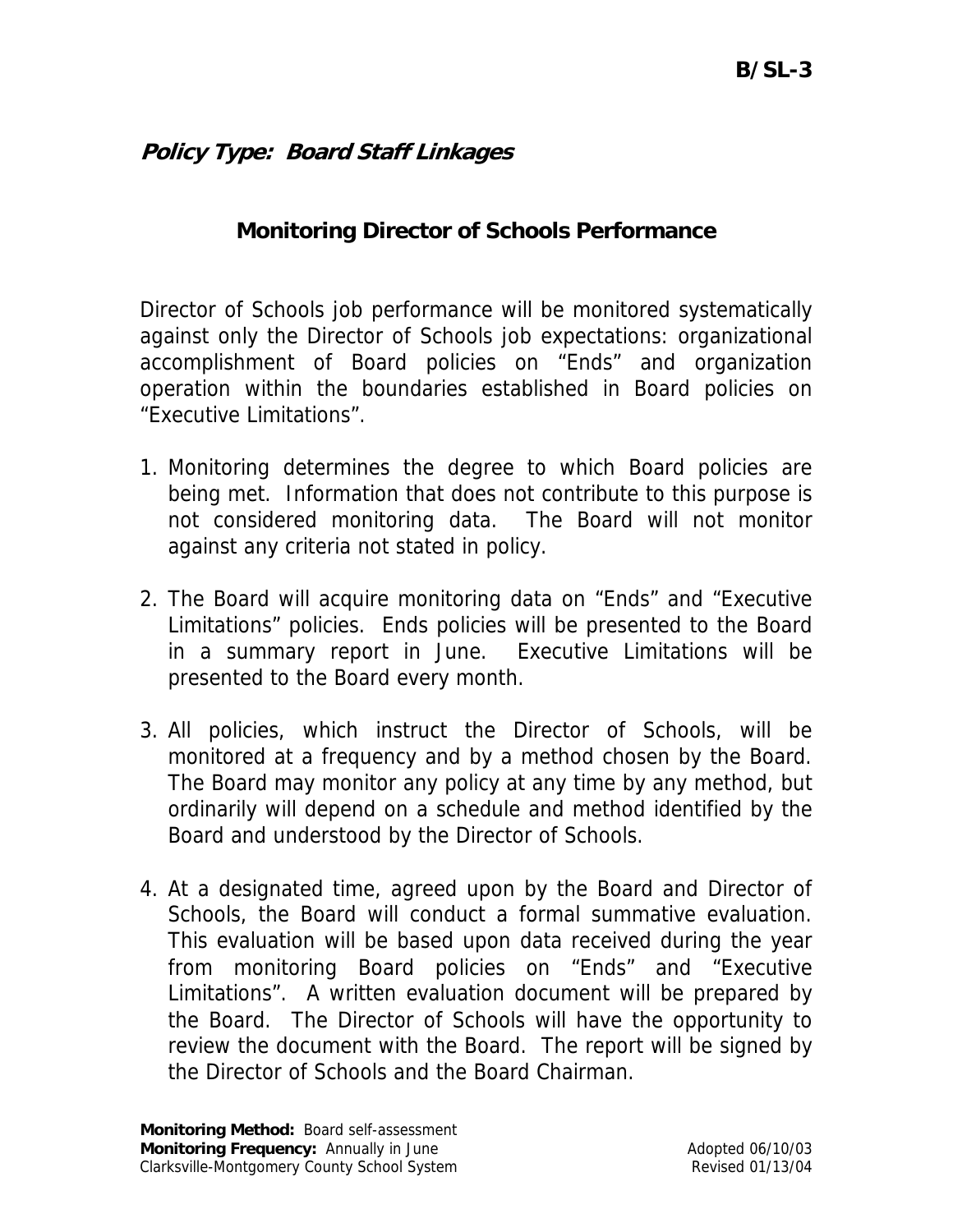Nothing in this policy will be construed to imply in any manner the establishment of any personal rights not explicitly established by statute, Board Policy or contract. All employment decisions regarding the Director of Schools remain within the sole and continuing discretion of the Board.